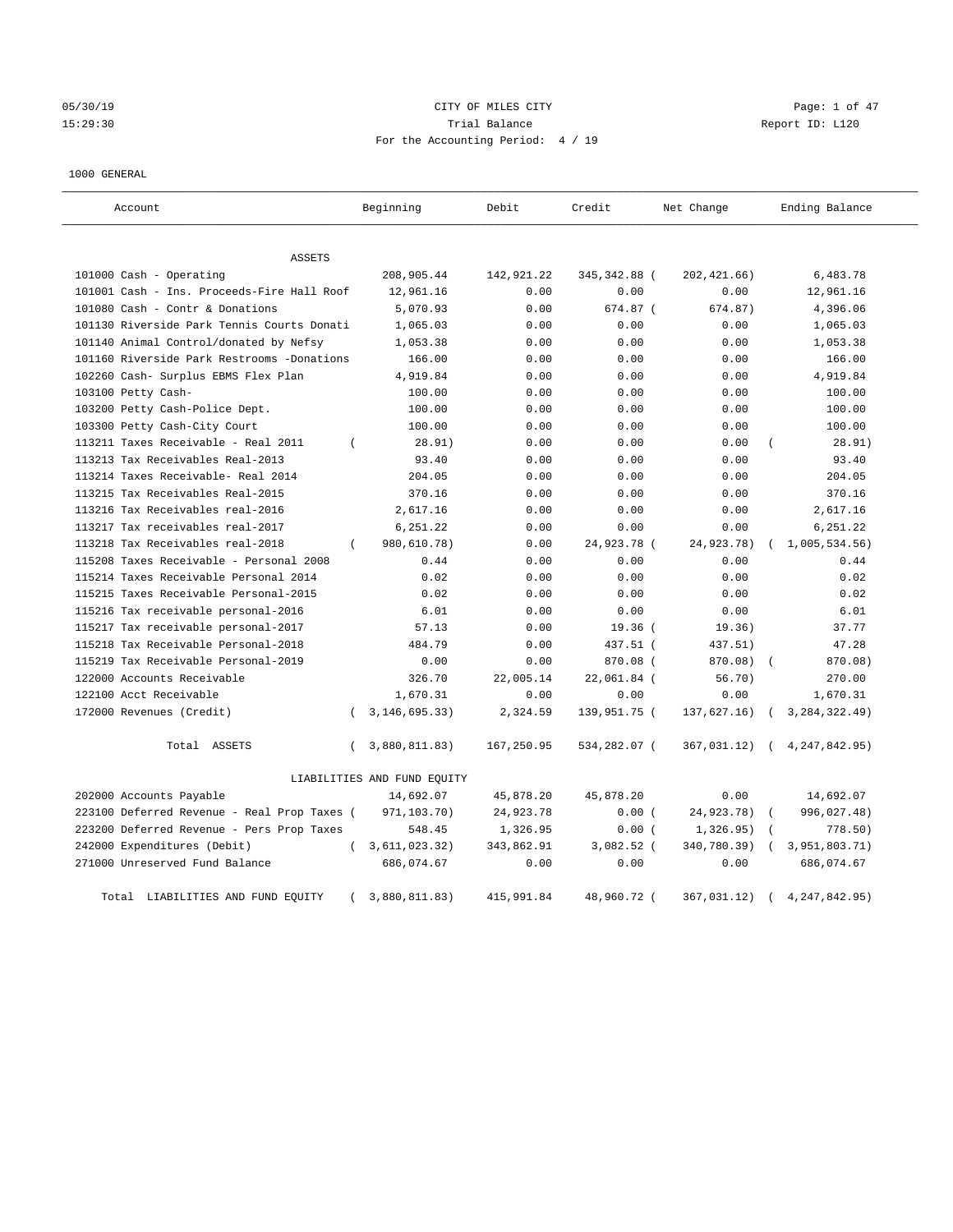# 05/30/19 Page: 2 of 47 15:29:30 Report ID: L120 For the Accounting Period: 4 / 19

## 2220 LIBRARY

| Account                                    | Beginning                   | Debit     | Credit       | Net Change      | Ending Balance |
|--------------------------------------------|-----------------------------|-----------|--------------|-----------------|----------------|
| ASSETS                                     |                             |           |              |                 |                |
| 101000 Cash - Operating                    | 14,197.03                   | 25,290.95 | 27,977.99 (  | 2,687.04)       | 11,509.99      |
| 101021 Cash-One Time Endowments            | 3,500.00                    | 0.00      | 0.00         | 0.00            | 3,500.00       |
| 101032 Cash- Library Board of Trustees Mul | 81,726.24                   | 2,179.73  | 0.00         | 2,179.73        | 83,905.97      |
| 103000 Petty Cash                          | 75.00                       | 0.00      | 0.00         | 0.00            | 75.00          |
| 172000 Revenues (Credit)                   | 233,523.80)                 | 0.00      | 27,470.68 (  | $27,470.68$ (   | 260,994.48)    |
| Total ASSETS                               | 134,025.53)                 | 27,470.68 | 55,448.67 (  | 27,977.99) (    | 162,003.52)    |
|                                            | LIABILITIES AND FUND EQUITY |           |              |                 |                |
| 202000 Accounts Payable                    | 0.00                        | 4,029.53  | 4,029.53     | 0.00            | 0.00           |
| 242000 Expenditures (Debit)                | 253, 411.64)                | 27,977.99 | 0.00(        | $27,977,99$ ) ( | 281,389.63)    |
| 271000 Unreserved Fund Balance             | 119,386.11                  | 0.00      | 0.00         | 0.00            | 119,386.11     |
| LIABILITIES AND FUND EQUITY<br>Total       | 134,025.53)                 | 32,007.52 | $4,029.53$ ( | 27,977.99)      | 162,003.52)    |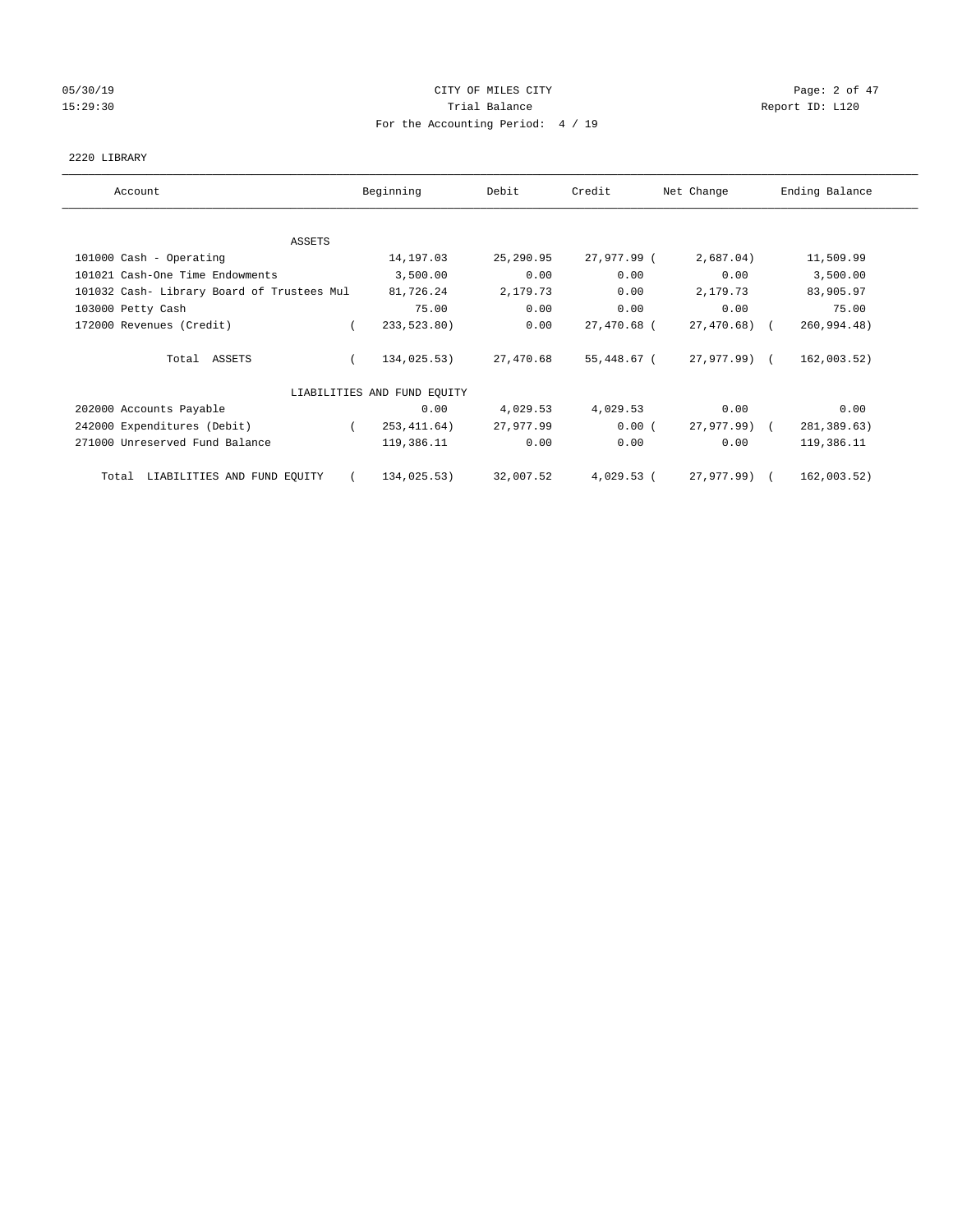# 05/30/19 CITY OF MILES CITY Page: 3 of 47 15:29:30 Report ID: L120 For the Accounting Period: 4 / 19

## 2260 EMERGENCY DISASTER

| Account                                     | Beginning                   | Debit  | Credit     | Net Change   | Ending Balance |
|---------------------------------------------|-----------------------------|--------|------------|--------------|----------------|
| ASSETS                                      |                             |        |            |              |                |
| 101000 Cash - Operating                     | 10,328.00                   | 272.33 | 0.00       | 272.33       | 10,600.33      |
| 113211 Taxes Receivable - Real 2011         | 3.46                        | 0.00   | 0.00       | 0.00         | 3.46           |
| 113218 Tax Receivables real-2018            | 10, 302, 50)                | 0.00   | $261.85$ ( | $261.85)$ (  | 10, 564.35)    |
| 115219 Tax Receivable Personal-2019         | 0.00                        | 0.00   | 9.14(      | 9.14)        | 9.14)          |
| 172000 Revenues (Credit)                    | 10,328.00)                  | 0.00   | $272.33$ ( | $272.33)$ (  | 10,600.33)     |
| Total ASSETS                                | 10, 299.04)                 | 272.33 | 543.32 (   | 270.99) (    | 10,570.03)     |
|                                             | LIABILITIES AND FUND EQUITY |        |            |              |                |
| 223100 Deferred Revenue - Real Prop Taxes ( | 10, 299.04)                 | 261.85 | 0.00(      | $261.85$ ) ( | 10, 560.89)    |
| 223200 Deferred Revenue - Pers Prop Taxes   | 0.00                        | 9.14   | 0.00(      | $9.14)$ (    | 9.14)          |
| LIABILITIES AND FUND EQUITY<br>Total        | 10, 299.04)                 | 270.99 | 0.00(      | 270.99) (    | 10, 570.03)    |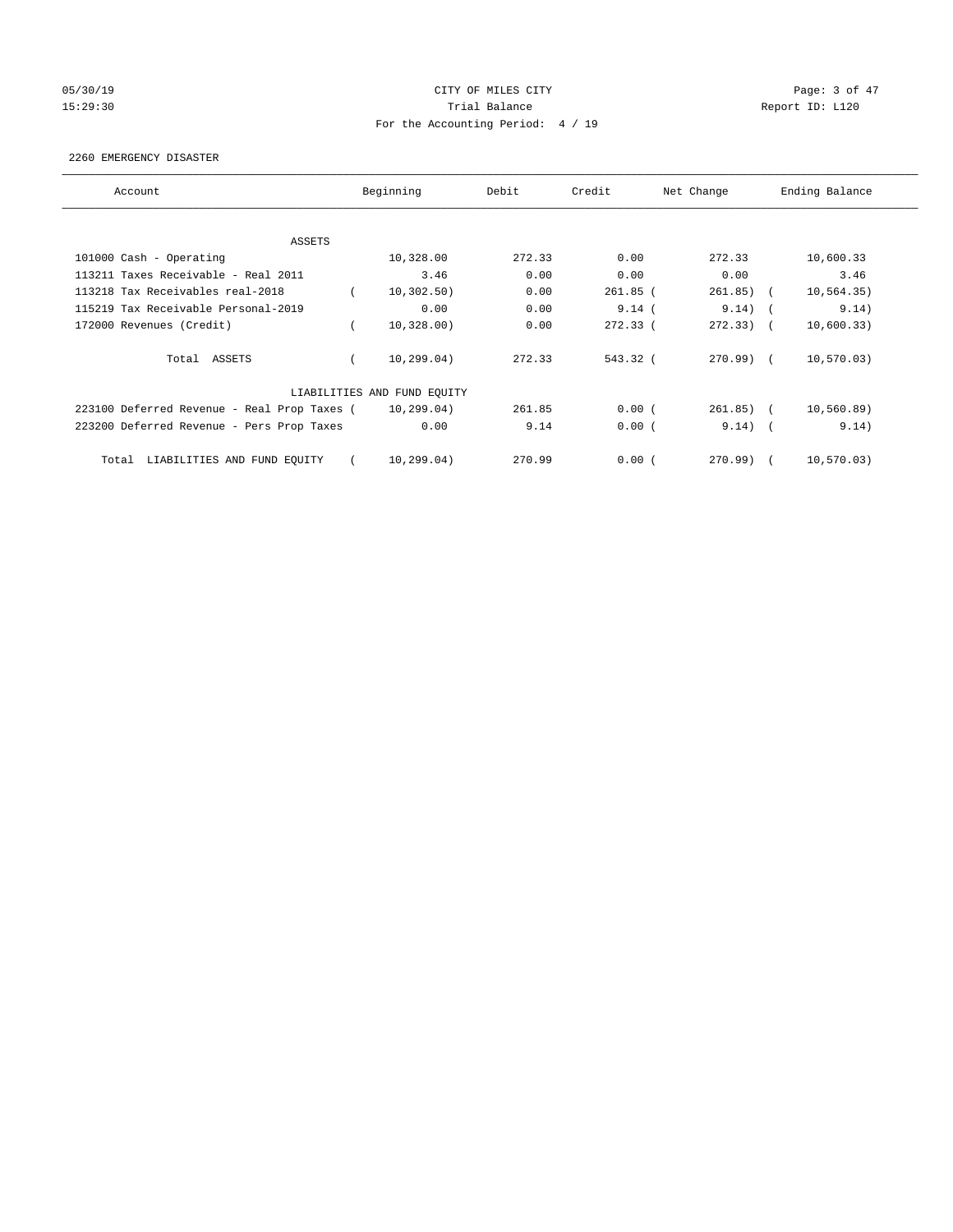## 05/30/19 CITY OF MILES CITY Page: 4 of 47 15:29:30 Trial Balance Report ID: L120 For the Accounting Period: 4 / 19

## 2270 Health

| Account                              | Beginning                   | Debit | Credit | Net Change | Ending Balance |  |
|--------------------------------------|-----------------------------|-------|--------|------------|----------------|--|
|                                      |                             |       |        |            |                |  |
| ASSETS                               |                             |       |        |            |                |  |
| 101000 Cash - Operating              | 23,770.63                   | 0.00  | 0.00   | 0.00       | 23,770.63      |  |
| 172000 Revenues (Credit)             | 13,700.00)                  | 0.00  | 0.00   | 0.00       | 13,700.00)     |  |
| ASSETS<br>Total                      | 10,070.63                   | 0.00  | 0.00   | 0.00       | 10,070.63      |  |
|                                      | LIABILITIES AND FUND EQUITY |       |        |            |                |  |
| 271000 Unreserved Fund Balance       | 10,070.63                   | 0.00  | 0.00   | 0.00       | 10,070.63      |  |
| LIABILITIES AND FUND EQUITY<br>Total | 10,070.63                   | 0.00  | 0.00   | 0.00       | 10,070.63      |  |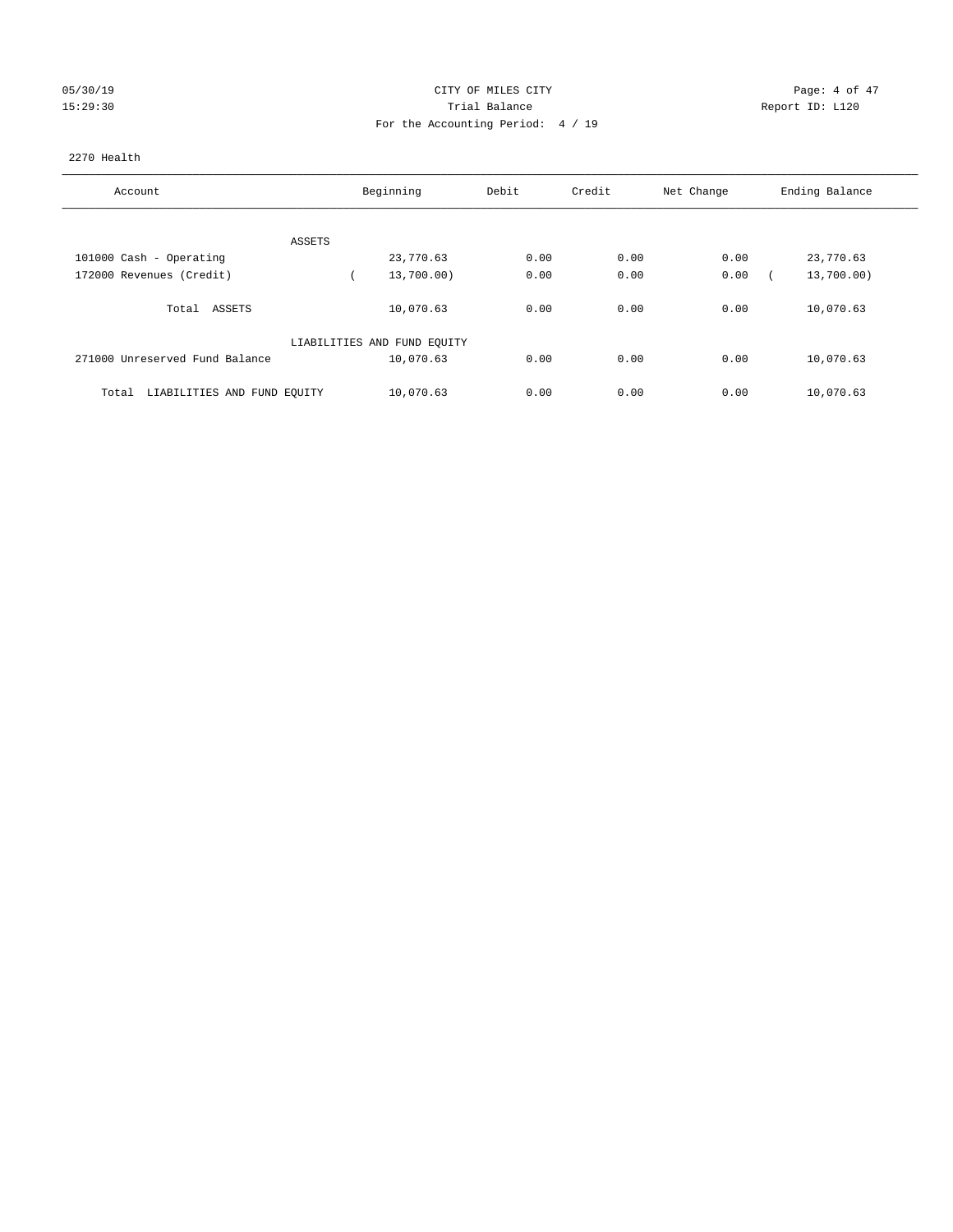## 05/30/19 CITY OF MILES CITY Page: 5 of 47 15:29:30 Report ID: L120 For the Accounting Period: 4 / 19

#### 2310 TIFD-Downtown

| Account                                   | Beginning                   | Debit  | Credit     | Net Change  | Ending Balance |
|-------------------------------------------|-----------------------------|--------|------------|-------------|----------------|
| <b>ASSETS</b>                             |                             |        |            |             |                |
| 101000 Cash - Operating                   | 36, 382. 12                 | 645.78 | 102.26     | 543.52      | 36,925.64      |
| 113170 Deferred revenue                   | 592.81                      | 0.00   | 0.00       | 0.00        | 592.81         |
| 115180 Deferred revenue-audit             | 121.85                      | 0.00   | 0.00       | 0.00        | 121.85         |
| 172000 Revenues (Credit)                  | 35,410.95)                  | 0.00   | 645.78 (   | 645.78) (   | 36,056.73)     |
| Total ASSETS                              | 1,685.83                    | 645.78 | 748.04 (   | 102.26)     | 1,583.57       |
|                                           | LIABILITIES AND FUND EQUITY |        |            |             |                |
| 202000 Accounts Payable                   | 0.00                        | 102.26 | 102.26     | 0.00        | 0.00           |
| 223100 Deferred Revenue - Real Prop Taxes | 592.81                      | 0.00   | 0.00       | 0.00        | 592.81         |
| 223200 Deferred Revenue - Pers Prop Taxes | 121.85                      | 0.00   | 0.00       | 0.00        | 121.85         |
| 242000 Expenditures (Debit)               | 16, 331, 13)                | 102.26 | 0.00(      | $102.26)$ ( | 16, 433.39)    |
| 271000 Unreserved Fund Balance            | 17,302.30                   | 0.00   | 0.00       | 0.00        | 17,302.30      |
| LIABILITIES AND FUND EQUITY<br>Total      | 1,685.83                    | 204.52 | $102.26$ ( | 102.26)     | 1,583.57       |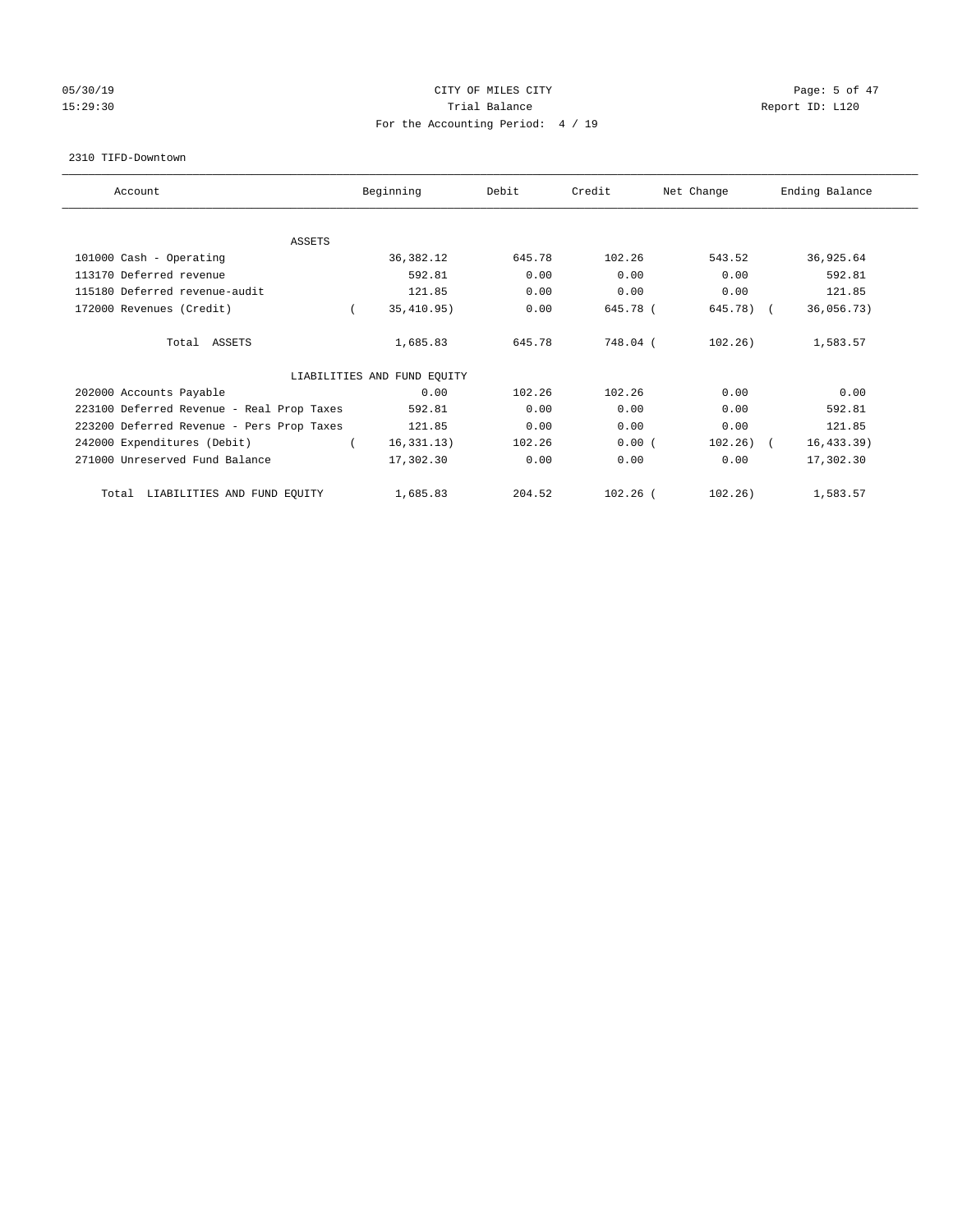# 05/30/19 Page: 6 of 47 15:29:30 Trial Balance Report ID: L120 For the Accounting Period: 4 / 19

## 2350 Local Government/Study Commission

| Account                                   | Beginning                   | Debit | Credit | Net Change | Ending Balance |
|-------------------------------------------|-----------------------------|-------|--------|------------|----------------|
|                                           |                             |       |        |            |                |
| ASSETS                                    |                             |       |        |            |                |
| 113214 Taxes Receivable- Real 2014        | 0.97                        | 0.00  | 0.00   | 0.00       | 0.97           |
| 113215 Tax Receivables Real-2015          | 2.09                        | 0.00  | 0.00   | 0.00       | 2.09           |
| 115215 Taxes Receivable Personal-2015     | 0.01)                       | 0.00  | 0.00   | 0.00       | 0.01)          |
| 115216 Tax receivable personal-2016       | 0.02                        | 0.00  | 0.00   | 0.00       | 0.02           |
| Total ASSETS                              | 3.07                        | 0.00  | 0.00   | 0.00       | 3.07           |
|                                           | LIABILITIES AND FUND EQUITY |       |        |            |                |
| 223100 Deferred Revenue - Real Prop Taxes | 3.06                        | 0.00  | 0.00   | 0.00       | 3.06           |
| 223200 Deferred Revenue - Pers Prop Taxes | 0.01                        | 0.00  | 0.00   | 0.00       | 0.01           |
| LIABILITIES AND FUND EQUITY<br>Total      | 3.07                        | 0.00  | 0.00   | 0.00       | 3.07           |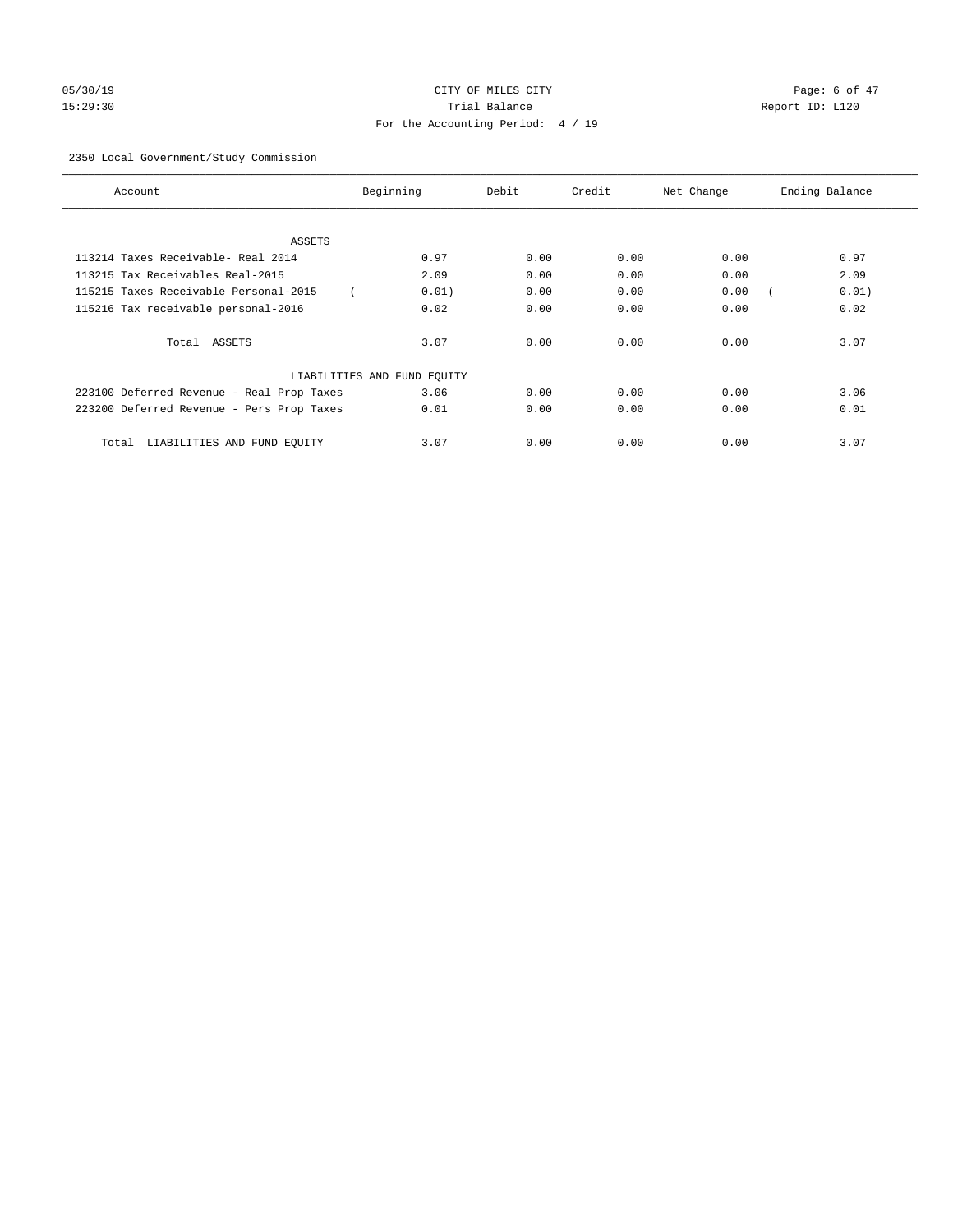# 05/30/19 Page: 7 of 47 15:29:30 Report ID: L120 For the Accounting Period: 4 / 19

2372 Permissive Medical Levy

| Account                                                        |          | Beginning                   | Debit            | Credit       | Net Change       | Ending Balance    |
|----------------------------------------------------------------|----------|-----------------------------|------------------|--------------|------------------|-------------------|
|                                                                |          |                             |                  |              |                  |                   |
| ASSETS                                                         |          |                             |                  | 0.00         |                  |                   |
| 101000 Cash - Operating<br>113211 Taxes Receivable - Real 2011 |          | 2,713.13<br>5.80)           | 3,307.27<br>0.00 | 0.00         | 3,307.27<br>0.00 | 6,020.40<br>5.80) |
| 113213 Tax Receivables Real-2013                               |          | 9.28                        | 0.00             | 0.00         | 0.00             | 9.28              |
| 113214 Taxes Receivable- Real 2014                             |          | 22.40                       | 0.00             | 0.00         |                  | 22.40             |
|                                                                |          |                             |                  |              | 0.00             |                   |
| 113215 Tax Receivables Real-2015                               |          | 40.67                       | 0.00             | 0.00         | 0.00             | 40.67             |
| 113216 Tax Receivables real-2016                               |          | 297.40                      | 0.00             | 0.00         | 0.00             | 297.40            |
| 113217 Tax receivables real-2017                               |          | 732.35                      | 0.00             | 0.00         | 0.00             | 732.35            |
| 113218 Tax Receivables real-2018                               |          | 123, 523.15)                | 0.00             | $3,139.53$ ( | 3, 139.53)       | 126,662.68)       |
| 115214 Taxes Receivable Personal 2014                          | $\left($ | 0.01)                       | 0.00             | 0.00         | 0.00             | 0.01)             |
| 115215 Taxes Receivable Personal-2015                          |          | 0.01)                       | 0.00             | 0.00         | 0.00             | 0.01)             |
| 115216 Tax receivable personal-2016                            |          | 0.64                        | 0.00             | 0.00         | 0.00             | 0.64              |
| 115217 Tax receivable personal-2017                            |          | 6.47                        | 0.00             | 2.20(        | 2.20)            | 4.27              |
| 115218 Tax Receivable Personal-2018                            |          | 56.79                       | 0.00             | $51.25$ (    | 51.25)           | 5.54              |
| 115219 Tax Receivable Personal-2019                            |          | 0.00                        | 0.00             | $109.60$ (   | 109.60)          | 109.60)           |
| 172000 Revenues (Credit)                                       | $\left($ | 126, 915.95)                | 0.00             | 3,307.27 (   | 3,307.27)        | 130, 223. 22)     |
| Total ASSETS                                                   |          | 246,565.79)                 | 3,307.27         | $6,609.85$ ( | $3,302.58$ (     | 249,868.37)       |
|                                                                |          | LIABILITIES AND FUND EQUITY |                  |              |                  |                   |
| 223100 Deferred Revenue - Real Prop Taxes (                    |          | 122,426.88)                 | 3,139.53         | 0.00(        | $3, 139.53$ (    | 125,566.41)       |
| 223200 Deferred Revenue - Pers Prop Taxes                      |          | 61.28                       | 163.05           | 0.00(        | 163.05)          | 101.77)           |
| 242000 Expenditures (Debit)                                    |          | 124, 202.82)                | 0.00             | 0.00         | 0.00             | 124,202.82)       |
| 271000 Unreserved Fund Balance                                 |          | 2.63                        | 0.00             | 0.00         | 0.00             | 2.63              |
| Total LIABILITIES AND FUND EQUITY                              |          | 246,565.79)                 | 3,302.58         | 0.00(        | 3,302.58)        | 249,868.37)       |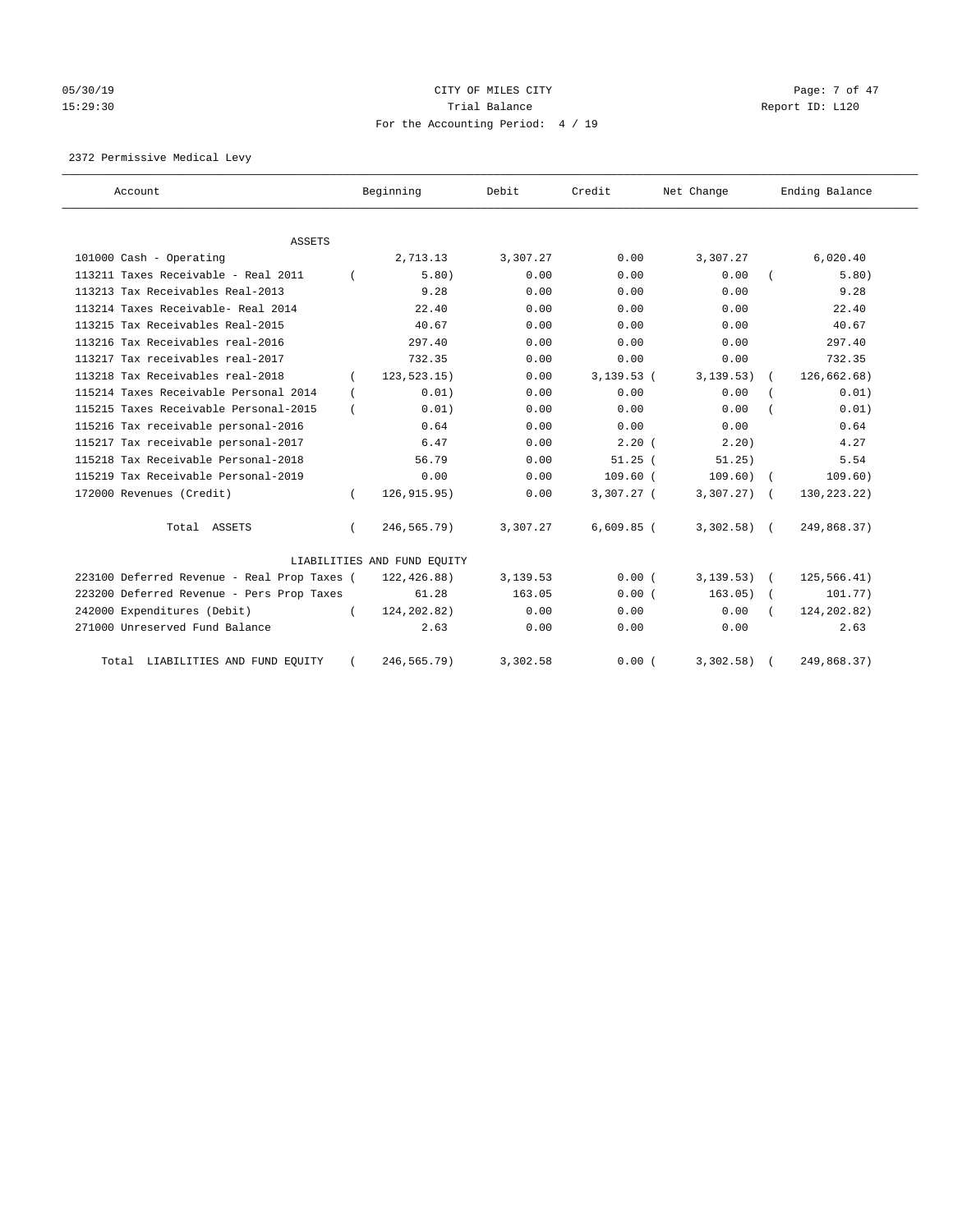## 05/30/19 CITY OF MILES CITY Page: 8 of 47 15:29:30 Trial Balance Report ID: L120 For the Accounting Period: 4 / 19

## 2390 DRUG FORFEITURE

| Account                  |        | Beginning | Debit | Credit | Net Change | Ending Balance |
|--------------------------|--------|-----------|-------|--------|------------|----------------|
|                          | ASSETS |           |       |        |            |                |
| 101000 Cash - Operating  |        | 1,600.00  | 0.00  | 0.00   | 0.00       | 1,600.00       |
| 172000 Revenues (Credit) |        | 1,600.00) | 0.00  | 0.00   | 0.00       | 1,600.00)      |
| ASSETS<br>Total          |        | 0.00      | 0.00  | 0.00   | 0.00       | 0.00           |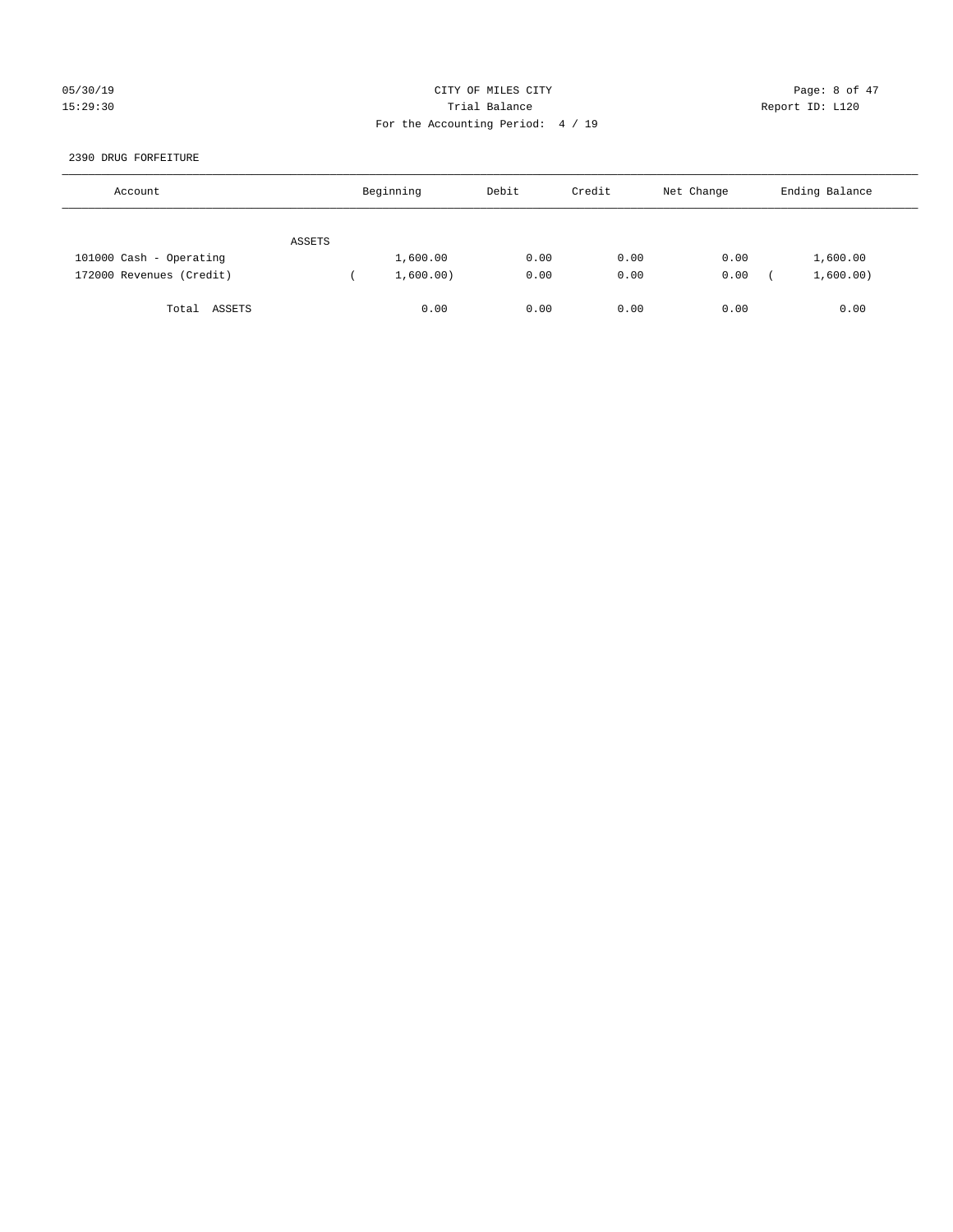## 05/30/19 Page: 9 of 47 15:29:30 Report ID: L120 For the Accounting Period: 4 / 19

## 2394 BUILDING CODE ENFORCEMENT

| Account                              |        | Beginning                   | Debit      | Credit      | Net Change   | Ending Balance |
|--------------------------------------|--------|-----------------------------|------------|-------------|--------------|----------------|
|                                      |        |                             |            |             |              |                |
|                                      | ASSETS |                             |            |             |              |                |
| 101000 Cash - Operating              |        | 96, 213.35                  | 18,181.80  | 15,787.20   | 2,394.60     | 98,607.95      |
| 172000 Revenues (Credit)             |        | 82,610.67)                  | 0.00       | 18,181.80 ( | 18,181.80) ( | 100,792.47)    |
| Total ASSETS                         |        | 13,602.68                   | 18,181.80  | 33,969.00 ( | 15,787.20) ( | 2,184.52)      |
|                                      |        | LIABILITIES AND FUND EQUITY |            |             |              |                |
| 202000 Accounts Payable              |        | 0.00                        | 13,455.39  | 13,455.39   | 0.00         | 0.00           |
| 242000 Expenditures (Debit)          |        | 89,449.84)                  | 15,787.20  | 0.00(       | 15,787.20) ( | 105,237.04)    |
| 271000 Unreserved Fund Balance       |        | 103,052.52                  | 0.00       | 0.00        | 0.00         | 103,052.52     |
| LIABILITIES AND FUND EQUITY<br>Total |        | 13,602.68                   | 29, 242.59 | 13,455.39 ( | 15,787.20) ( | 2,184.52)      |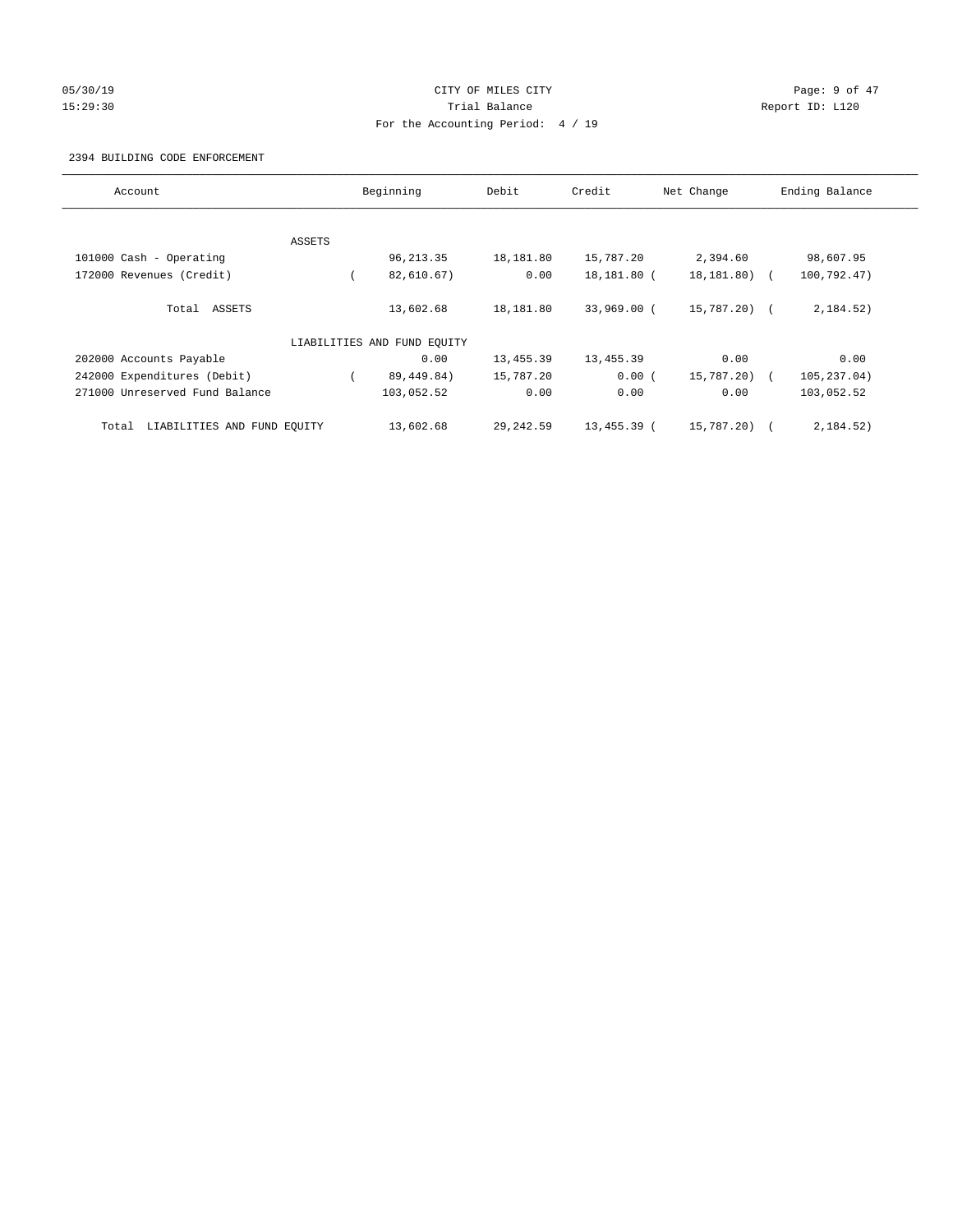# 05/30/19 Page: 10 of 47 15:29:30 Report ID: L120 For the Accounting Period: 4 / 19

2400 LTG M D#165-(Gen City)

| Account                                     | Beginning                   | Debit     | Credit       | Net Change    | Ending Balance |
|---------------------------------------------|-----------------------------|-----------|--------------|---------------|----------------|
|                                             |                             |           |              |               |                |
| <b>ASSETS</b>                               |                             |           |              |               |                |
| 101000 Cash - Operating                     | 38,773.67                   | 2,509.17  | 13,658.49 (  | 11,149.32)    | 27,624.35      |
| 116000 Protested Taxes Receivable - Reals   | 51.99                       | 0.00      | 0.00         | 0.00          | 51.99          |
| 118130 Special Assessments Receivable 2013( | 26.44)                      | 0.00      | 0.00         | 0.00          | 26.44)         |
| 118140 Special Assessments Receivables-201  | 39.03                       | 0.00      | 0.00         | 0.00          | 39.03          |
| 118150 Special Assessments Receivables-201  | 77.78                       | 0.00      | 0.00         | 0.00          | 77.78          |
| 118160 Special Assessments Receivables-201  | 476.18                      | 0.00      | 0.00         | 0.00          | 476.18         |
| 118170 Special Assessments Receivables-201  | 1,645.02                    | 0.00      | 0.00         | 0.00          | 1,645.02       |
| 118180 Special Assessments Received-2018    | 84,685.24                   | 0.00      | $2.500.45$ ( | 2,500.45)     | 82,184.79      |
| 172000 Revenues (Credit)<br>$\left($        | 135,812.75)                 | 0.00      | $2,509.17$ ( | $2,509.17$ (  | 138,321.92)    |
| Total ASSETS                                | 10,090.28)                  | 2,509.17  | 18,668.11 (  | 16,158.94) (  | 26, 249. 22)   |
|                                             | LIABILITIES AND FUND EQUITY |           |              |               |                |
| 202000 Accounts Payable                     | 0.00                        | 13,658.49 | 13,658.49    | 0.00          | 0.00           |
| 223000 Deferred Revenue/Uncollected Taxes   | 86,898.17                   | 2,500.45  | 0.00(        | 2,500.45      | 84,397.72      |
| 223100 Deferred Revenue - Real Prop Taxes   | 51.99                       | 0.00      | 0.00         | 0.00          | 51.99          |
| 242000 Expenditures (Debit)<br>$\left($     | 143,422.36)                 | 13,658.49 | 0.00(        | $13,658.49$ ( | 157,080.85)    |
| 271000 Unreserved Fund Balance              | 46,381.92                   | 0.00      | 0.00         | 0.00          | 46,381.92      |
| Total LIABILITIES AND FUND EQUITY           | 10,090.28)                  | 29,817.43 | 13,658.49 (  | 16, 158.94)   | 26, 249.22)    |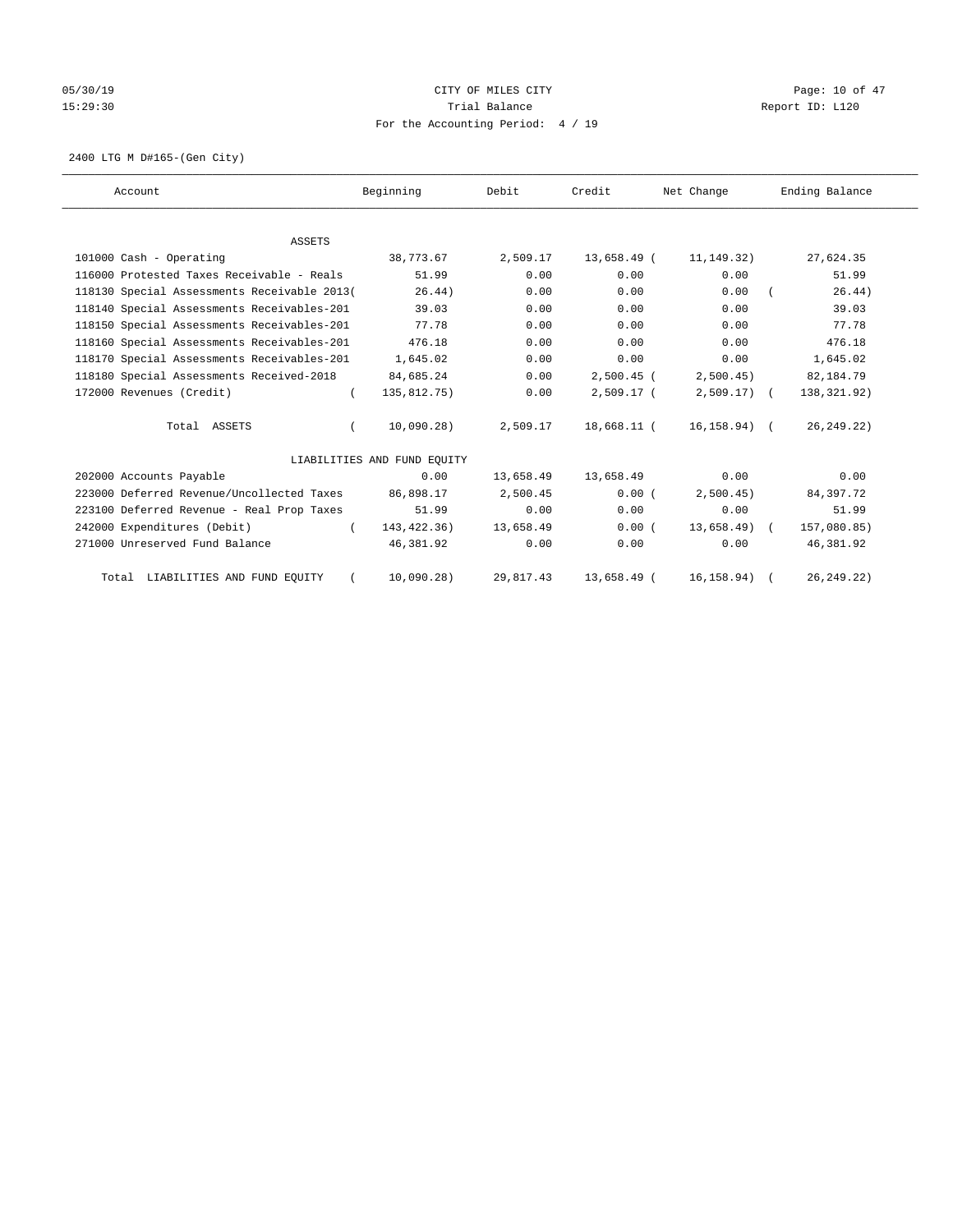# 05/30/19 Page: 11 of 47 15:29:30 Report ID: L120 For the Accounting Period: 4 / 19

## 2420 LTG M D#167-(MilesAddn Etc)

| Account                                    | Beginning                   | Debit    | Credit     | Net Change   | Ending Balance |
|--------------------------------------------|-----------------------------|----------|------------|--------------|----------------|
|                                            |                             |          |            |              |                |
| ASSETS                                     |                             |          |            |              |                |
| 101000 Cash - Operating                    | 9,470.69                    | 376.86   | 1,589.33 ( | 1,212.47)    | 8,258.22       |
| 118160 Special Assessments Receivables-201 | 75.00                       | 0.00     | 0.00       | 0.00         | 75.00          |
| 118170 Special Assessments Receivables-201 | 112.95                      | 0.00     | 0.00       | 0.00         | 112.95         |
| 118180 Special Assessments Received-2018   | 13,586.90                   | 0.00     | 375.55(    | 375.55)      | 13, 211.35     |
| 172000 Revenues (Credit)                   | 18,797.16)                  | 0.00     | 376.86 (   | 376.86) (    | 19, 174.02)    |
|                                            |                             |          |            |              |                |
| Total ASSETS                               | 4,448.38                    | 376.86   | 2,341.74 ( | 1,964.88)    | 2,483.50       |
|                                            |                             |          |            |              |                |
|                                            | LIABILITIES AND FUND EQUITY |          |            |              |                |
| 202000 Accounts Payable                    | 0.00                        | 1,589.33 | 1,589.33   | 0.00         | 0.00           |
| 223000 Deferred Revenue/Uncollected Taxes  | 13,774.85                   | 375.55   | 0.00(      | 375.55)      | 13,399.30      |
| 242000 Expenditures (Debit)                | 18,700.21)                  | 1,589.33 | 0.00(      | $1,589.33$ ( | 20,289.54)     |
| 271000 Unreserved Fund Balance             | 9,373.74                    | 0.00     | 0.00       | 0.00         | 9,373.74       |
|                                            |                             |          |            |              |                |
| Total LIABILITIES AND FUND EQUITY          | 4,448.38                    | 3,554.21 | 1,589.33 ( | 1,964.88)    | 2,483.50       |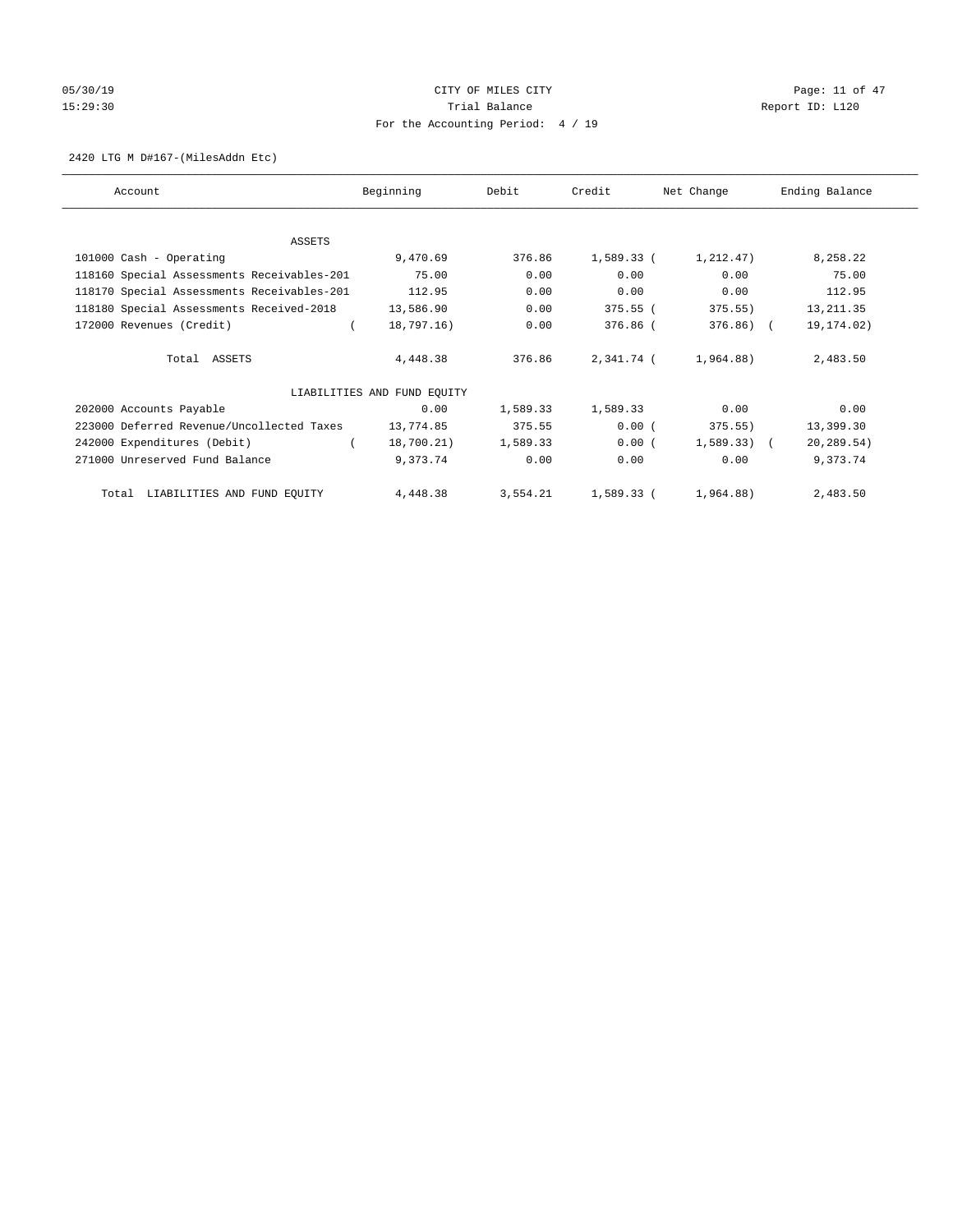# 05/30/19 Page: 12 of 47 15:29:30 Report ID: L120 For the Accounting Period: 4 / 19

## 2430 LTG M D#171-(Balsam Est)

| Account                                   | Beginning                   | Debit  | Credit     | Net Change | Ending Balance |
|-------------------------------------------|-----------------------------|--------|------------|------------|----------------|
|                                           |                             |        |            |            |                |
| ASSETS<br>101000 Cash - Operating         | 1,244.09                    | 99.67  | 93.33      | 6.34       | 1,250.43       |
| 118180 Special Assessments Received-2018  | 2,160.63                    | 0.00   | 99.32(     | 99.32)     | 2,061.31       |
|                                           |                             |        |            |            |                |
| 172000 Revenues (Credit)                  | 2,904.32)                   | 0.00   | 99.67(     | 99.67) (   | 3,003.99)      |
| Total ASSETS                              | 500.40                      | 99.67  | $292.32$ ( | 192.65)    | 307.75         |
|                                           | LIABILITIES AND FUND EQUITY |        |            |            |                |
| 202000 Accounts Payable                   | 0.00                        | 93.33  | 93.33      | 0.00       | 0.00           |
| 223000 Deferred Revenue/Uncollected Taxes | 2,160.63                    | 99.32  | 0.00(      | 99.32)     | 2,061.31       |
| 242000 Expenditures (Debit)               | 4,323.29)                   | 93.33  | 0.00(      | $93.33)$ ( | 4,416.62)      |
| 271000 Unreserved Fund Balance            | 2,663.06                    | 0.00   | 0.00       | 0.00       | 2,663.06       |
| LIABILITIES AND FUND EQUITY<br>Total      | 500.40                      | 285.98 | 93.33(     | 192.65)    | 307.75         |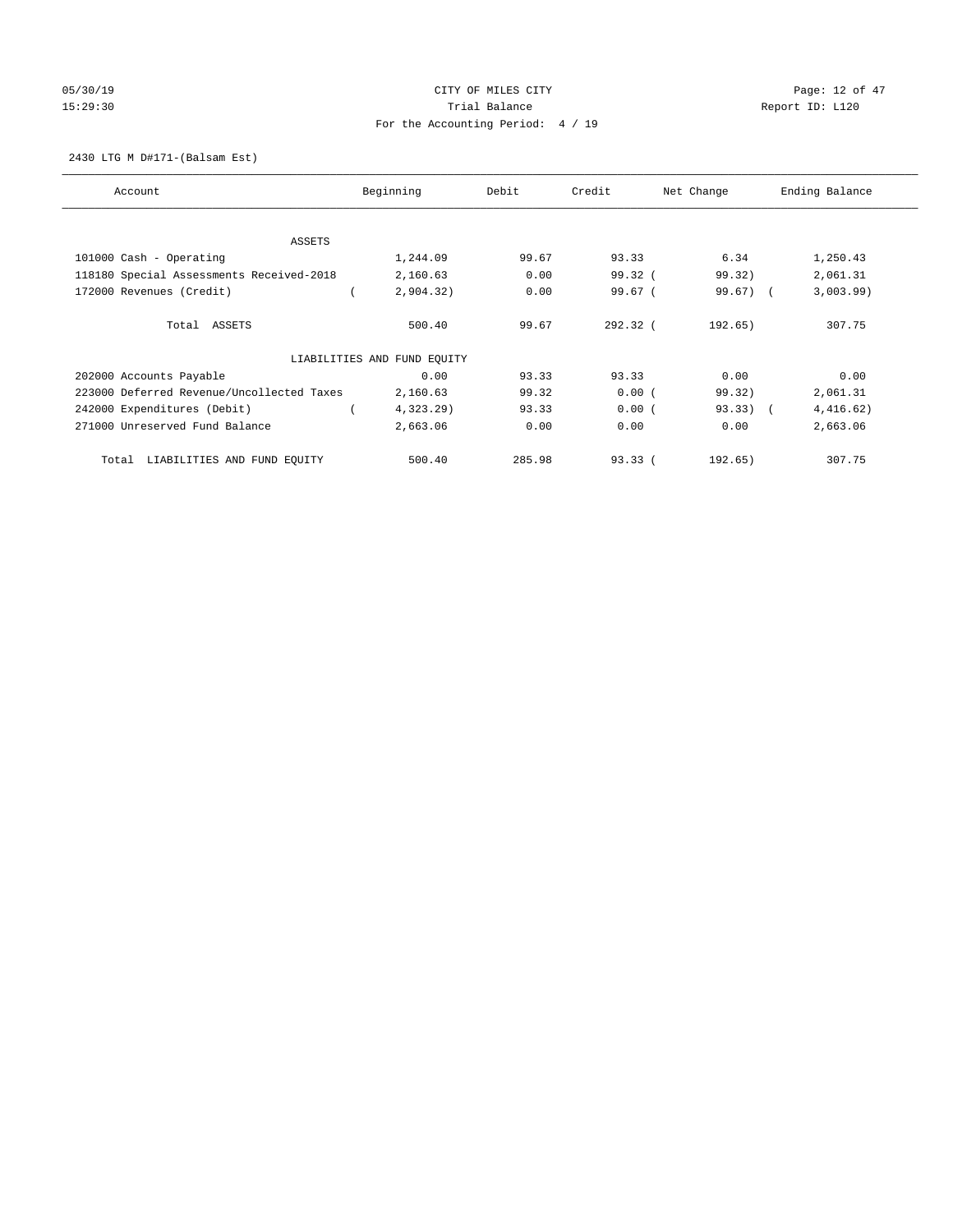# 05/30/19 Page: 13 of 47 15:29:30 Report ID: L120 For the Accounting Period: 4 / 19

2440 LTG M D#172-(Main Str)

| Account                                   | Beginning                   | Debit    | Credit     | Net Change   | Ending Balance |
|-------------------------------------------|-----------------------------|----------|------------|--------------|----------------|
| <b>ASSETS</b>                             |                             |          |            |              |                |
| 101000 Cash - Operating                   | 1,244.96)                   | 155.17   | 854.80 (   | $699.63)$ (  | 1,944.59)      |
| 118180 Special Assessments Received-2018  | 8,707.90                    | 0.00     | 154.63 (   | 154.63)      | 8,553.27       |
| 172000 Revenues (Credit)                  | 14,098.34)                  | 0.00     | 155.17 (   | $155.17$ ) ( | 14, 253.51)    |
| Total ASSETS                              | 6,635.40)                   | 155.17   | 1,164.60 ( | $1,009.43$ ( | 7,644.83)      |
|                                           | LIABILITIES AND FUND EOUITY |          |            |              |                |
| 202000 Accounts Payable                   | 0.00                        | 854.80   | 854.80     | 0.00         | 0.00           |
| 223000 Deferred Revenue/Uncollected Taxes | 8,707.90                    | 154.63   | 0.00(      | 154.63)      | 8,553.27       |
| 242000 Expenditures (Debit)               | 21, 146.61)                 | 854.80   | 0.00(      | 854.80) (    | 22,001.41)     |
| 271000 Unreserved Fund Balance            | 5,803.31                    | 0.00     | 0.00       | 0.00         | 5,803.31       |
| LIABILITIES AND FUND EQUITY<br>Total      | 6,635.40)                   | 1,864.23 | 854.80 (   | 1,009.43)    | 7,644.83)      |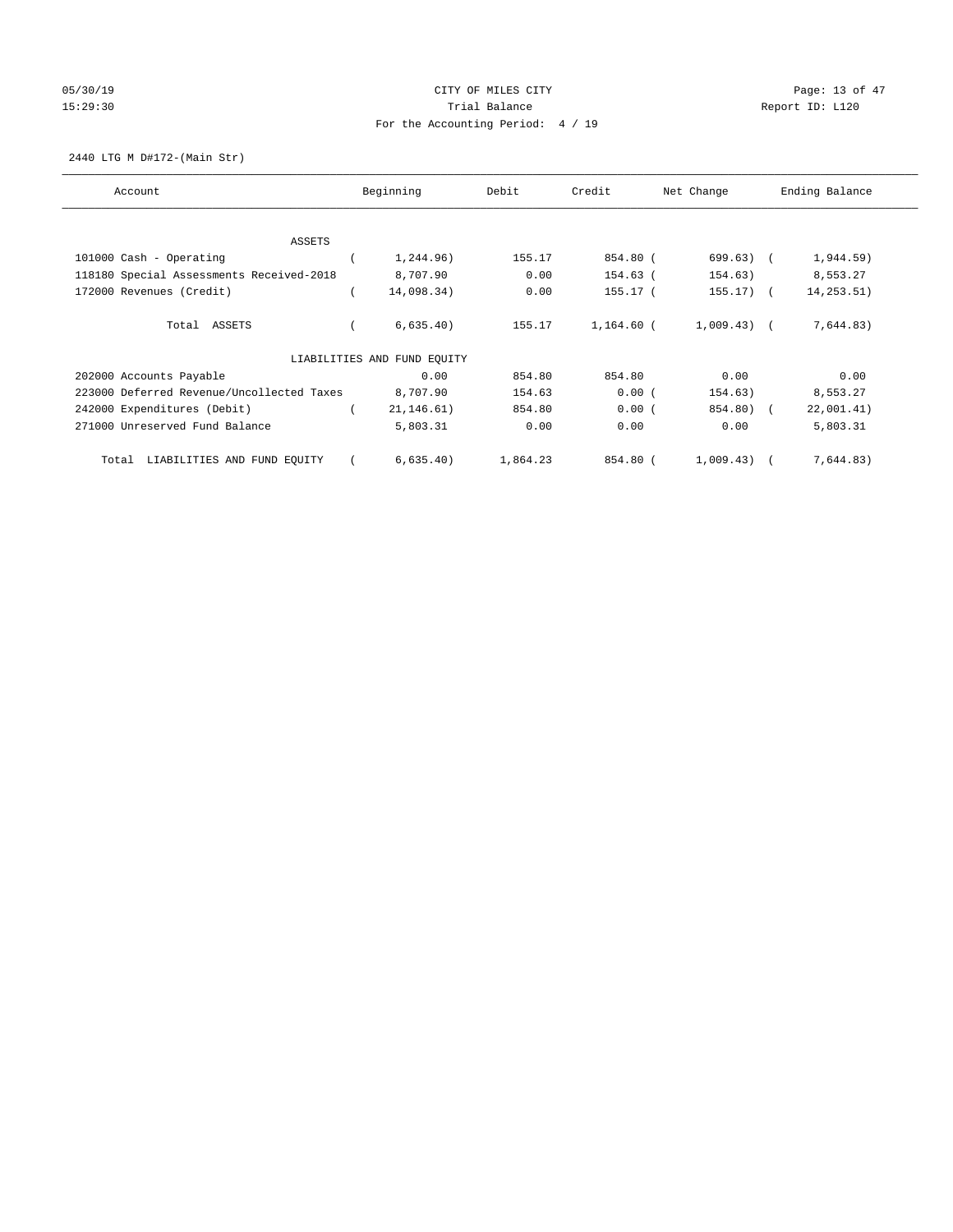# 05/30/19 Page: 14 of 47 15:29:30 Report ID: L120 For the Accounting Period: 4 / 19

2450 LTG M D#195-(SG-Trico)

| Account                                   | Beginning                   | Debit    | Credit     | Net Change  | Ending Balance |
|-------------------------------------------|-----------------------------|----------|------------|-------------|----------------|
| <b>ASSETS</b>                             |                             |          |            |             |                |
| 101000 Cash - Operating                   | 2,142.32                    | 261.92   | 401.84 (   | 139.92)     | 2,002.40       |
| 118180 Special Assessments Received-2018  | 2,397.93                    | 0.00     | $261.01$ ( | 261.01)     | 2,136.92       |
| 172000 Revenues (Credit)                  | 2,987.89)                   | 0.00     | $261.92$ ( | $261.92)$ ( | 3, 249.81)     |
| Total ASSETS                              | 1,552.36                    | 261.92   | 924.77 (   | 662.85)     | 889.51         |
|                                           | LIABILITIES AND FUND EQUITY |          |            |             |                |
| 202000 Accounts Payable                   | 0.00                        | 401.84   | 401.84     | 0.00        | 0.00           |
| 223000 Deferred Revenue/Uncollected Taxes | 2,397.93                    | 261.01   | 0.00(      | 261.01)     | 2,136.92       |
| 242000 Expenditures (Debit)               | 4,615.02)                   | 401.84   | 0.00(      | 401.84) (   | 5,016.86)      |
| 271000 Unreserved Fund Balance            | 3,769.45                    | 0.00     | 0.00       | 0.00        | 3,769.45       |
| LIABILITIES AND FUND EQUITY<br>Total      | 1,552.36                    | 1,064.69 | $401.84$ ( | 662.85)     | 889.51         |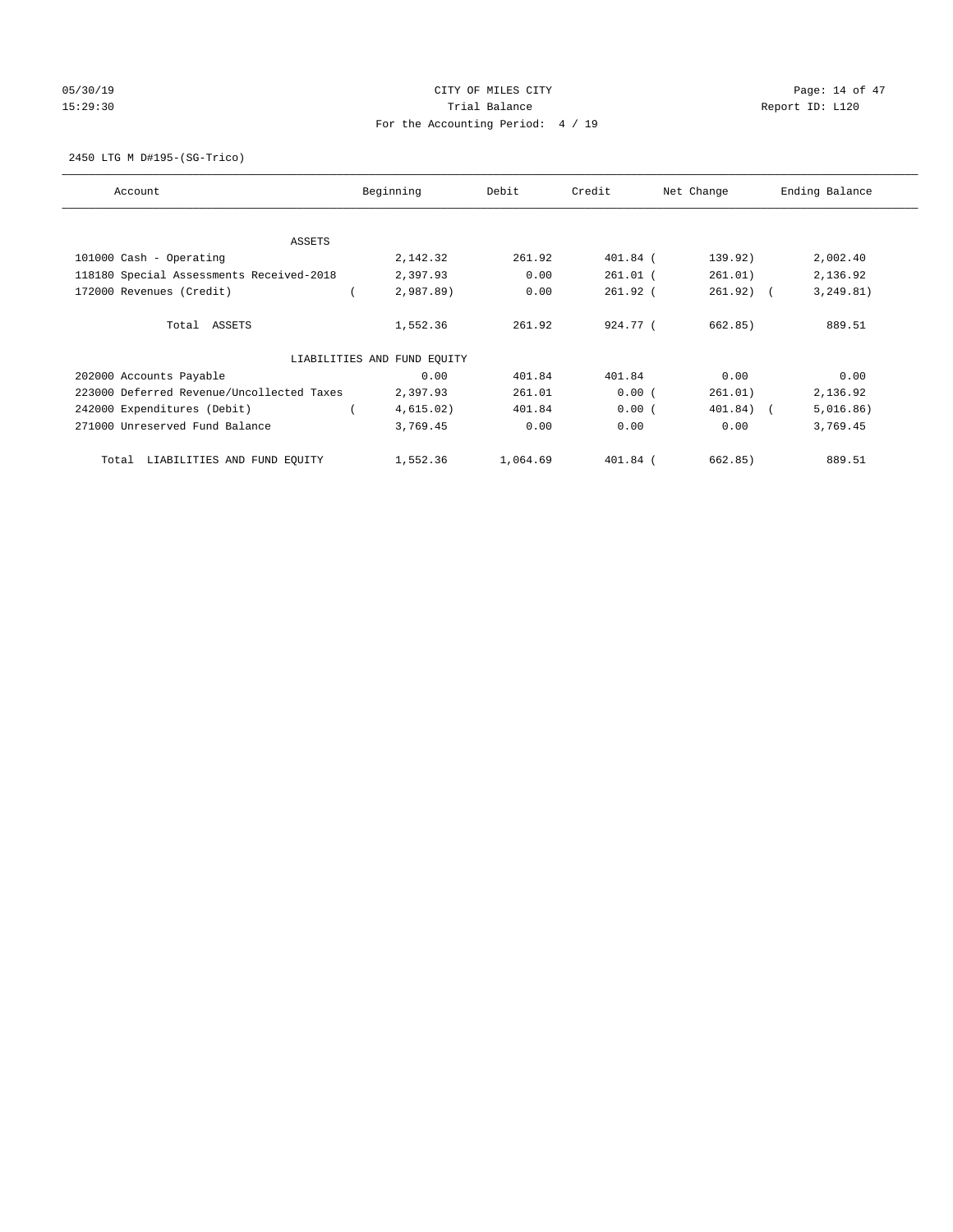# 05/30/19 Page: 15 of 47 15:29:30 Report ID: L120 For the Accounting Period: 4 / 19

2470 LTG M D#202-(SG-MDU&NV)

| Account                                    | Beginning                   | Debit    | Credit     | Net Change  | Ending Balance |
|--------------------------------------------|-----------------------------|----------|------------|-------------|----------------|
|                                            |                             |          |            |             |                |
| ASSETS                                     |                             |          |            |             |                |
| 101000 Cash - Operating                    | 972.01                      | 65.75    | $501.54$ ( | 435.79)     | 536.22         |
| 118160 Special Assessments Receivables-201 | 58.35                       | 0.00     | 0.00       | 0.00        | 58.35          |
| 118170 Special Assessments Receivables-201 | 53.08                       | 0.00     | 0.00       | 0.00        | 53.08          |
| 118180 Special Assessments Received-2018   | 3,585.79                    | 0.00     | 65.52 (    | 65.52)      | 3,520.27       |
| 172000 Revenues (Credit)                   | 5,376.48)                   | 0.00     | 65.75(     | $65.75$ ) ( | 5,442.23)      |
| Total ASSETS                               | 707.25)                     | 65.75    | 632.81 (   | $567.06)$ ( | 1, 274.31)     |
|                                            | LIABILITIES AND FUND EQUITY |          |            |             |                |
| 202000 Accounts Payable                    | 0.00                        | 501.54   | 501.54     | 0.00        | 0.00           |
| 223000 Deferred Revenue/Uncollected Taxes  | 3,697.22                    | 65.52    | 0.00(      | 65.52)      | 3,631.70       |
| 242000 Expenditures (Debit)                | 6,069.26)                   | 501.54   | 0.00(      | $501.54)$ ( | 6, 570.80)     |
| 271000 Unreserved Fund Balance             | 1,664.79                    | 0.00     | 0.00       | 0.00        | 1,664.79       |
| LIABILITIES AND FUND EQUITY<br>Total       | 707.25)                     | 1,068.60 | $501.54$ ( | 567.06)     | 1, 274.31)     |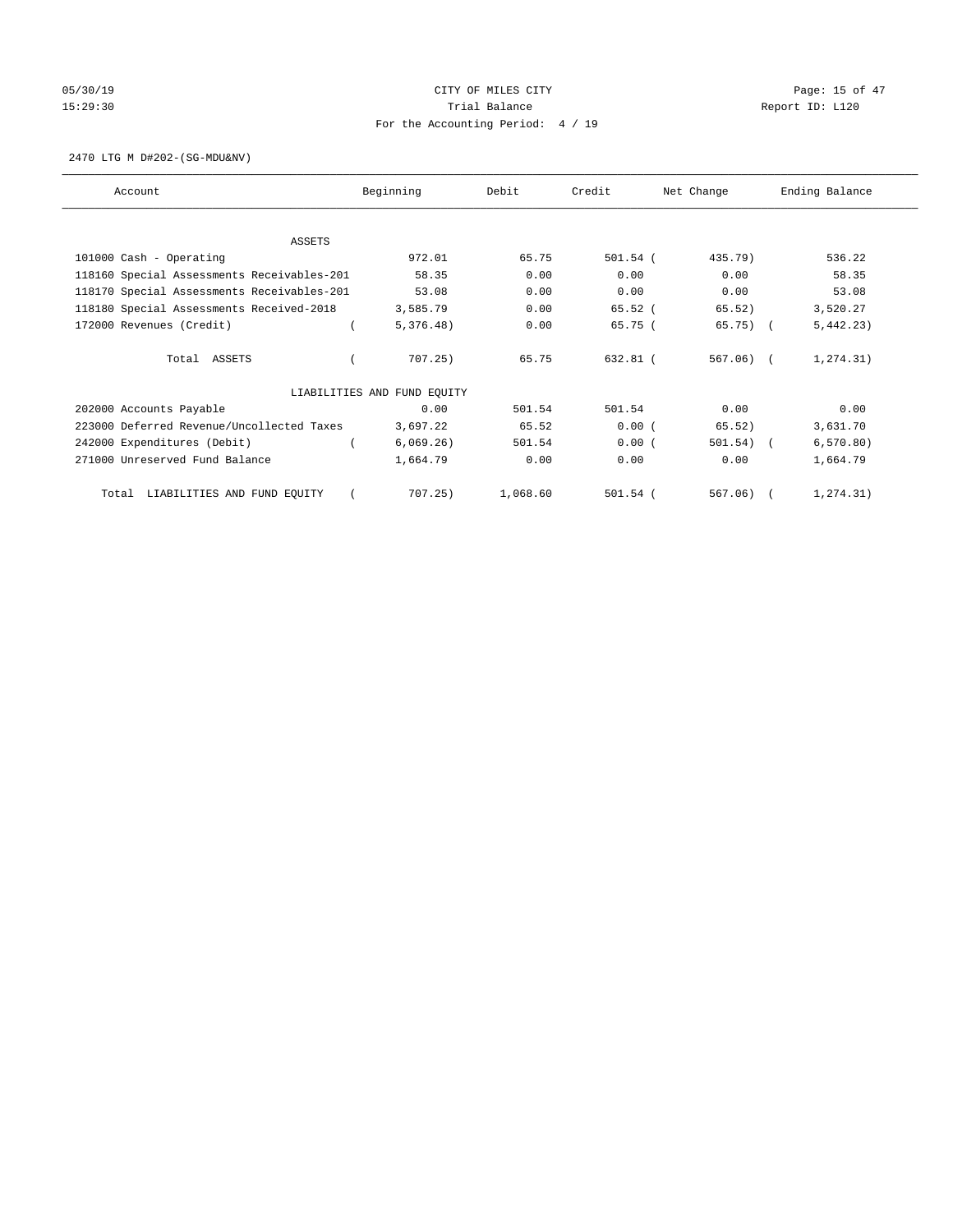# 05/30/19 Page: 16 of 47 15:29:30 Report ID: L120 For the Accounting Period: 4 / 19

## 2480 LTG M M#173-(Milestown Estates)

| Account                                   | Beginning                   | Debit  | Credit     | Net Change  | Ending Balance |
|-------------------------------------------|-----------------------------|--------|------------|-------------|----------------|
| ASSETS                                    |                             |        |            |             |                |
| 101000 Cash - Operating                   | 662.86                      | 22.59  | 66.98 (    | 44.39)      | 618.47         |
| 118180 Special Assessments Received-2018  | 837.40                      | 0.00   | $22.51$ (  | 22.51)      | 814.89         |
| 172000 Revenues (Credit)                  | 1,885.97)                   | 0.00   | $22.59$ (  | $22.59$ (   | 1,908.56)      |
| Total ASSETS                              | 385.71)                     | 22.59  | $112.08$ ( | $89.49$ $($ | 475.20         |
|                                           | LIABILITIES AND FUND EQUITY |        |            |             |                |
| 202000 Accounts Payable                   | 0.00                        | 66.98  | 66.98      | 0.00        | 0.00           |
| 223000 Deferred Revenue/Uncollected Taxes | 837.40                      | 22.51  | 0.00(      | 22.51)      | 814.89         |
| 242000 Expenditures (Debit)               | 2,181.27)                   | 66.98  | 0.00(      | 66.98) (    | 2, 248.25)     |
| 271000 Unreserved Fund Balance            | 958.16                      | 0.00   | 0.00       | 0.00        | 958.16         |
| LIABILITIES AND FUND EQUITY<br>Total      | 385.71)                     | 156.47 | 66.98 (    | $89.49$ $($ | $475.20$ )     |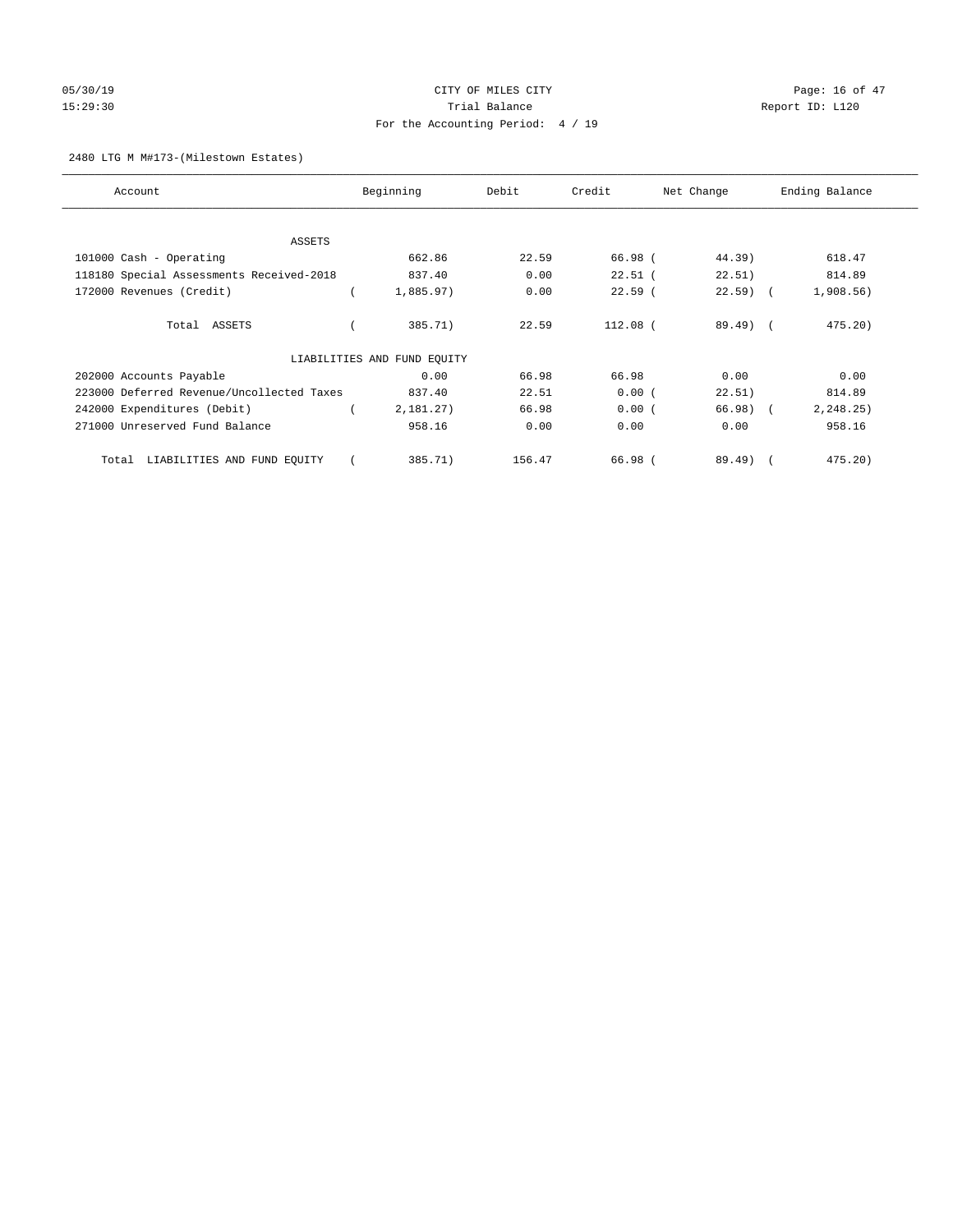# 05/30/19 Page: 17 of 47 15:29:30 Report ID: L120 For the Accounting Period: 4 / 19

2510 STR MAINT DIST #204

| Account                                    | Beginning                   | Debit     | Credit       | Net Change      | Ending Balance             |
|--------------------------------------------|-----------------------------|-----------|--------------|-----------------|----------------------------|
|                                            |                             |           |              |                 |                            |
| <b>ASSETS</b>                              |                             |           |              |                 |                            |
| 101000 Cash - Operating                    | 457,368.63                  | 23,000.00 | 55,813.56 (  | 32,813.56)      | 424,555.07                 |
| 116000 Protested Taxes Receivable - Reals  | 51.99                       | 0.00      | 0.00         | 0.00            | 51.99                      |
| 118130 Special Assessments Receivable 2013 | 104.31                      | 0.00      | 0.00         | 0.00            | 104.31                     |
| 118140 Special Assessments Receivables-201 | 31.99                       | 0.00      | 0.00         | 0.00            | 31.99                      |
| 118150 Special Assessments Receivables-201 | 250.46                      | 0.00      | 0.00         | 0.00            | 250.46                     |
| 118160 Special Assessments Receivables-201 | 2,467.42                    | 0.00      | 0.00         | 0.00            | 2,467.42                   |
| 118170 Special Assessments Receivables-201 | 5,115.89                    | 0.00      | 0.00         | 0.00            | 5,115.89                   |
| 118180 Special Assessments Received-2018   | 630,957.35                  | 0.00      | 22,189.81 (  | 22, 189.81)     | 608,767.54                 |
| 172000 Revenues (Credit)                   | (1,017,787,96)              | 0.00      | 22,267.21 (  | $22, 267, 21$ ( | 1,040,055.17               |
| Total ASSETS                               | 78,560.08                   | 23,000.00 | 100,270.58 ( | 77,270.58)      | 1,289.50                   |
|                                            | LIABILITIES AND FUND EQUITY |           |              |                 |                            |
| 202000 Accounts Payable                    | 6,915.10                    | 18,697.12 | 18,697.12    | 0.00            | 6,915.10                   |
| 223000 Deferred Revenue/Uncollected Taxes  | 638,927.43                  | 22,189.81 | 0.00(        | 22,189.81)      | 616,737.62                 |
| 223100 Deferred Revenue - Real Prop Taxes  | 51.99                       | 0.00      | 0.00         | 0.00            | 51.99                      |
| 242000 Expenditures (Debit)                | (1, 375, 253, 67)           | 55,813.56 | 732.79 (     |                 | 55,080.77) ( 1,430,334.44) |
| 271000 Unreserved Fund Balance             | 807,919.23                  | 0.00      | 0.00         | 0.00            | 807, 919.23                |
| Total LIABILITIES AND FUND EQUITY          | 78,560.08                   | 96,700.49 | 19,429.91 (  | 77,270.58)      | 1,289.50                   |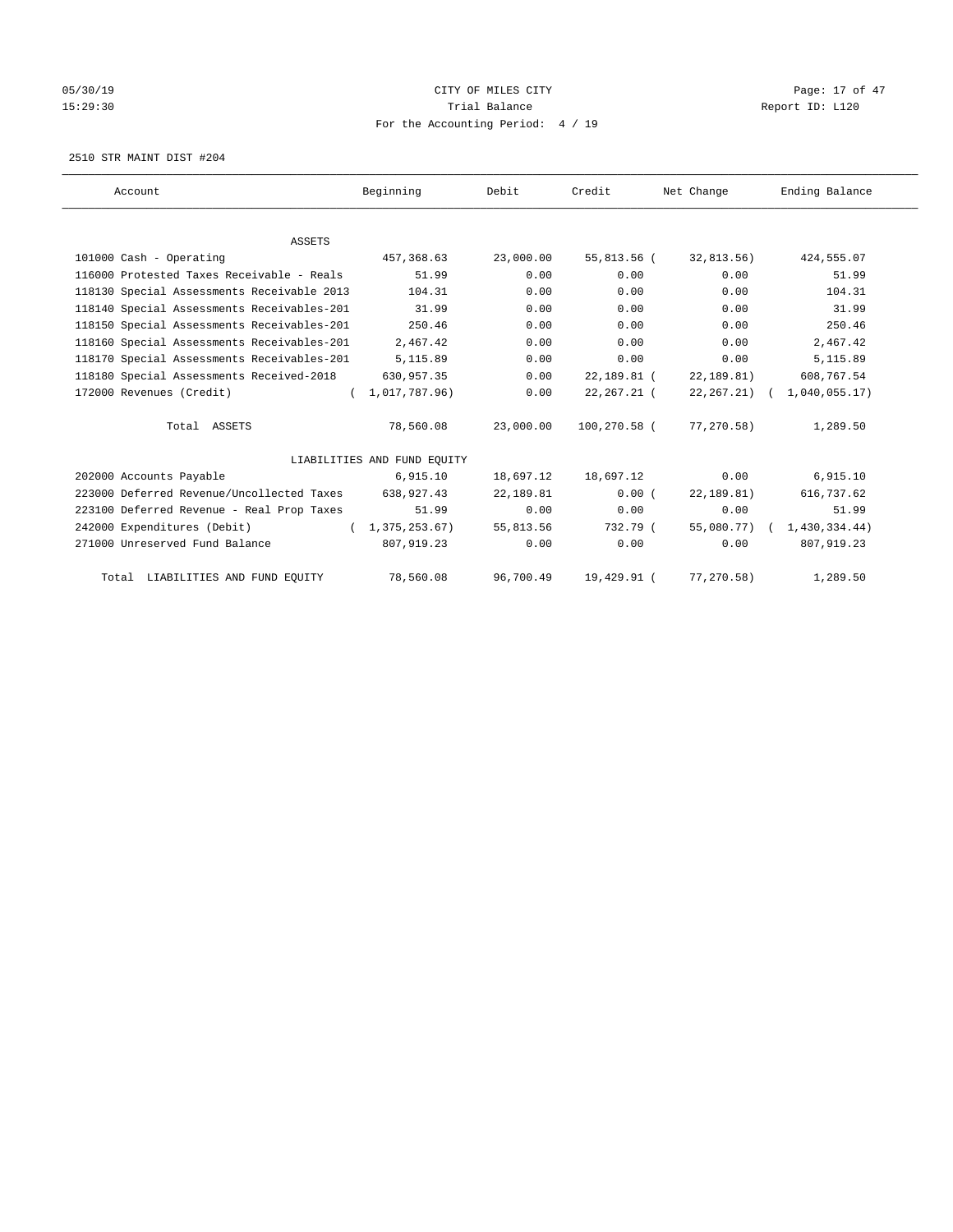# 05/30/19 Page: 18 of 47 15:29:30 Report ID: L120 For the Accounting Period: 4 / 19

2520 STR MAINT DIST #205

| Account                                     | Beginning                   | Debit      | Credit       | Net Change      | Ending Balance |
|---------------------------------------------|-----------------------------|------------|--------------|-----------------|----------------|
|                                             |                             |            |              |                 |                |
| <b>ASSETS</b><br>101000 Cash - Operating    | 217,861.56                  | 2,207.65   | 15,745.75 (  | 13,538.10)      | 204, 323.46    |
|                                             |                             |            |              |                 |                |
| 118130 Special Assessments Receivable 2013( | 45.28)                      | 0.00       | 0.00         | 0.00            | 45.28)         |
| 118140 Special Assessments Receivables-201  | 214.50                      | 0.00       | 0.00         | 0.00            | 214.50         |
| 118150 Special Assessments Receivables-201  | 210.08                      | 0.00       | 0.00         | 0.00            | 210.08         |
| 118160 Special Assessments Receivables-201  | 1,551.89                    | 0.00       | 0.00         | 0.00            | 1,551.89       |
| 118170 Special Assessments Receivables-201  | 3,343.66                    | 0.00       | 0.00         | 0.00            | 3,343.66       |
| 118180 Special Assessments Received-2018    | 95,277.27                   | 0.00       | 2,017.41 (   | 2,017.41)       | 93,259.86      |
| 172000 Revenues (Credit)<br>$\left($        | 214,755.79)                 | 0.00       | $2,024.45$ ( | $2,024.45$ (    | 216,780.24)    |
| Total ASSETS                                | 103,657.89                  | 2,207.65   | 19,787.61 (  | 17,579.96)      | 86,077.93      |
|                                             | LIABILITIES AND FUND EQUITY |            |              |                 |                |
| 202000 Accounts Payable                     | 1,728.77                    | 4,501.63   | 4,501.63     | 0.00            | 1,728.77       |
| 223000 Deferred Revenue/Uncollected Taxes   | 100,551.96                  | 2,017.41   | 0.00(        | 2,017.41)       | 98,534.55      |
| 242000 Expenditures (Debit)                 | 214,014.35)                 | 15,745.75  | 183.20 (     | $15,562.55$ ) ( | 229,576.90)    |
| 271000 Unreserved Fund Balance              | 215, 391.51                 | 0.00       | 0.00         | 0.00            | 215, 391.51    |
| Total LIABILITIES AND FUND EQUITY           | 103,657.89                  | 22, 264.79 | 4,684.83 (   | 17,579.96)      | 86,077.93      |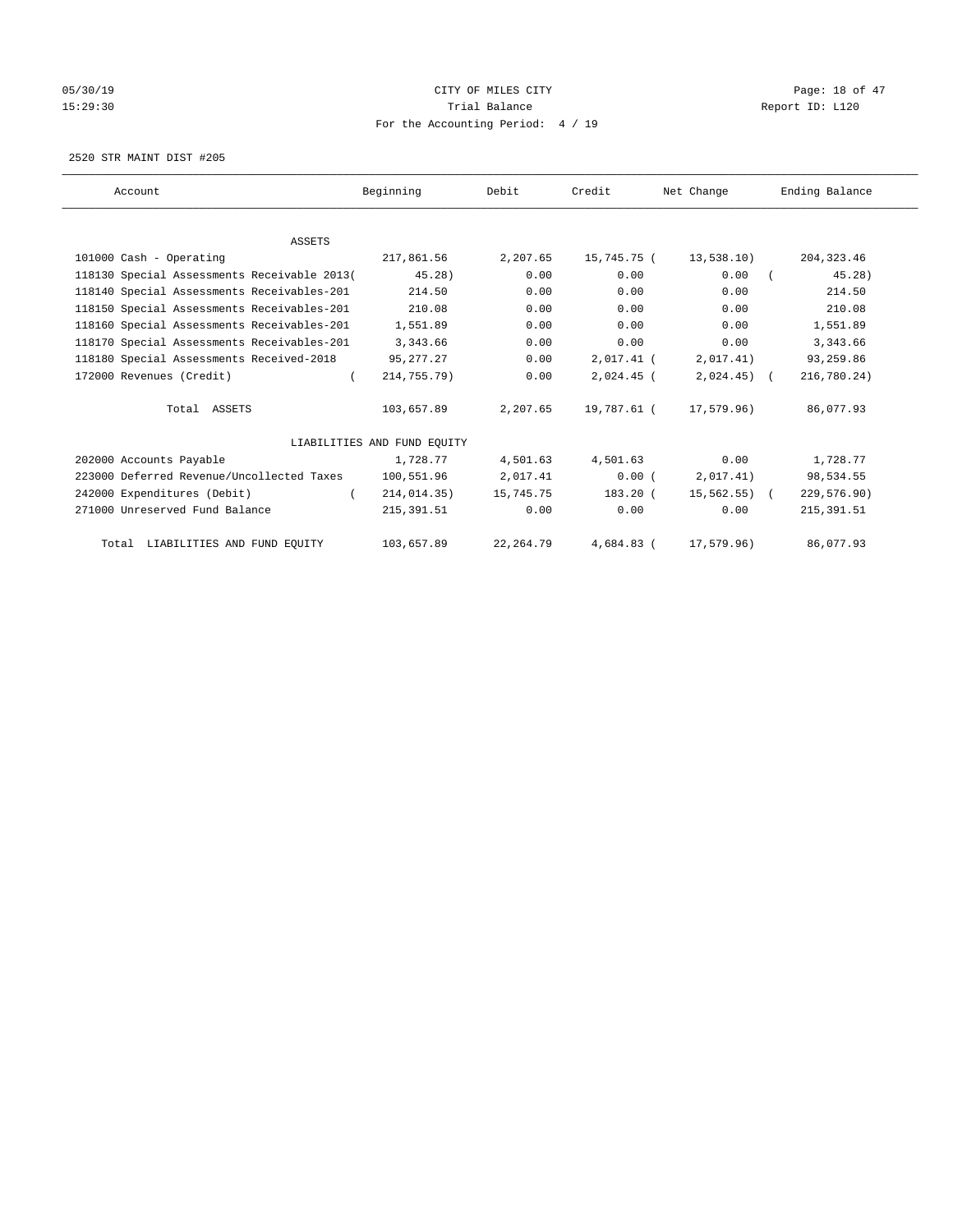# 05/30/19 Page: 19 of 47 15:29:30 Report ID: L120 For the Accounting Period: 4 / 19

## 2540 STR MAINT DIST#207-(MILESTOWN ESTATES)

| Account                                   | Beginning                   | Debit  | Credit    | Net Change | Ending Balance |
|-------------------------------------------|-----------------------------|--------|-----------|------------|----------------|
|                                           |                             |        |           |            |                |
| ASSETS                                    |                             |        |           |            |                |
| 101000 Cash - Operating                   | 3,770.93                    | 38.75  | 455.88 (  | 417.13)    | 3,353.80       |
| 118180 Special Assessments Received-2018  | 1,572.87                    | 0.00   | $38.62$ ( | 38.62      | 1,534.25       |
| 172000 Revenues (Credit)                  | 3,496.92)                   | 0.00   | 38.75(    | $38.75)$ ( | 3, 535.67)     |
| Total ASSETS                              | 1,846.88                    | 38.75  | 533.25 (  | 494.50)    | 1,352.38       |
|                                           | LIABILITIES AND FUND EQUITY |        |           |            |                |
| 223000 Deferred Revenue/Uncollected Taxes | 1,572.87                    | 38.62  | 0.00(     | 38.62)     | 1,534.25       |
| 242000 Expenditures (Debit)               | 4,438.00                    | 455.88 | 0.00(     | 455.88) (  | 4,893.88)      |
| 271000 Unreserved Fund Balance            | 4,712.01                    | 0.00   | 0.00      | 0.00       | 4,712.01       |
| LIABILITIES AND FUND EQUITY<br>Total      | 1,846.88                    | 494.50 | 0.00(     | 494.50)    | 1,352.38       |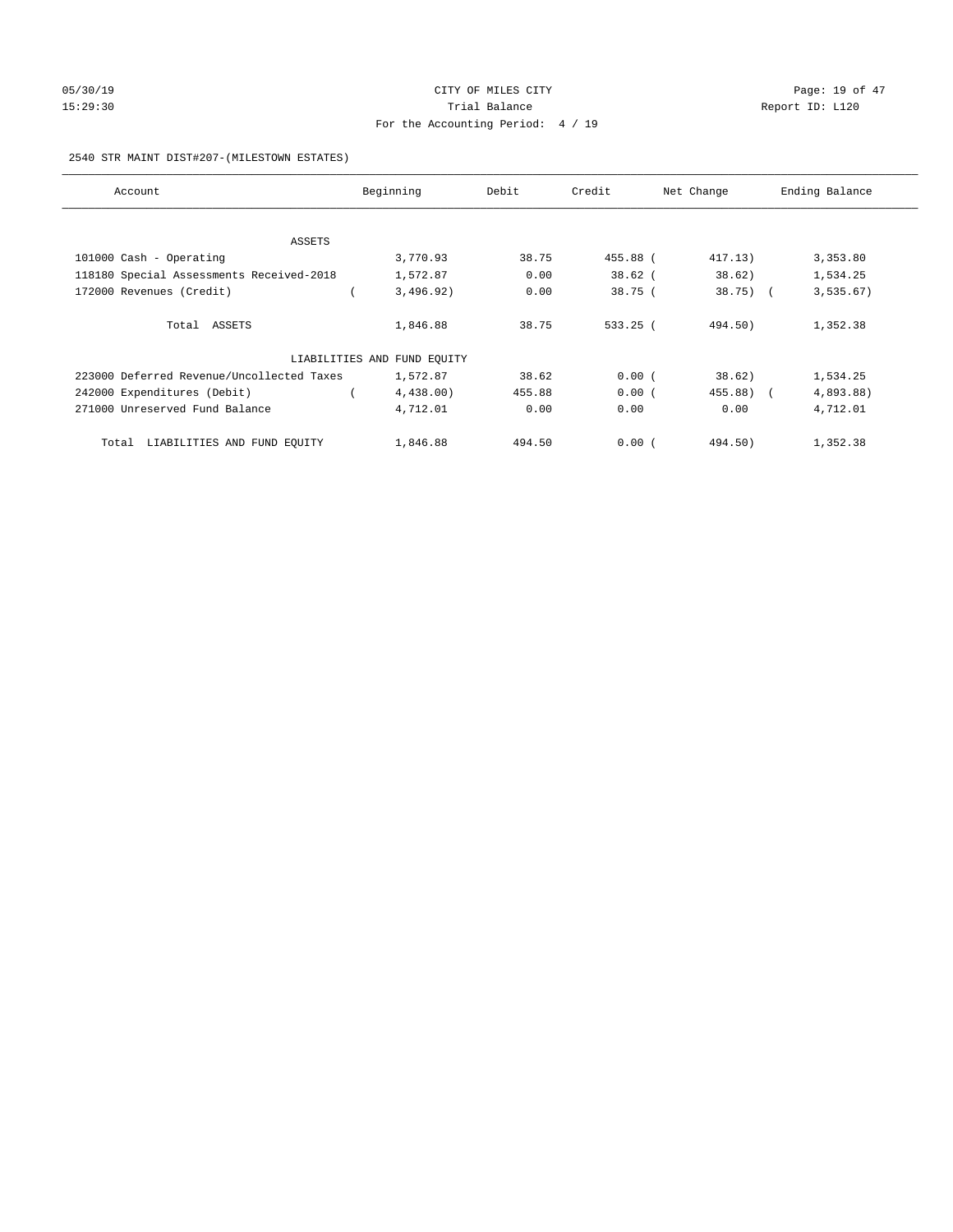## 05/30/19 Page: 20 of 47 15:29:30 Trial Balance Report ID: L120 For the Accounting Period: 4 / 19

## 2701 Fire Grants

| Account                              |        | Beginning                   | Debit | Credit | Net Change | Ending Balance |
|--------------------------------------|--------|-----------------------------|-------|--------|------------|----------------|
|                                      |        |                             |       |        |            |                |
|                                      | ASSETS |                             |       |        |            |                |
| 101000 Cash - Operating              |        | 4,919.15                    | 0.00  | 0.00   | 0.00       | 4,919.15       |
| 172000 Revenues (Credit)             |        | 4, 150.00)                  | 0.00  | 0.00   | 0.00       | 4, 150.00)     |
| Total ASSETS                         |        | 769.15                      | 0.00  | 0.00   | 0.00       | 769.15         |
|                                      |        | LIABILITIES AND FUND EQUITY |       |        |            |                |
| 271000 Unreserved Fund Balance       |        | 769.15                      | 0.00  | 0.00   | 0.00       | 769.15         |
| LIABILITIES AND FUND EQUITY<br>Total |        | 769.15                      | 0.00  | 0.00   | 0.00       | 769.15         |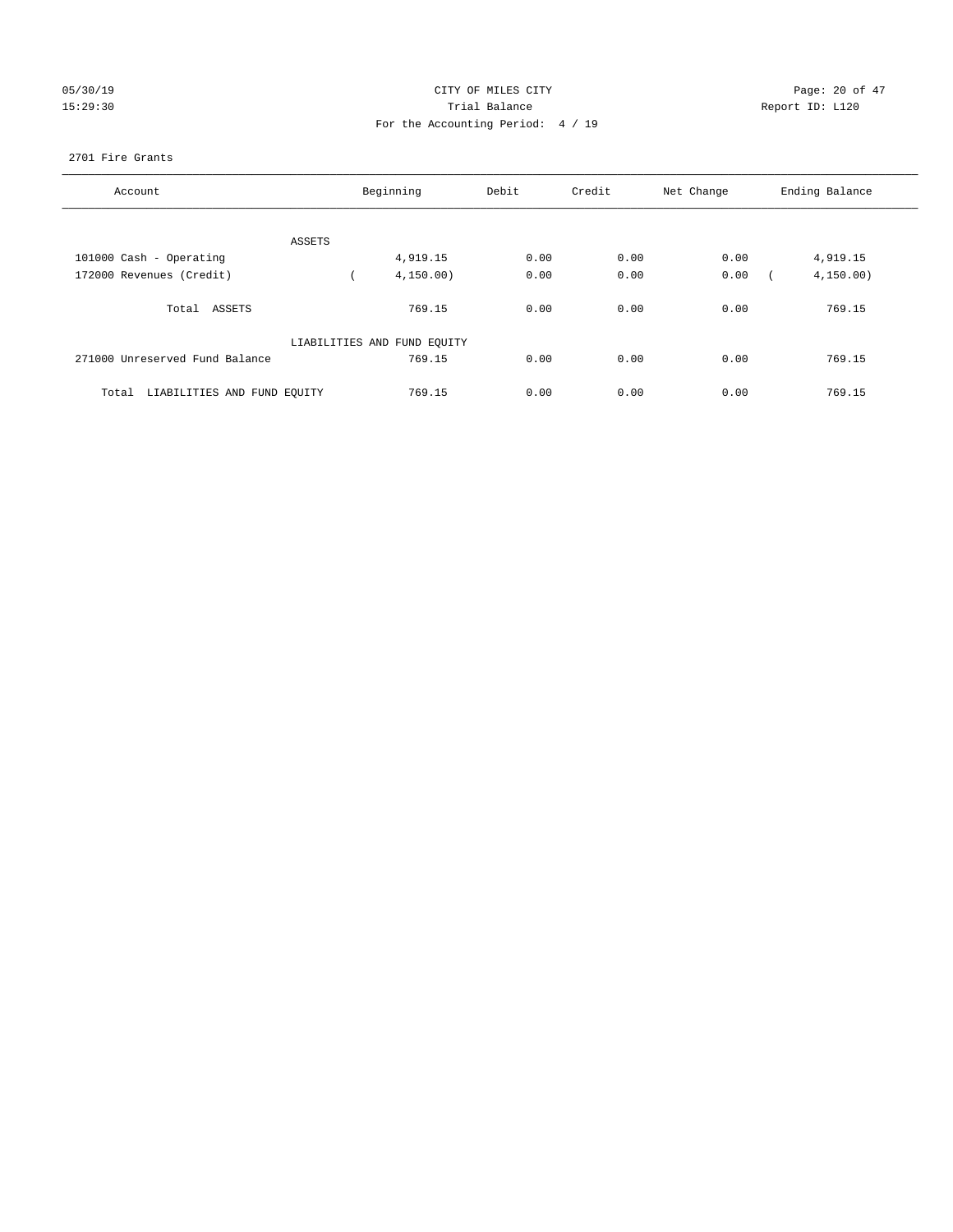## 05/30/19 Page: 21 of 47 15:29:30 Report ID: L120 For the Accounting Period: 4 / 19

## 2820 GAS TAX

| Account                              | Beginning                   | Debit     | Credit      | Net Change    | Ending Balance |
|--------------------------------------|-----------------------------|-----------|-------------|---------------|----------------|
| ASSETS                               |                             |           |             |               |                |
| 101000 Cash - Operating              | 42,698.34                   | 14,552.93 | 320.83      | 14,232.10     | 56,930.44      |
| 172000 Revenues (Credit)             | 130,976.37)                 | 0.00      | 14,552.93 ( | $14,552.93$ ( | 145,529.30)    |
| Total ASSETS                         | 88,278.03)                  | 14,552.93 | 14,873.76 ( | $320.83)$ (   | 88,598.86)     |
|                                      | LIABILITIES AND FUND EQUITY |           |             |               |                |
| 242000 Expenditures (Debit)          | 88,280.07)                  | 320.83    | 0.00(       | $320.83)$ (   | 88,600.90)     |
| 271000 Unreserved Fund Balance       | 2.04                        | 0.00      | 0.00        | 0.00          | 2.04           |
| LIABILITIES AND FUND EQUITY<br>Total | 88,278.03)                  | 320.83    | 0.00(       | 320.83)       | 88,598.86)     |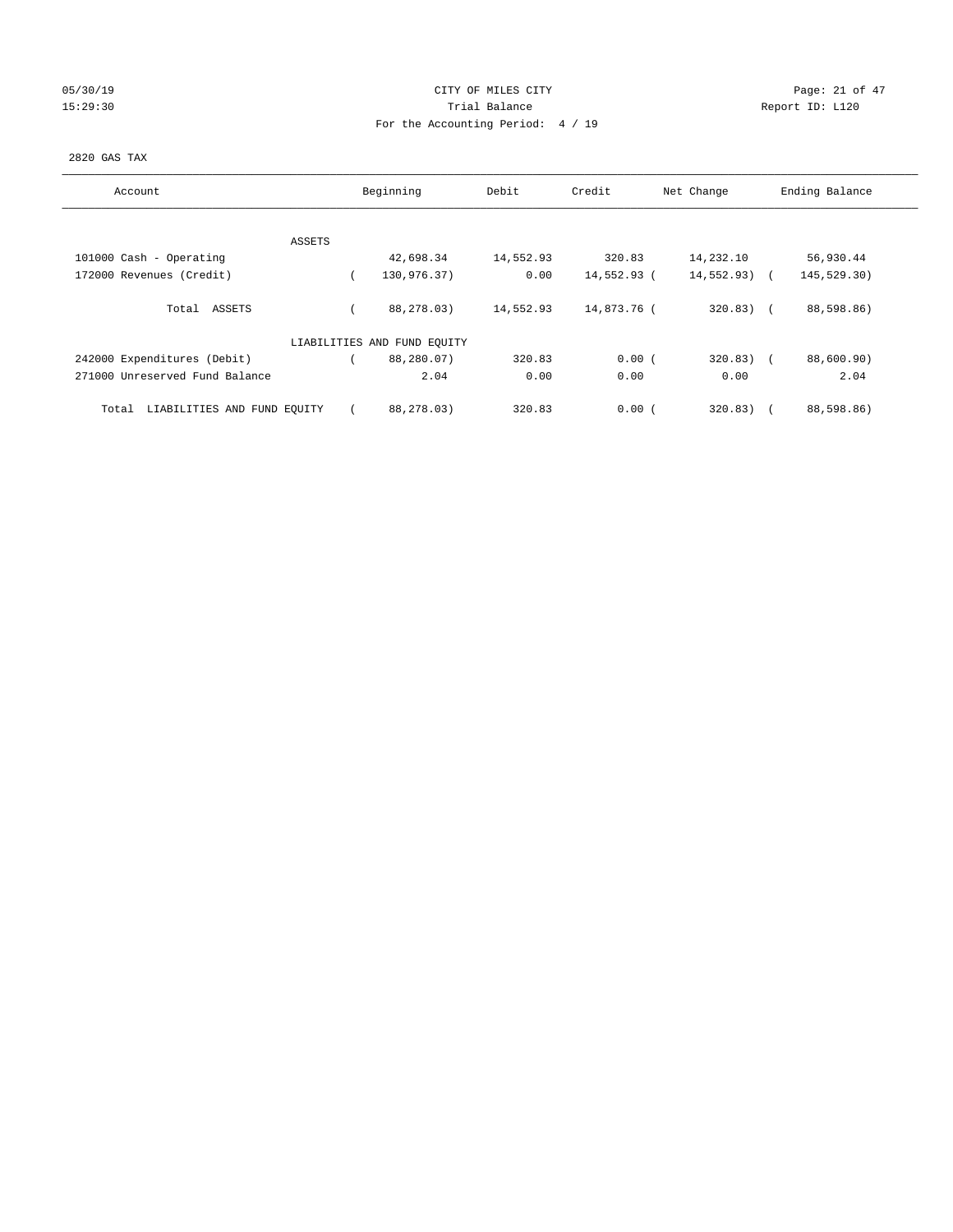## 05/30/19 Page: 22 of 47 15:29:30 Report ID: L120 For the Accounting Period: 4 / 19

## 2821 HB473- Fuel Tax

| Account                              | Beginning                   | Debit      | Credit       | Net Change  | Ending Balance |
|--------------------------------------|-----------------------------|------------|--------------|-------------|----------------|
|                                      |                             |            |              |             |                |
|                                      | ASSETS                      |            |              |             |                |
| 102131 Restricted Cash- HB473        | 3,290.79                    | 138,752.00 | 0.00         | 138,752.00  | 142,042.79     |
| 172000 Revenues (Credit)             | 0.00                        | 0.00       | 138,752.00 ( | 138,752.00) | 138,752.00)    |
| Total<br>ASSETS                      | 3,290.79                    | 138,752.00 | 138,752.00   | 0.00        | 3,290.79       |
|                                      | LIABILITIES AND FUND EQUITY |            |              |             |                |
| 271000 Unreserved Fund Balance       | 3,290.79                    | 0.00       | 0.00         | 0.00        | 3,290.79       |
| LIABILITIES AND FUND EQUITY<br>Total | 3,290.79                    | 0.00       | 0.00         | 0.00        | 3,290.79       |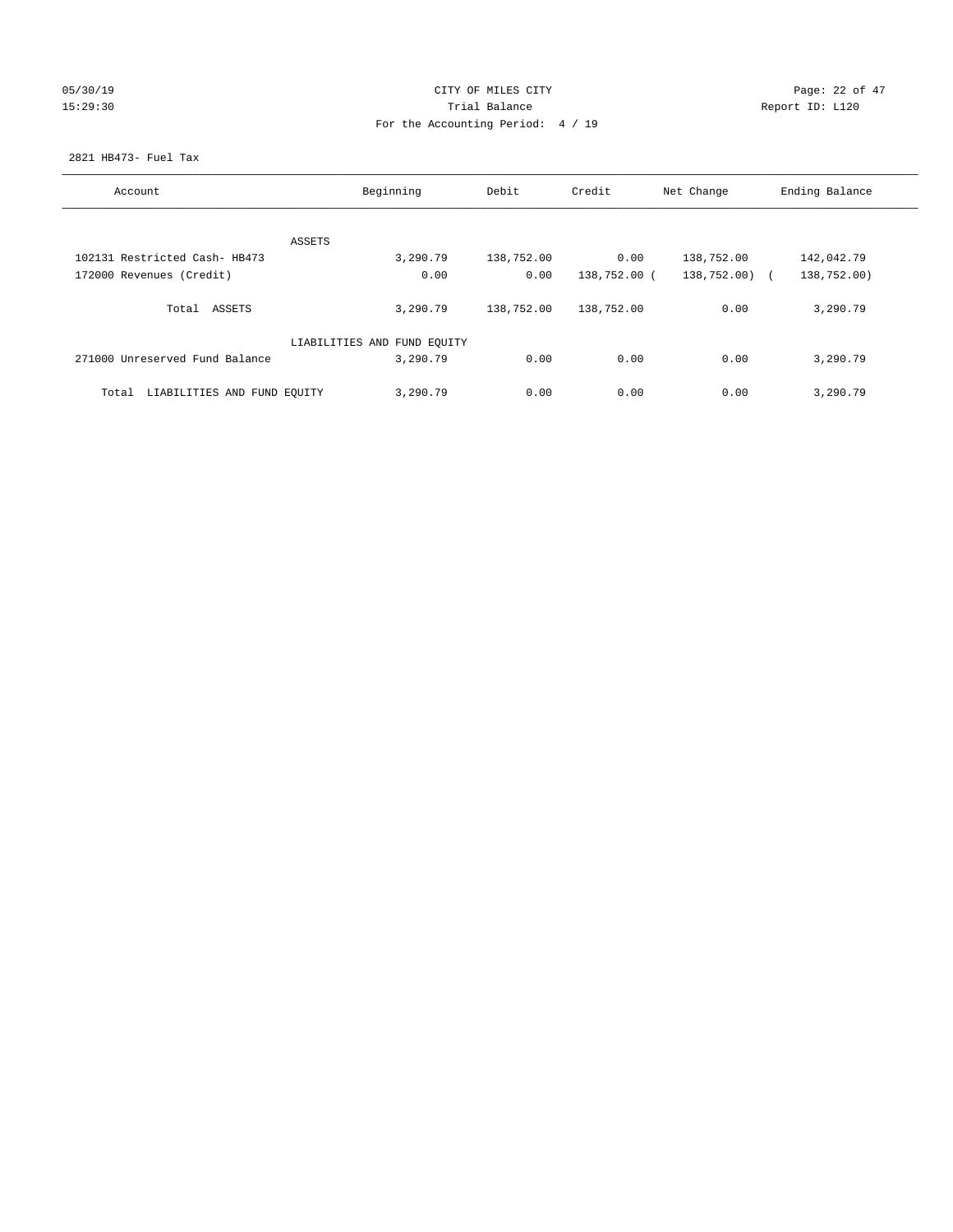## 05/30/19 Page: 23 of 47 15:29:30 Report ID: L120 For the Accounting Period: 4 / 19

#### 2850 911 EMERGENCY

| Account                              |        | Beginning                   | Debit    | Credit       | Net Change   | Ending Balance |
|--------------------------------------|--------|-----------------------------|----------|--------------|--------------|----------------|
|                                      |        |                             |          |              |              |                |
|                                      | ASSETS |                             |          |              |              |                |
| 101000 Cash - Operating              |        | 343,666.81                  | 0.00     | $3,186.07$ ( | 3,186.07)    | 340,480.74     |
| 172000 Revenues (Credit)             |        | 177,982.77)                 | 0.00     | 0.00         | 0.00         | 177,982.77)    |
| Total ASSETS                         |        | 165,684.04                  | 0.00     | $3.186.07$ ( | 3,186.07)    | 162,497.97     |
|                                      |        | LIABILITIES AND FUND EQUITY |          |              |              |                |
| 202000 Accounts Payable              |        | 0.00                        | 3,186.07 | 3,186.07     | 0.00         | 0.00           |
| 242000 Expenditures (Debit)          |        | 124,818.16)                 | 3,186.07 | 0.00(        | $3,186.07$ ( | 128,004.23)    |
| 271000 Unreserved Fund Balance       |        | 290,502.20                  | 0.00     | 0.00         | 0.00         | 290,502.20     |
| LIABILITIES AND FUND EQUITY<br>Total |        | 165,684.04                  | 6,372.14 | $3.186.07$ ( | 3.186.07     | 162,497.97     |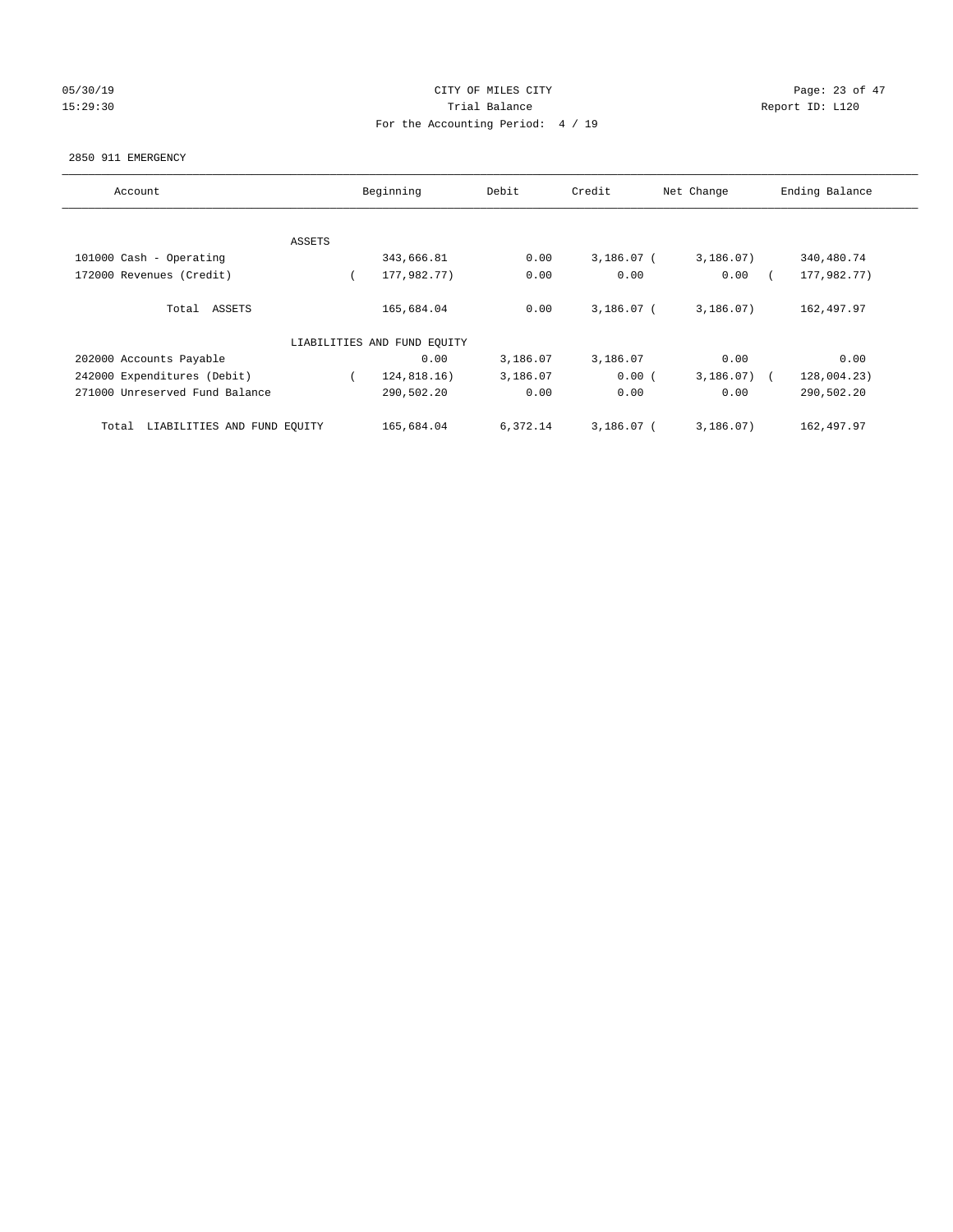## 05/30/19 Page: 24 of 47 15:29:30 Report ID: L120 For the Accounting Period: 4 / 19

## 2880 LIBRARY GRANTS

| Account                                | Beginning                   | Debit    | Credit       | Net Change | Ending Balance |
|----------------------------------------|-----------------------------|----------|--------------|------------|----------------|
|                                        |                             |          |              |            |                |
| ASSETS                                 |                             |          |              |            |                |
| 101000 Cash - Operating                | 4, 235.50)                  | 0.00     | $258.00$ (   | $258.00$ ( | 4,493.50)      |
| 101003 Cash - per capita               | 15,884.42                   | 0.00     | 0.00         | 0.00       | 15,884.42      |
| 101020 Cash - Partners Program         | 35,182.70                   | 0.00     | 0.00         | 0.00       | 35,182.70      |
| 101030 Cash - Sagebrush Fed/Base Grant | 17,585.24                   | 416.90   | 0.00         | 416.90     | 18,002.14      |
| 172000 Revenues (Credit)               | 4,610.08)                   | 0.00     | 416.90 (     | $416.90$ ( | 5,026.98)      |
| Total ASSETS                           | 59,806.78                   | 416.90   | 674.90 (     | 258.00)    | 59,548.78      |
|                                        | LIABILITIES AND FUND EQUITY |          |              |            |                |
| 202000 Accounts Payable                | 0.00                        | 258.00   | 258.00       | 0.00       | 0.00           |
| 242000 Expenditures (Debit)            | 5,372.24)                   | 2,094.00 | $1,836.00$ ( | $258.00$ ( | 5,630.24)      |
| 271000 Unreserved Fund Balance         | 65,179.02                   | 0.00     | 0.00         | 0.00       | 65,179.02      |
| Total LIABILITIES AND FUND EQUITY      | 59,806.78                   | 2,352.00 | $2,094.00$ ( | 258.00)    | 59,548.78      |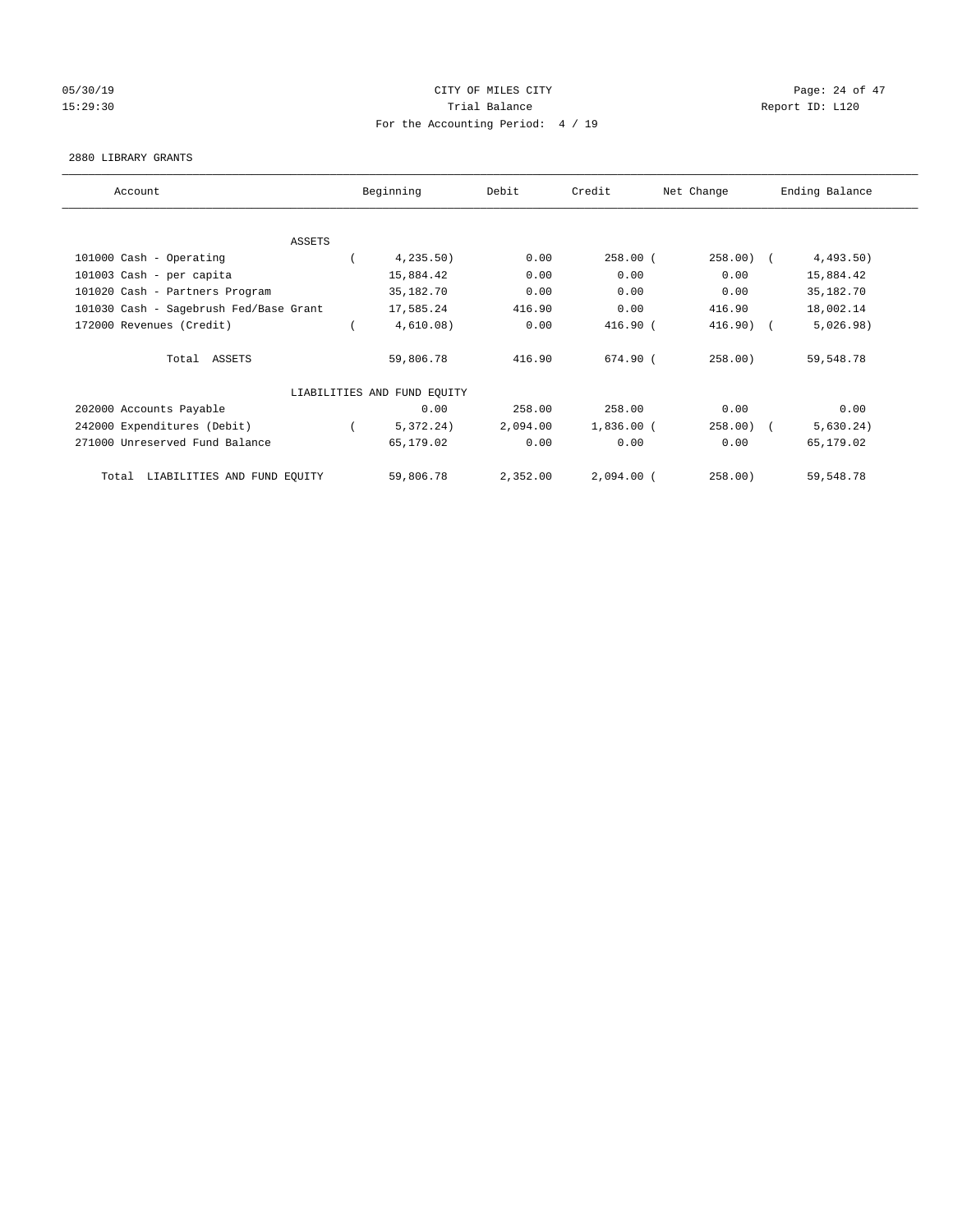# 05/30/19 Page: 25 of 47 15:29:30 Report ID: L120 For the Accounting Period: 4 / 19

## 2935 Historic Preservation

| Account                              |        | Beginning                   | Debit | Credit | Net Change | Ending Balance |
|--------------------------------------|--------|-----------------------------|-------|--------|------------|----------------|
|                                      |        |                             |       |        |            |                |
|                                      | ASSETS |                             |       |        |            |                |
| 101000 Cash - Operating              |        | 13,639.84                   | 0.00  | 7.10(  | 7.10)      | 13,632.74      |
| 172000 Revenues (Credit)             |        | 4,950.00                    | 0.00  | 0.00   | 0.00       | 4,950.00       |
| Total ASSETS                         |        | 8,689.84                    | 0.00  | 7.10(  | 7.10)      | 8,682.74       |
|                                      |        | LIABILITIES AND FUND EQUITY |       |        |            |                |
| 202000 Accounts Payable              |        | 0.00                        | 7.10  | 7.10   | 0.00       | 0.00           |
| 242000 Expenditures (Debit)          |        | 1, 119.20)                  | 7.10  | 0.00(  | 7.10)      | 1, 126.30)     |
| 271000 Unreserved Fund Balance       |        | 9,809.04                    | 0.00  | 0.00   | 0.00       | 9,809.04       |
| LIABILITIES AND FUND EQUITY<br>Total |        | 8,689.84                    | 14.20 | 7.10(  | 7.10)      | 8,682.74       |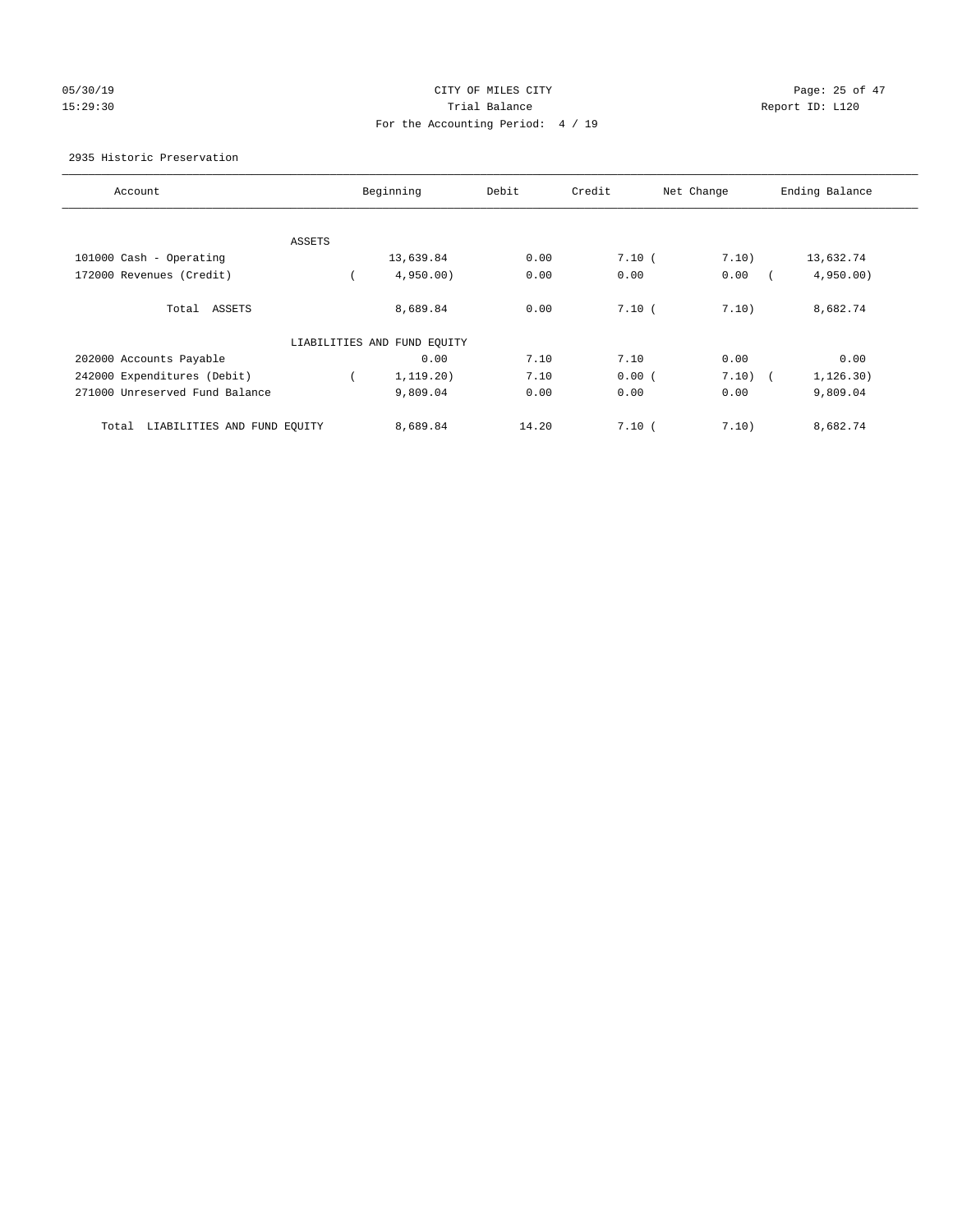# 05/30/19 Page: 26 of 47 15:29:30 Report ID: L120 For the Accounting Period: 4 / 19

## 2985 RETIRED SENIOR VOLUNTEER PROG (RSVP)

| Account                                    | Beginning                   | Debit    | Credit       | Net Change     | Ending Balance |
|--------------------------------------------|-----------------------------|----------|--------------|----------------|----------------|
|                                            |                             |          |              |                |                |
| ASSETS                                     |                             |          |              |                |                |
| 101000 Cash - Operating                    | 5,831.70)                   | 6,260.57 | $6,286.28$ ( | $25.71)$ (     | 5,857.41)      |
| 101004 RSVP Non-Federal Cash Operating-Cus | 13,327.97                   | 88.00    | 143.99 (     | $55.99$ )      | 13,271.98      |
| 101008 RSVP- Custer Excess                 | 8,724.44                    | 0.00     | 112.89 (     | 112.89)        | 8,611.55       |
| 103100 Petty Cash-                         | 200.00                      | 0.00     | 0.00         | 0.00           | 200.00         |
| 172000 Revenues (Credit)                   | 66,744.43)                  | 0.00     | $6,348.57$ ( | $6,348.57$ ) ( | 73,093.00      |
| Total ASSETS                               | 50,323.72)                  | 6,348.57 | 12,891.73 (  | $6,543.16$ (   | 56,866.88)     |
|                                            | LIABILITIES AND FUND EQUITY |          |              |                |                |
| 202000 Accounts Payable                    | 0.00                        | 894.35   | 894.35       | 0.00           | 0.00           |
| 242000 Expenditures (Debit)                | 68,495.11)                  | 6,557.93 | 14.77 (      | 6, 543.16)     | 75,038.27)     |
| 271000 Unreserved Fund Balance             | 18, 171.39                  | 0.00     | 0.00         | 0.00           | 18, 171.39     |
| LIABILITIES AND FUND EQUITY<br>Total       | 50, 323. 72)                | 7,452.28 | $909.12$ (   | 6, 543.16)     | 56,866.88)     |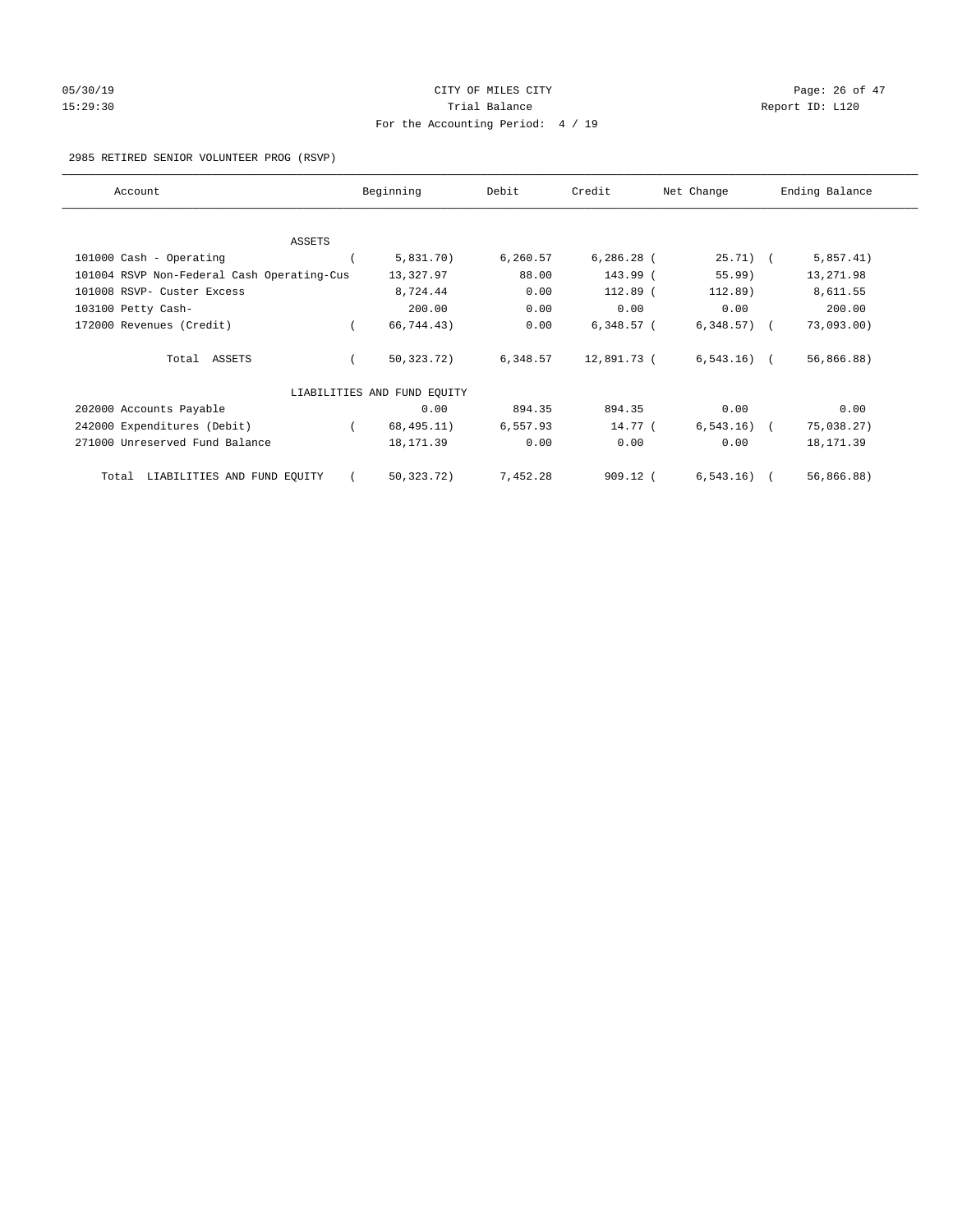3300 Judgement & Losses-Power Settlement

| Account                                     | Beginning                   |       | Debit | Credit | Net Change | Ending Balance |       |
|---------------------------------------------|-----------------------------|-------|-------|--------|------------|----------------|-------|
| ASSETS                                      |                             |       |       |        |            |                |       |
| 115208 Taxes Receivable - Personal 2008     |                             | 0.47) | 0.00  | 0.00   | 0.00       | $\sqrt{2}$     | 0.47) |
| Total ASSETS                                |                             | 0.47) | 0.00  | 0.00   | 0.00       | $\sqrt{2}$     | 0.47) |
|                                             | LIABILITIES AND FUND EQUITY |       |       |        |            |                |       |
| 223200 Deferred Revenue - Pers Prop Taxes ( |                             | 0.47) | 0.00  | 0.00   | 0.00       | $\sim$         | 0.47) |
| LIABILITIES AND FUND EQUITY<br>Total        |                             | 0.47) | 0.00  | 0.00   | 0.00       |                | 0.47) |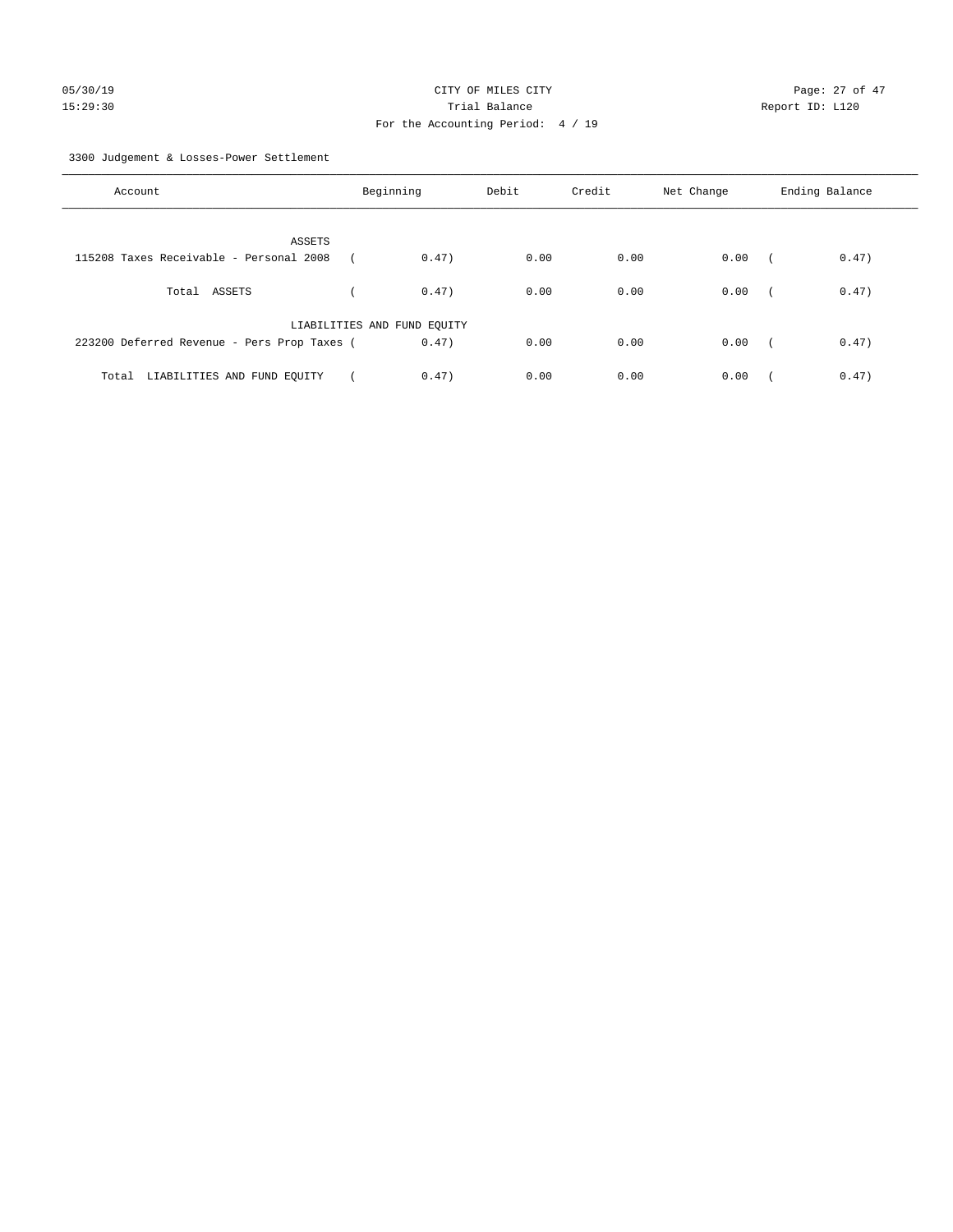## 05/30/19 Page: 28 of 47 15:29:30 Trial Balance Report ID: L120 For the Accounting Period: 4 / 19

3400 SID REVOLVING FUND

| Account                              | Beginning                   | Debit | Credit | Net Change | Ending Balance |
|--------------------------------------|-----------------------------|-------|--------|------------|----------------|
| ASSETS                               |                             |       |        |            |                |
| 101000 Cash - Operating              | 2,985.00                    | 0.00  | 0.00   | 0.00       | 2,985.00       |
| Total ASSETS                         | 2,985.00                    | 0.00  | 0.00   | 0.00       | 2,985.00       |
|                                      | LIABILITIES AND FUND EQUITY |       |        |            |                |
| 271000 Unreserved Fund Balance       | 2,985.00                    | 0.00  | 0.00   | 0.00       | 2,985.00       |
| LIABILITIES AND FUND EQUITY<br>Total | 2,985.00                    | 0.00  | 0.00   | 0.00       | 2,985.00       |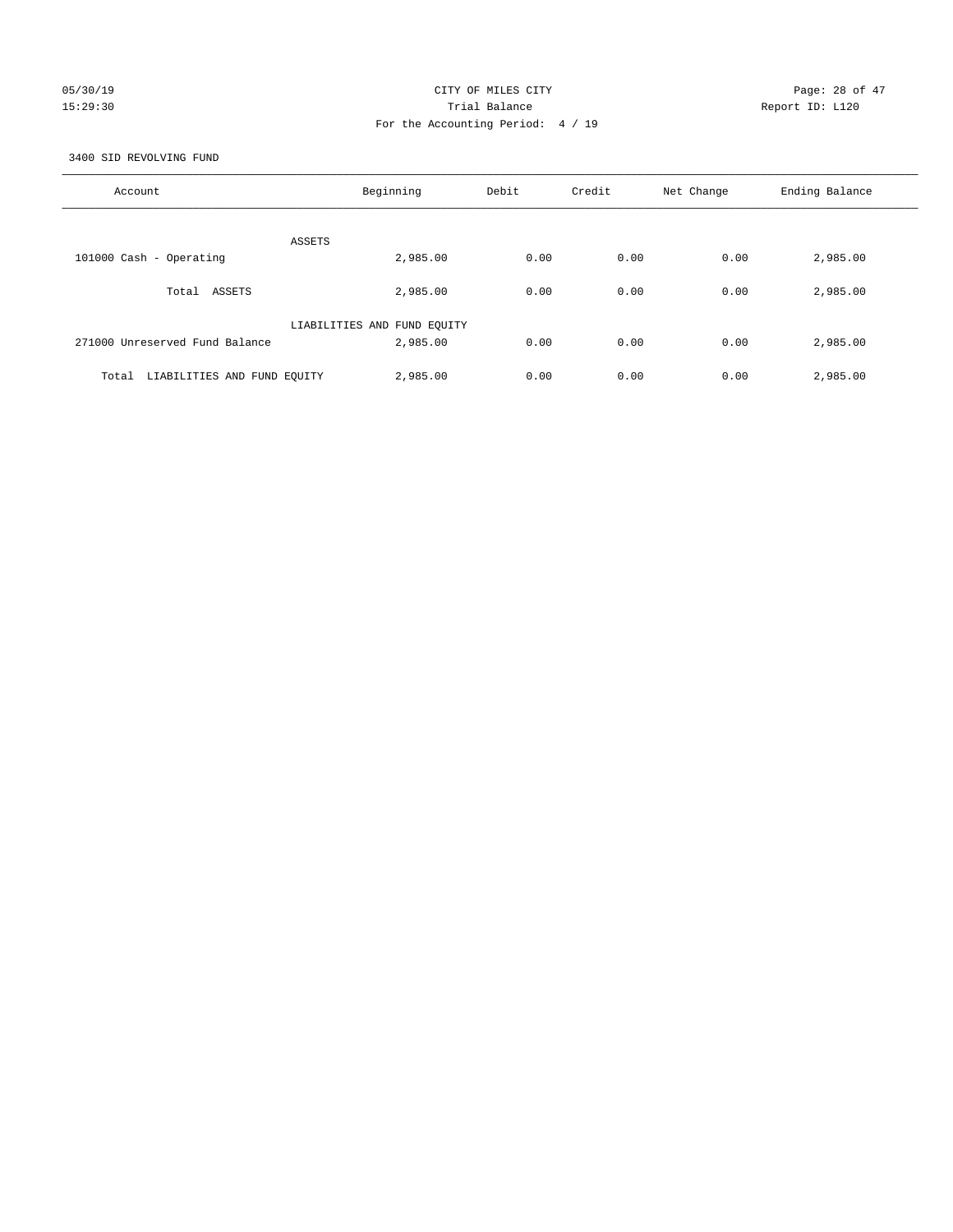# 05/30/19 Page: 29 of 47 15:29:30 Report ID: L120 For the Accounting Period: 4 / 19

#### 3670 SID 211

| Account                                    | Beginning                   | Debit | Credit | Net Change | Ending Balance |
|--------------------------------------------|-----------------------------|-------|--------|------------|----------------|
|                                            |                             |       |        |            |                |
| ASSETS                                     |                             |       |        |            |                |
| 101000 Cash - Operating                    | 9,892.54                    | 0.00  | 0.00   | 0.00       | 9,892.54       |
| 118000 Special Assessments Receivable 2000 | 2,551.35                    | 0.00  | 0.00   | 0.00       | 2,551.35       |
| 118150 Special Assessments Receivables-201 | 1,224.81                    | 0.00  | 0.00   | 0.00       | 1,224.81       |
| 118180 Special Assessments Received-2018   | 1,430.81                    | 0.00  | 0.00   | 0.00       | 1,430.81       |
| 119000 Special Assmt Recbl - Deferred      | 37,169.39                   | 0.00  | 0.00   | 0.00       | 37,169.39      |
| 172000 Revenues (Credit)                   | 2,359.25                    | 0.00  | 0.00   | 0.00       | 2,359.25       |
| Total ASSETS                               | 49,909.65                   | 0.00  | 0.00   | 0.00       | 49,909.65      |
|                                            | LIABILITIES AND FUND EQUITY |       |        |            |                |
| 223000 Deferred Revenue/Uncollected Taxes  | 42,376.36                   | 0.00  | 0.00   | 0.00       | 42,376.36      |
| 242000 Expenditures (Debit)                | 5,317.83)                   | 0.00  | 0.00   | 0.00       | 5,317.83)      |
| 271000 Unreserved Fund Balance             | 12,851.12                   | 0.00  | 0.00   | 0.00       | 12,851.12      |
| LIABILITIES AND FUND EQUITY<br>Total       | 49,909.65                   | 0.00  | 0.00   | 0.00       | 49,909.65      |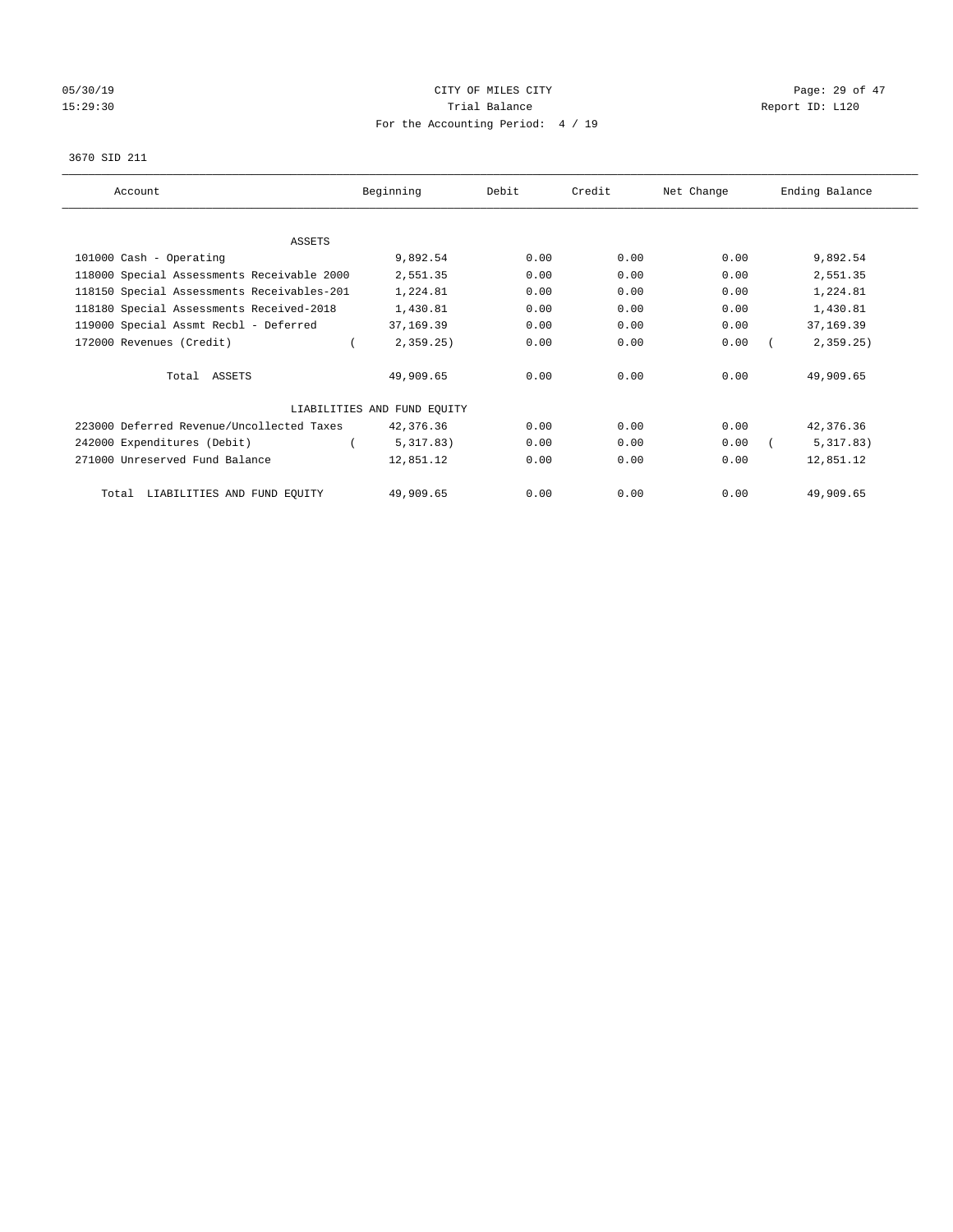# 05/30/19 Page: 30 of 47 15:29:30 Report ID: L120 For the Accounting Period: 4 / 19

## 4000 General Fund Capitol Improvement Fund

| Account                              |        | Beginning                   | Debit      | Credit        | Net Change     | Ending Balance |
|--------------------------------------|--------|-----------------------------|------------|---------------|----------------|----------------|
|                                      |        |                             |            |               |                |                |
|                                      | ASSETS |                             |            |               |                |                |
| 101000 Cash - Operating              |        | 70,573.23                   | 0.00       | $70,000.00$ ( | 70,000.00)     | 573.23         |
| 172000 Revenues (Credit)             |        | 1,456.65)                   | 0.00       | 0.00          | 0.00           | 1,456.65)      |
| Total ASSETS                         |        | 69,116.58                   | 0.00       | 70,000.00 (   | $70,000.00)$ ( | 883.42)        |
|                                      |        | LIABILITIES AND FUND EQUITY |            |               |                |                |
| 202000 Accounts Payable              |        | 0.00                        | 70,000.00  | 70,000.00     | 0.00           | 0.00           |
| 242000 Expenditures (Debit)          |        | 25,799.00)                  | 70,000.00  | 0.00(         | 70,000.00) (   | 95,799.00)     |
| 271000 Unreserved Fund Balance       |        | 94, 915.58                  | 0.00       | 0.00          | 0.00           | 94, 915.58     |
| LIABILITIES AND FUND EQUITY<br>Total |        | 69,116.58                   | 140,000.00 | 70,000.00 (   | 70,000.00)     | 883.42)        |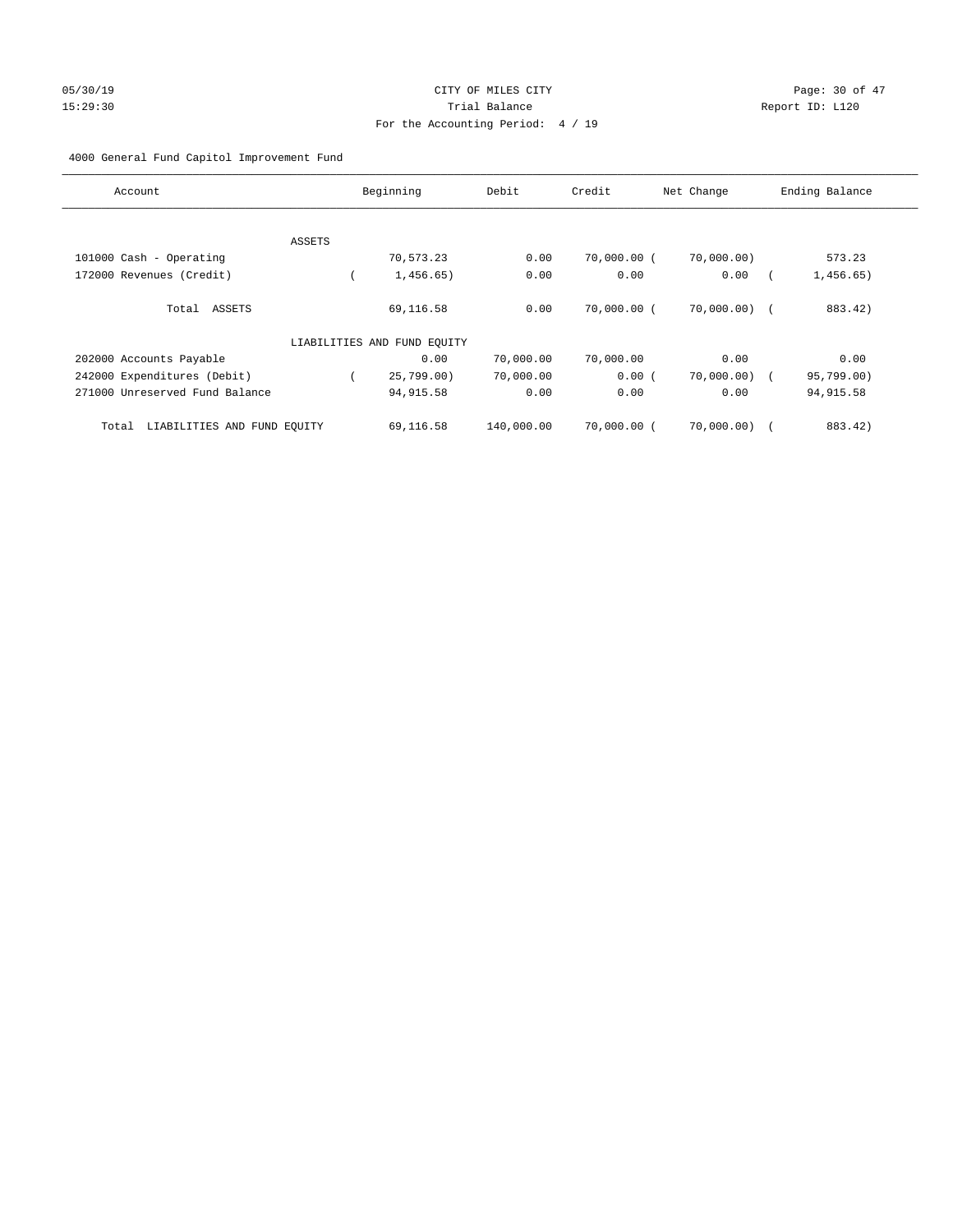# 05/30/19 Page: 31 of 47 15:29:30 Trial Balance Report ID: L120 For the Accounting Period: 4 / 19

4050 Ambulance Capital Improvement Fund

| Account                              | Beginning                   | Debit | Credit | Net Change | Ending Balance |
|--------------------------------------|-----------------------------|-------|--------|------------|----------------|
| ASSETS                               |                             |       |        |            |                |
| 101000 Cash - Operating              | 13,779.06                   | 0.00  | 0.00   | 0.00       | 13,779.06      |
| Total ASSETS                         | 13,779.06                   | 0.00  | 0.00   | 0.00       | 13,779.06      |
|                                      | LIABILITIES AND FUND EQUITY |       |        |            |                |
| 271000 Unreserved Fund Balance       | 13,779.06                   | 0.00  | 0.00   | 0.00       | 13,779.06      |
| LIABILITIES AND FUND EQUITY<br>Total | 13,779.06                   | 0.00  | 0.00   | 0.00       | 13,779.06      |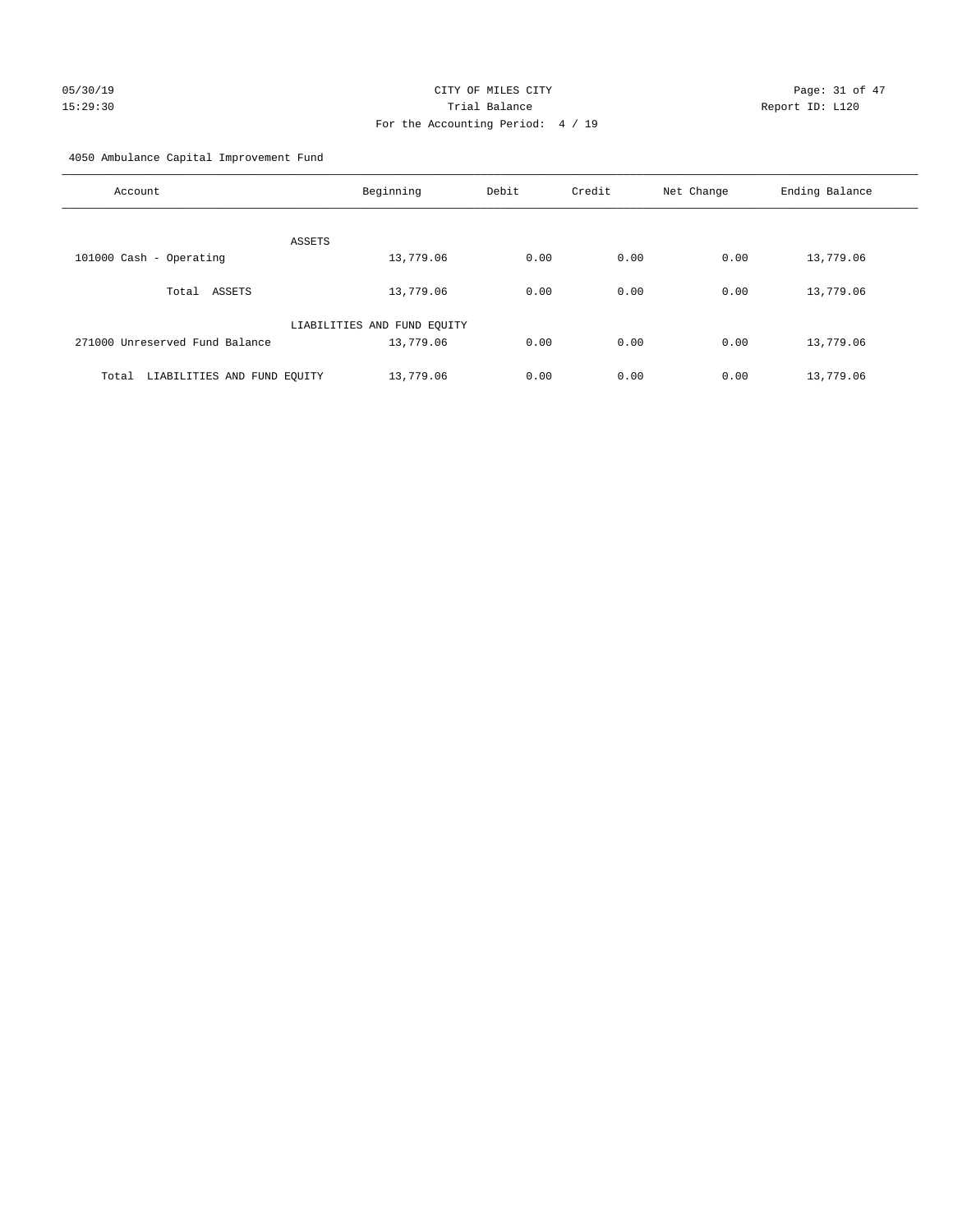# 05/30/19 Page: 32 of 47 15:29:30 Trial Balance Report ID: L120 For the Accounting Period: 4 / 19

4060 CAPITAL IMPROV-PUBLIC WORKS

| Account                              |        | Beginning                   | Debit      | Credit       | Net Change  | Ending Balance |
|--------------------------------------|--------|-----------------------------|------------|--------------|-------------|----------------|
|                                      |        |                             |            |              |             |                |
|                                      | ASSETS |                             |            |              |             |                |
| 101000 Cash - Operating              |        | 669,783.00                  | 50.00      | 115,550.00 ( | 115,500.00) | 554,283.00     |
| 172000 Revenues (Credit)             |        | 289,837.91)                 | 0.00       | 50.00(       | $50.00)$ (  | 289,887.91)    |
|                                      |        |                             |            |              |             |                |
| ASSETS<br>Total                      |        | 379,945.09                  | 50.00      | 115,600.00 ( | 115,550.00) | 264,395.09     |
|                                      |        |                             |            |              |             |                |
|                                      |        | LIABILITIES AND FUND EQUITY |            |              |             |                |
| 202000 Accounts Payable              |        | 0.00                        | 115,550.00 | 115,550.00   | 0.00        | 0.00           |
| 242000 Expenditures (Debit)          |        | 21,000.00)                  | 115,550.00 | 0.00(        | 115,550.00) | 136,550.00)    |
| 271000 Unreserved Fund Balance       |        | 400,945.09                  | 0.00       | 0.00         | 0.00        | 400,945.09     |
|                                      |        |                             |            |              |             |                |
| LIABILITIES AND FUND EQUITY<br>Total |        | 379,945.09                  | 231,100.00 | 115,550.00 ( | 115,550.00) | 264,395.09     |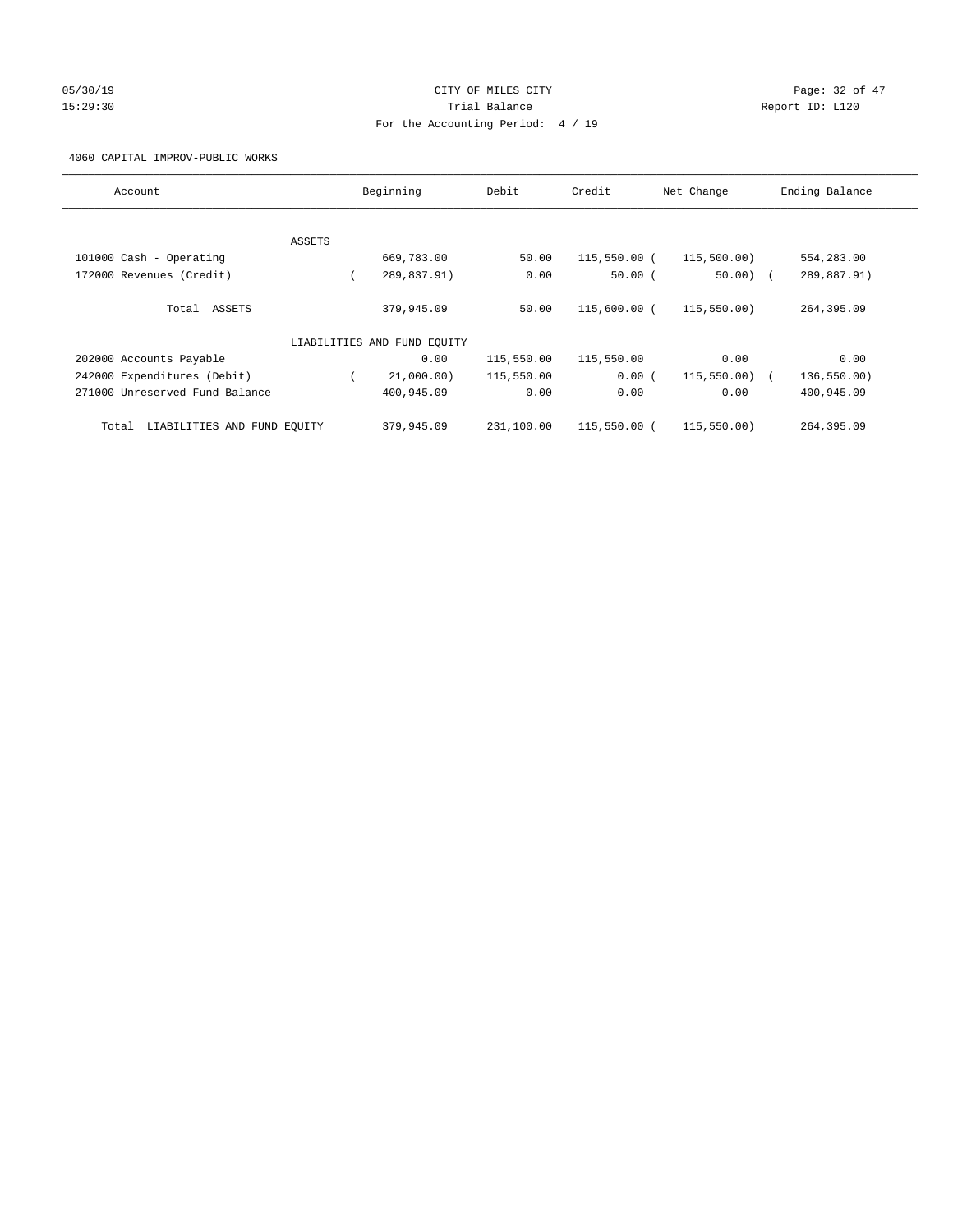## 05/30/19 Page: 33 of 47 15:29:30 Trial Balance Report ID: L120 For the Accounting Period: 4 / 19

#### 5210 WATER UTILITY

| Account                                     | Beginning                   | Debit       | Credit       | Net Change  | Ending Balance             |
|---------------------------------------------|-----------------------------|-------------|--------------|-------------|----------------------------|
| ASSETS                                      |                             |             |              |             |                            |
| 101000 Cash - Operating                     | 3, 354, 294.60              | 144,466.91  | 160,951.84 ( | 16,484.93)  | 3, 337, 809.67             |
| 101010 Deposit Cash                         | 96,350.00                   | 2,800.00    | 2,650.00     | 150.00      | 96,500.00                  |
| 102240 Cash - Replacement & Depreciation    | 1,489,589.35                | 0.00        | 0.00         | 0.00        | 1,489,589.35               |
| 102250 Cash - System Devlopment Fees        | 310,779.92                  | 105.00      | 0.00         | 105.00      | 310,884.92                 |
| 102270 Cash - Curb Stop Replacement Fee     | 348,957.62                  | 3,614.05    | 1,179.41     | 2,434.64    | 351,392.26                 |
| 102312 RevBnd/CurYearDebt-DNRC/CarbonTank   | 34,901.57                   | 11,563.23   | 0.00         | 11,563.23   | 46, 464.80                 |
| 102313 RevBnd/CurYearDebt-DNRC/NE WtrLine   | 35,981.54                   | 11,756.56   | 0.00         | 11,756.56   | 47,738.10                  |
| 102315 RevBnd/CurYearDebt-ARRA/NE Water Li  | 4,092.15                    | 1,536.35    | 0.00         | 1,536.35    | 5,628.50                   |
| 102322 RevBnd/Reserve-DNRC/CarbonTank       | 153,009.00                  | 0.00        | 0.00         | 0.00        | 153,009.00                 |
| 102323 RevBnd/Reserve-DNRC/NE WtrLine       | 128,653.00                  | 0.00        | 0.00         | 0.00        | 128,653.00                 |
| 102325 RevBnd/Reserve-ARRA B-NE Waterline   | 18,245.00                   | 0.00        | 0.00         | 0.00        | 18,245.00                  |
| 103000 Petty Cash                           | 330.00                      | 0.00        | 0.00         | 0.00        | 330.00                     |
| 122000 Accounts Receivable                  | 166,298.67                  | 148, 393.41 | 153,300.23 ( | 4,906.82)   | 161,391.85                 |
| 122020 Accounts Receivable-\$2.00 State Ass | 305.14                      | 2.00        | $266.80$ (   | 264.80)     | 40.34                      |
| 162000 Deferred outflows-GASB68             | 159,755.00                  | 0.00        | 0.00         | 0.00        | 159,755.00                 |
| 172000 Revenues (Credit)                    | (1,690,749.26)              | 6,328.17    | 143,027.96 ( | 136,699.79) | 1,827,449.05)              |
| 181000 Land                                 | 41,844.00                   | 0.00        | 0.00         | 0.00        | 41,844.00                  |
| 182000 Buildings                            | 22,997.00                   | 0.00        | 0.00         | 0.00        | 22,997.00                  |
| 182100 Allowance for Depr - Buildings (Cre( | 22,997.00)                  | 0.00        | 0.00         | 0.00        | 22,997.00)                 |
| 186000 Machinery and Equipment              | 453,741.42                  | 0.00        | 0.00         | 0.00        | 453,741.42                 |
| 186100 Allowance for Depr - Machinery & Eq( | 311, 381.00)                | 0.00        | 0.00         | 0.00        | 311,381.00)                |
| 188000 Const. Work in Progress-NE Wtr Line  | 40,080.74                   | 0.00        | 0.00         | 0.00        | 40,080.74                  |
| 189100 Source of Supply                     | 3, 448, 234.49              | 0.00        | 0.00         | 0.00        | 3,448,234.49               |
| 189110 Allowance for Depreciation - Source( | 706, 399.00)                | 0.00        | 0.00         | 0.00        | 706,399.00)<br>$\left($    |
| 189300 Treatment Plant                      | 3,740,287.07                | 0.00        | 0.00         | 0.00        | 3,740,287.07               |
| 189310 Allowance for Depr - Treatment Plan( | 2,009,989.00)               | 0.00        | 0.00         | 0.00        | 2,009,989.00<br>$\sqrt{2}$ |
| 189400 Transmission & Distribution          | 13, 418, 565.26             | 0.00        | 0.00         | 0.00        | 13, 418, 565.26            |
| 189410 Allowance for Depr - Trans & Distri( | 4,233,563.00)               | 0.00        | 0.00         | 0.00        | (4, 233, 563.00)           |
| 199901 OPEB Deferred Outflow                | 9,115.00                    | 0.00        | 0.00         | 0.00        | 9,115.00                   |
| Total ASSETS                                | 18,501,329.28               | 330,565.68  | 461,376.24 ( | 130,810.56) | 18, 370, 518.72            |
|                                             | LIABILITIES AND FUND EQUITY |             |              |             |                            |
| 202000 Accounts Payable                     | 0.00                        | 76,749.38   | 76,749.38    | 0.00        | 0.00                       |
| 214000 Deposits Payable                     | 96,350.00                   | 2,650.00    | 2,800.00     | 150.00      | 96,500.00                  |
| 214010 Refunds Payable<br>$\left($          | 456.27)                     | 736.78      | 736.78       | 0.00        | 456.27)                    |
| 223801 OPEB Deferred Inflows                | 2,157.00                    | 0.00        | 0.00         | 0.00        | 2,157.00                   |
| 223899 Deferred inflows-GASB 68             | 5,550.00                    | 0.00        | 0.00         | 0.00        | 5,550.00                   |
| 231000 BONDS PAYABLE                        | 4,326,000.00                | 0.00        | 0.00         | 0.00        | 4,326,000.00               |
| 237000 Net Pension liability-GASB 68        | 679,857.00                  | 0.00        | 0.00         | 0.00        | 679,857.00                 |
| 238000 Other Post Employment Benefits       | 67,353.00                   | 0.00        | 0.00         | 0.00        | 67,353.00                  |
| 239000 Compensated Absences Payable         | 86,077.00                   | 0.00        | 0.00         | 0.00        | 86,077.00                  |
| 242000 Expenditures (Debit)                 | (1, 791, 654.29)            | 130,960.56  | 0.00(        | 130,960.56) | 1,922,614.85)              |
| 250300 Reserve Revenue Bond - Current Debt  | 323, 303.85                 | 0.00        | 0.00         | 0.00        | 323, 303.85                |
| 250500 Reserve - System Dev Fees            | 171,098.25                  | 0.00        | 0.00         | 0.00        | 171,098.25                 |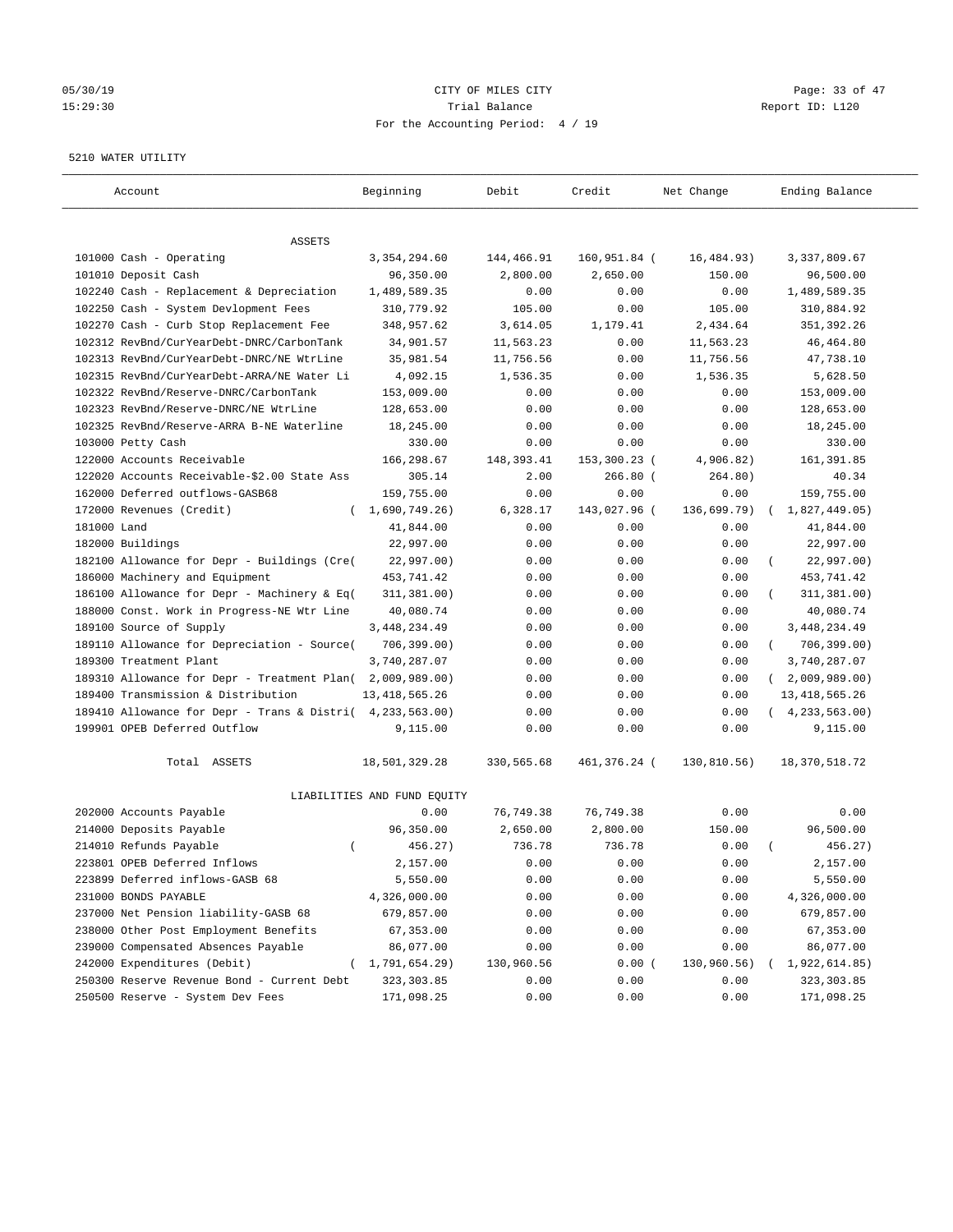| 05/30/19 |  |
|----------|--|
| 15:29:30 |  |

# CITY OF MILES CITY CONTROL CONTROL CONTROL CONTROL CITY 15:29:30 Report ID: L120 For the Accounting Period: 4 / 19

5210 WATER UTILITY

| Account                                    | Beginning     | Debit      | Credit        | Net Change | Ending Balance |
|--------------------------------------------|---------------|------------|---------------|------------|----------------|
| 250600 Reserve for Replacement & Depreciat | 1,351,889.30  | 0.00       | 0.00          | 0.00       | 1,351,889.30   |
| 271000 Unreserved Fund Balance             | 518,467.93)   | 0.00       | 0.00          | 0.00       | 518, 467, 93)  |
| 272000 Unreserved Retained Earnings        | 13,702,272.37 | 0.00       | 0.00          | 0.00       | 13,702,272.37  |
| LIABILITIES AND FUND EOUITY<br>Total       | 18,501,329.28 | 211,096.72 | $80.286.16$ ( | 130.810.56 | 18,370,518.72  |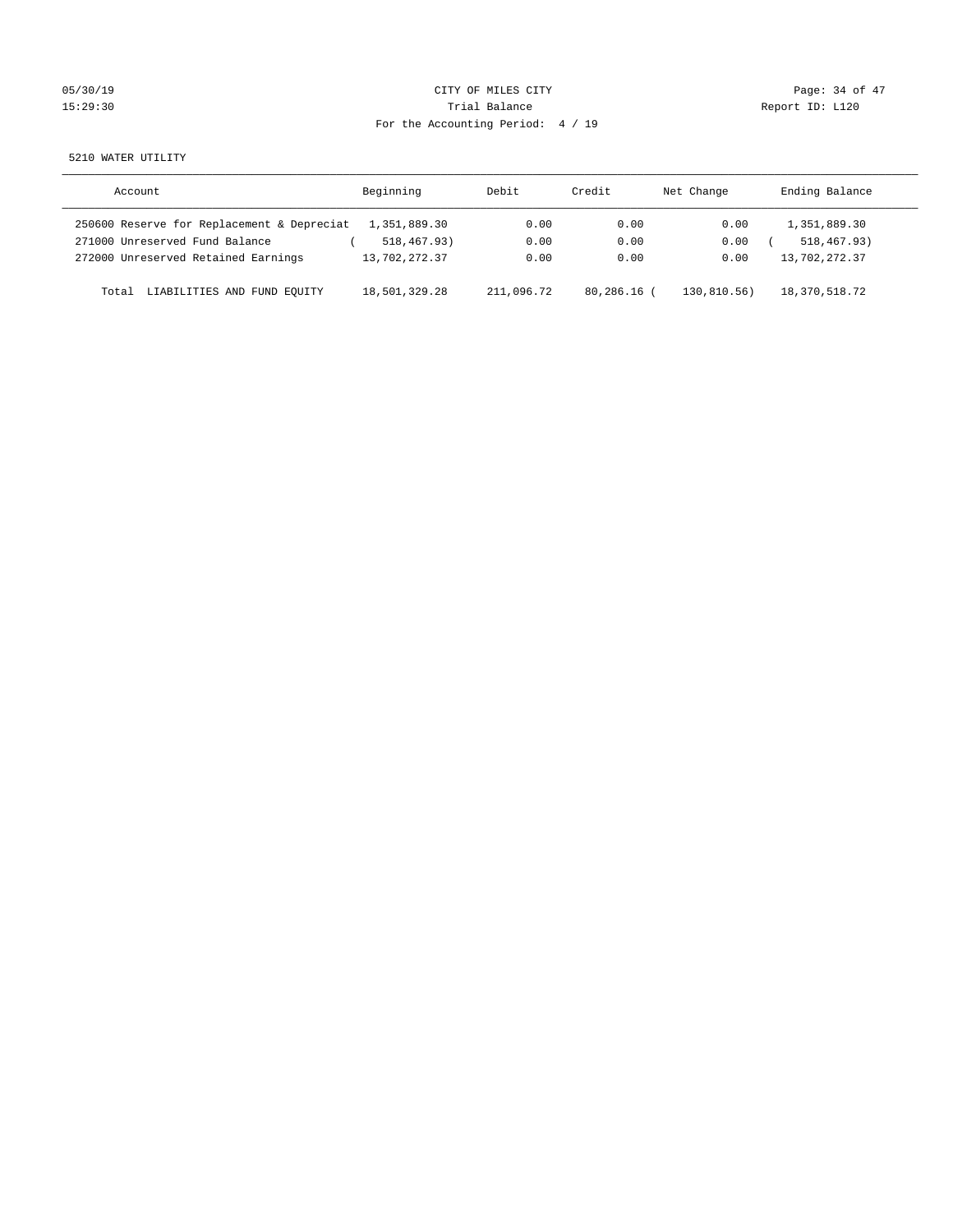# 05/30/19 Page: 35 of 47 15:29:30 Report ID: L120 For the Accounting Period: 4 / 19

5310 SEWER UTILITY

| Account                                                   | Beginning                   | Debit       | Credit       | Net Change   | Ending Balance          |
|-----------------------------------------------------------|-----------------------------|-------------|--------------|--------------|-------------------------|
|                                                           |                             |             |              |              |                         |
| ASSETS                                                    |                             |             |              |              |                         |
| 101000 Cash - Operating                                   | 2,641,371.80                | 202,894.35  | 176, 277.45  | 26,616.90    | 2,667,988.70            |
| 102240 Cash - Replacement & Depreciation                  | 195,098.39                  | 0.00        | 0.00         | 0.00         | 195,098.39              |
| 102250 Cash - System Devlopment Fees                      | 148,440.91                  | 0.00        | 0.00         | 0.00         | 148,440.91              |
| 102279 WWtr Treatment Plant-Phase II Const(               | 45,001.30)                  | 0.00        | 31,204.40 (  | 31,204.40)   | 76, 205.70)             |
| 102280 WWtr Treatment Plant-Phase I Constr                | 738,063.46                  | 0.00        | 0.00         | 0.00         | 738,063.46              |
| 102316 RevBnd/CurYearDebt-Phase 1 Haynes L                | 25, 481.22                  | 8,409.58    | 0.00         | 8,409.58     | 33,890.80               |
| 102317 RevBnd/CurYearDebt-WWTP Phase II                   | 62,961.65)                  | 16,738.54   | 0.00         | 16,738.54    | 46, 223. 11)            |
| 102390 REV BOND/RESERVE-Sewer Phase 1                     | 101,735.00                  | 0.00        | 0.00         | 0.00         | 101,735.00              |
| 102396 REV BOND/RESERVE-SEWER PHASE II                    | 201,275.00                  | 0.00        | 0.00         | 0.00         | 201,275.00              |
| 122000 Accounts Receivable                                | 194,101.46                  | 167, 275.15 | 170,537.81 ( | 3, 262, 66)  | 190,838.80              |
| 162000 Deferred outflows-GASB68                           | 129,910.00                  | 0.00        | 0.00         | 0.00         | 129,910.00              |
| 172000 Revenues (Credit)                                  | (1, 575, 463, 62)           | 44.59       | 168,363.60 ( | 168, 319.01) | 1,743,782.63)           |
| 181000 Land                                               | 2.00                        | 0.00        | 0.00         | 0.00         | 2.00                    |
| 186000 Machinery and Equipment                            | 743,665.77                  | 0.00        | 0.00         | 0.00         | 743,665.77              |
| 186100 Allowance for Depr - Machinery & Eq(               | 496,574.00)                 | 0.00        | 0.00         | 0.00         | 496,574.00)             |
| 188000 Const. Work in Progress-NE Wtr Line(               | 1.63)                       | 0.00        | 0.00         | 0.00         | 1.63)                   |
| 189300 Treatment Plant                                    | 11, 315, 945.56             | 0.00        | 0.00         | 0.00         | 11, 315, 945.56         |
| 189310 Allowance for Depr - Treatment Plan( 1,536,380.00) |                             | 0.00        | 0.00         | 0.00         | (1,536,380.00)          |
| 189400 Transmission & Distribution                        | 4,028,819.40                | 0.00        | 0.00         | 0.00         | 4,028,819.40            |
| 189410 Allowance for Depr - Trans & Distri( 1,598,105.00) |                             | 0.00        | 0.00         | 0.00         | (1, 598, 105.00)        |
| 199901 OPEB Deferred Outflow                              | 6,836.00                    | 0.00        | 0.00         | 0.00         | 6,836.00                |
| Total ASSETS                                              | 15, 156, 258.77             | 395, 362.21 | 546,383.26 ( | 151,021.05)  | 15,005,237.72           |
|                                                           | LIABILITIES AND FUND EQUITY |             |              |              |                         |
| 202000 Accounts Payable                                   | 213, 361.46                 | 106,519.45  | 106,519.45   | 0.00         | 213,361.46              |
| 223801 OPEB Deferred Inflows                              | 1,618.00                    | 0.00        | 0.00         | 0.00         | 1,618.00                |
| 223899 Deferred inflows-GASB 68                           | 4,513.00                    | 0.00        | 0.00         | 0.00         | 4,513.00                |
| 231300 Bonds Pay 1979 Issue                               | 1,147,000.00                | 0.00        | 0.00         | 0.00         | 1,147,000.00            |
| 231301 WWTP #2 Bonds Pay                                  | 5,227,962.00                | 0.00        | 0.00         | 0.00         | 5,227,962.00            |
| 237000 Net Pension liability-GASB 68                      | 552,851.00                  | 0.00        | 0.00         | 0.00         | 552,851.00              |
| 238000 Other Post Employment Benefits                     | 50,515.00                   | 0.00        | 0.00         | 0.00         | 50,515.00               |
| 239000 Compensated Absences Payable                       | 65,465.00                   | 0.00        | 0.00         | 0.00         | 65,465.00               |
| 242000 Expenditures (Debit)<br>$\left($                   | 1,366,974.70)               | 151,021.05  | 0.00(        | 151,021.05)  | 1,517,995.75)           |
| 250500 Reserve - System Dev Fees                          | 82,925.91                   | 0.00        | 0.00         | 0.00         | 82,925.91               |
| 250600 Reserve for Replacement & Depreciat                | 1,666,491.83                | 0.00        | 0.00         | 0.00         | 1,666,491.83            |
| 271000 Unreserved Fund Balance                            | 394,844.93)                 | 0.00        | 0.00         | 0.00         | $\left($<br>394,844.93) |
| 272000 Unreserved Retained Earnings                       | 7,905,375.20                | 0.00        | 0.00         | 0.00         | 7,905,375.20            |
| Total LIABILITIES AND FUND EQUITY                         | 15, 156, 258.77             | 257,540.50  | 106,519.45 ( | 151,021.05)  | 15,005,237.72           |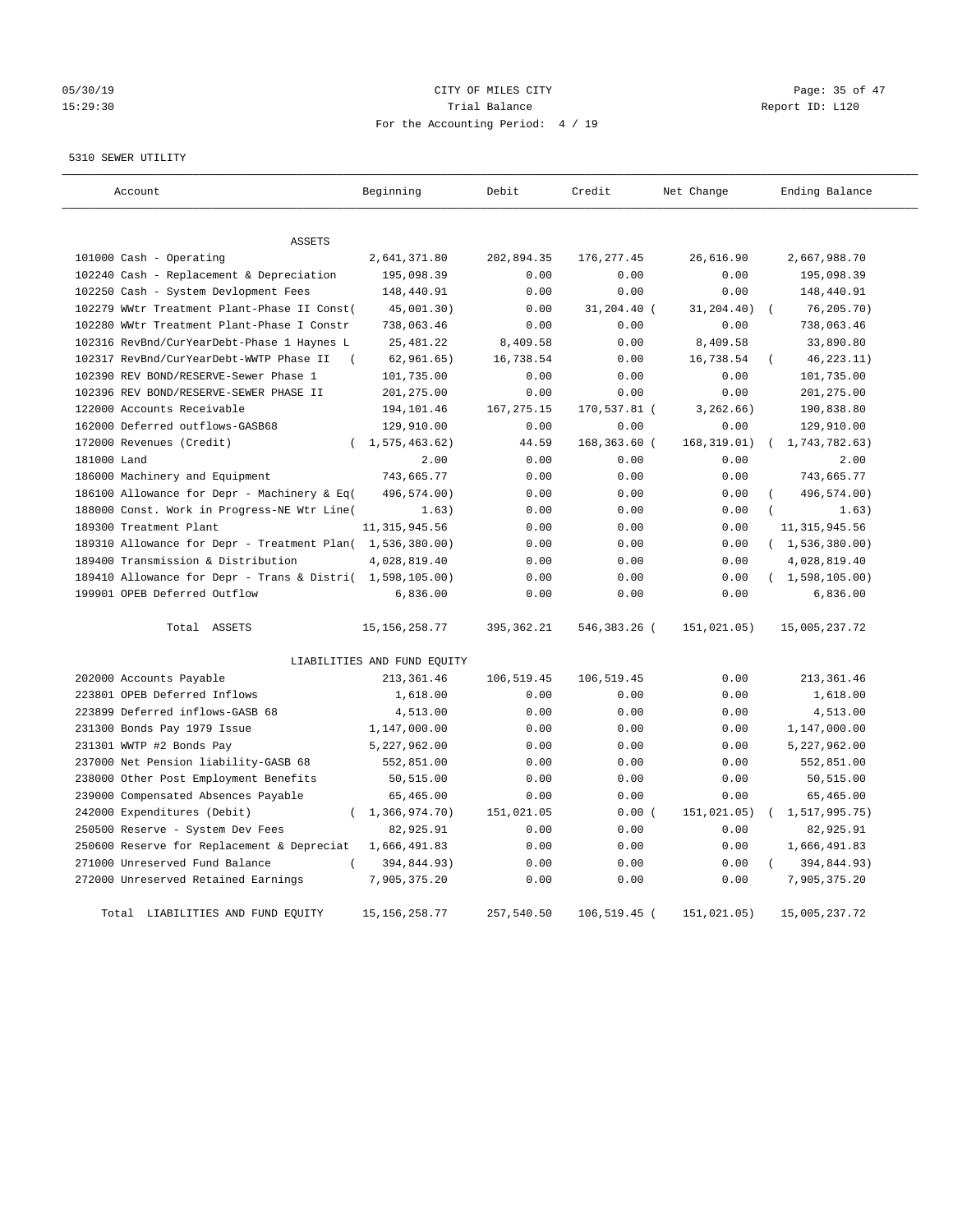## 05/30/19 Page: 36 of 47 15:29:30 Trial Balance Report ID: L120 For the Accounting Period: 4 / 19

#### 5510 AMBULANCE FUND

| Account                                                              | Beginning                   | Debit      | Credit       | Net Change   | Ending Balance              |
|----------------------------------------------------------------------|-----------------------------|------------|--------------|--------------|-----------------------------|
|                                                                      |                             |            |              |              |                             |
| ASSETS                                                               |                             |            |              |              |                             |
| 101000 Cash - Operating<br>$\left($                                  | 279,772.97)                 | 60,850.79  | 40,286.23    | 20,564.56    | 259,208.41)<br>$\left($     |
| 113211 Taxes Receivable - Real 2011                                  | 19.68                       | 0.00       | 0.00         | 0.00         | 19.68                       |
| 113213 Tax Receivables Real-2013                                     | 0.46                        | 0.00       | 0.00         | 0.00         | 0.46                        |
| 113214 Taxes Receivable- Real 2014                                   | 0.97                        | 0.00       | 0.00         | 0.00         | 0.97                        |
| 113215 Tax Receivables Real-2015<br>113216 Tax Receivables real-2016 | 2.09                        | 0.00       | 0.00         | 0.00         | 2.09                        |
|                                                                      | 13.27                       | 0.00       | 0.00         | 0.00         | 13.27                       |
| 113217 Tax receivables real-2017                                     | 33.29                       | 0.00       | 0.00         | 0.00         | 33.29                       |
| 113218 Tax Receivables real-2018<br>$\left($                         | 5, 150.70)                  | 0.00       | $130.91$ (   | 130.91)      | 5, 281.61)                  |
| 115208 Taxes Receivable - Personal 2008                              | 0.01                        | 0.00       | 0.00         | 0.00         | 0.01                        |
| 115214 Taxes Receivable Personal 2014<br>$\overline{(\ }$            | 0.01)                       | 0.00       | 0.00         | 0.00         | 0.01)                       |
| 115215 Taxes Receivable Personal-2015<br>$\overline{(\ }$            | 0.01)                       | 0.00       | 0.00         | 0.00         | 0.01)                       |
| 115216 Tax receivable personal-2016                                  | 0.02                        | 0.00       | 0.00         | 0.00         | 0.02                        |
| 115217 Tax receivable personal-2017                                  | 0.27                        | 0.00       | 0.10(        | 0.10)        | 0.17                        |
| 115218 Tax Receivable Personal-2018                                  | 2.58                        | 0.00       | $2.33$ (     | 2.33)        | 0.25                        |
| 115219 Tax Receivable Personal-2019                                  | 0.00                        | 0.00       | $4.57$ (     | 4.57)        | 4.57)<br>$\sqrt{ }$         |
| 122000 Accounts Receivable                                           | 440,143.36                  | 51,004.68  | 96,917.26 (  | 45, 912. 58) | 394,230.78                  |
| 122100 Acct Receivable<br>$\left($                                   | 182,386.20)                 | 0.00       | 0.00         | 0.00         | 182,386.20)                 |
| 162000 Deferred outflows-GASB68                                      | 46,329.00                   | 0.00       | 0.00         | 0.00         | 46,329.00                   |
| 172000 Revenues (Credit)<br>$\left($                                 | 1,079,762.13)               | 959.80     | 51,588.70 (  | 50,628.90)   | 1,130,391.03)               |
| 186000 Machinery and Equipment                                       | 536, 326.11                 | 0.00       | 0.00         | 0.00         | 536, 326.11                 |
| 186100 Allowance for Depr - Machinery & Eq(                          | 281,708.00)                 | 0.00       | 0.00         | 0.00         | 281,708.00)                 |
| 199901 OPEB Deferred Outflow                                         | 3,798.00                    | 0.00       | 0.00         | 0.00         | 3,798.00                    |
| Total ASSETS<br>$\left($                                             | 802,110.91)                 | 112,815.27 | 188,930.10 ( | 76, 114.83)  | 878, 225. 74)<br>$\sqrt{ }$ |
|                                                                      | LIABILITIES AND FUND EQUITY |            |              |              |                             |
| 202000 Accounts Payable                                              | 0.00                        | 6,600.82   | 6,600.82     | 0.00         | 0.00                        |
| 223100 Deferred Revenue - Real Prop Taxes (                          | 5, 280.66)                  | 130.91     | 0.00(        | 130.91)      | 5,411.57)                   |
| 223200 Deferred Revenue - Pers Prop Taxes (                          | 19.88)                      | 7.00       | 0.00(        | 7.00)        | 26.88)                      |
| 223898 OPEB Deferred Inflow                                          | 899.00                      | 0.00       | 0.00         | 0.00         | 899.00                      |
| 223899 Deferred inflows-GASB 68                                      | 9,402.00                    | 0.00       | 0.00         | 0.00         | 9,402.00                    |
| 235000 CONTRACTS/NOTES/LOANS PAYABLE                                 | 0.01)                       | 0.00       | 0.00         | 0.00         | $\left($<br>0.01)           |
| 237000 Net Pension liability-GASB 68                                 | 132,750.00                  | 0.00       | 0.00         | 0.00         | 132,750.00                  |
| 238000 Other Post Employment Benefits                                | 28,064.00                   | 0.00       | 0.00         | 0.00         | 28,064.00                   |
| 239000 Compensated Absences Payable                                  | 33,890.00                   | 0.00       | 0.00         | 0.00         | 33,890.00                   |
| 242000 Expenditures (Debit)<br>$\overline{(\ }$                      | 958,330.96)                 | 75,976.92  | 0.00(        | 75,976.92)   | 1,034,307.88)               |
| 271000 Unreserved Fund Balance                                       | 139,528.00)                 | 0.00       | 0.00         | 0.00         | 139,528.00)                 |
| 272000 Unreserved Retained Earnings                                  | 96,043.60                   | 0.00       | 0.00         | 0.00         | 96,043.60                   |
| Total LIABILITIES AND FUND EQUITY                                    | 802,110.91)                 | 82,715.65  | $6,600.82$ ( | 76, 114.83)  | 878, 225. 74)<br>$\left($   |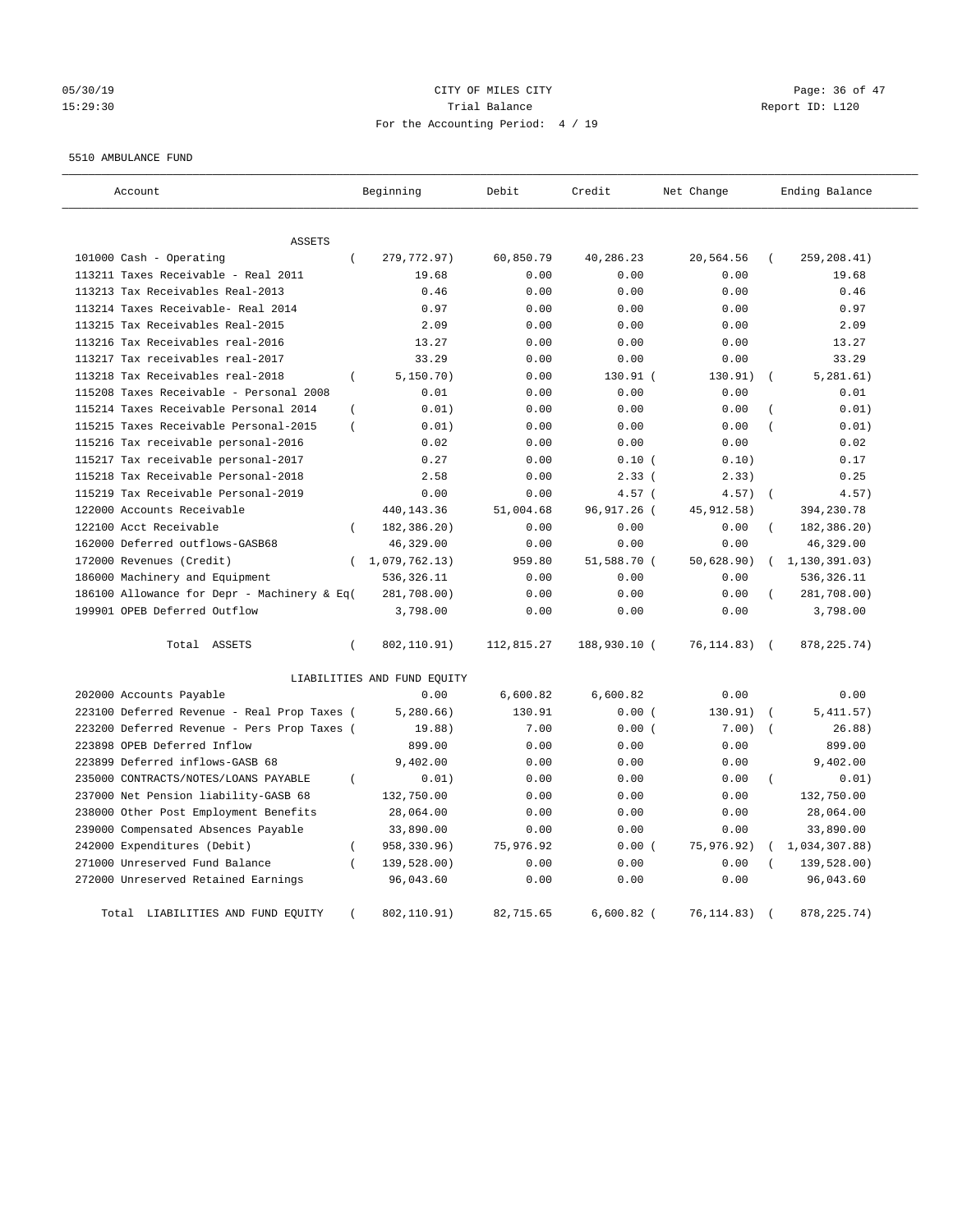# 05/30/19 Page: 37 of 47 15:29:30 Trial Balance Report ID: L120 For the Accounting Period: 4 / 19

#### 5610 AIRPORT OPERATING

| Account                                            | Beginning                   | Debit      | Credit      | Net Change | Ending Balance        |
|----------------------------------------------------|-----------------------------|------------|-------------|------------|-----------------------|
| ASSETS                                             |                             |            |             |            |                       |
| 101000 Cash - Operating                            | 105,006.51                  | 31,907.91  | 28,479.91   | 3,428.00   | 108,434.51            |
| 102117 Airport Improvement                         | 90,560.57                   | 0.00       | 0.00        | 0.00       | 90,560.57             |
| 102230 Cash - Surplus/Credit Card Acct             | 0.00                        | 16,609.52  | 16,611.05 ( | 1.53)      | 1.53)                 |
| 103000 Petty Cash                                  | 100.00                      | 0.00       | 0.00        | 0.00       | 100.00                |
| 113211 Taxes Receivable - Real 2011                | 11.57                       | 0.00       | 0.00        | 0.00       | 11.57                 |
| 113213 Tax Receivables Real-2013                   | 0.65                        | 0.00       | 0.00        | 0.00       | 0.65                  |
| 113214 Taxes Receivable- Real 2014                 | 1.48                        | 0.00       | 0.00        | 0.00       | 1.48                  |
| 113215 Tax Receivables Real-2015                   | 3.17                        | 0.00       | 0.00        | 0.00       | 3.17                  |
| 113216 Tax Receivables real-2016                   | 19.87                       | 0.00       | 0.00        | 0.00       | 19.87                 |
| 113217 Tax receivables real-2017                   | 49.91                       | 0.00       | 0.00        | 0.00       | 49.91                 |
| 113218 Tax Receivables real-2018<br>$\left($       | 7,726.59)                   | 0.00       | 196.38 (    | 196.38)    | 7,922.97)             |
| 115208 Taxes Receivable - Personal 2008            | 0.02                        | 0.00       | 0.00        | 0.00       | 0.02                  |
| 115215 Taxes Receivable Personal-2015              | 0.01                        | 0.00       | 0.00        | 0.00       | 0.01                  |
| 115216 Tax receivable personal-2016                | 0.06                        | 0.00       | 0.00        | 0.00       | 0.06                  |
| 115217 Tax receivable personal-2017                | 0.43                        | 0.00       | $0.15$ (    | 0.15)      | 0.28                  |
| 115218 Tax Receivable Personal-2018                | 3.86                        | 0.00       | $3.49$ (    | 3.49)      | 0.37                  |
| 115219 Tax Receivable Personal-2019                | 0.00                        | 0.00       | $6.86$ (    | 6.86)      | 6.86)<br>$\sqrt{2}$   |
| 141000 Prepaid Expense                             | 4,875.00                    | 0.00       | 0.00        | 0.00       | 4,875.00              |
| 162000 Deferred outflows-GASB68                    | 37,393.00                   | 0.00       | 0.00        | 0.00       | 37,393.00             |
| 172000 Revenues (Credit)<br>$\left($               | 491,190.67)                 | 150.00     | 32,056.38 ( | 31,906.38) | 523,097.05)           |
| 181000 Land                                        | 19,983.00                   | 0.00       | 0.00        | 0.00       | 19,983.00             |
| 182000 Buildings                                   | 677,537.00                  | 0.00       | 0.00        | 0.00       | 677,537.00            |
| 182100 Allowance for Depr - Buildings (Cre(        | 379, 313.00)                | 0.00       | 0.00        | 0.00       | 379, 313.00)          |
| 184000 Improvements Other Than Buildings           | 13,017,833.11               | 0.00       | 0.00        | 0.00       | 13,017,833.11         |
| 184100 Allowance for Depr - Imp Other Than(        | 3,106,030.00)               | 0.00       | 0.00        | 0.00       | (3, 106, 030.00)      |
| 186000 Machinery and Equipment                     | 933,402.58                  | 0.00       | 0.00        | 0.00       | 933,402.58            |
| 186100 Allowance for Depr - Machinery & Eq(        | 467, 311.00)                | 0.00       | 0.00        | 0.00       | 467, 311.00)          |
| 199901 OPEB Deferred Outflow                       | 1,519.00                    | 0.00       | 0.00        | 0.00       | 1,519.00              |
| Total ASSETS                                       | 10, 436, 729.54             | 48,667.43  | 77,354.22 ( | 28,686.79) | 10,408,042.75         |
|                                                    | LIABILITIES AND FUND EQUITY |            |             |            |                       |
| 202000 Accounts Payable                            | 0.00                        | 15,839.39  | 15,839.39   | 0.00       | 0.00                  |
| 223100 Deferred Revenue - Real Prop Taxes (        | 7,921.53)                   | 196.38     | 0.00(       | 196.38)    | 8,117.91)<br>$\left($ |
| 223200 Deferred Revenue - Pers Prop Taxes (        | 29.81)                      | 10.50      | 0.00(       | 10.50)     | 40.31)                |
| 223801 OPEB Deferred Inflows                       | 359.00                      | 0.00       | 0.00        | 0.00       | 359.00                |
| 223899 Deferred inflows-GASB 68                    | 1,299.00                    | 0.00       | 0.00        | 0.00       | 1,299.00              |
| 235160 LTrm Pay/MT Aeronautics (2)                 | 118,671.00                  | 0.00       | 0.00        | 0.00       | 118,671.00            |
| 237000 Net Pension liability-GASB 68               | 159,131.00                  | 0.00       | 0.00        | 0.00       | 159,131.00            |
| 238000 Other Post Employment Benefits              | 11,225.00                   | 0.00       | 0.00        | 0.00       | 11,225.00             |
| 239000 Compensated Absences Payable                | 14,188.00                   | 0.00       | 0.00        | 0.00       | 14,188.00             |
| 242000 Expenditures (Debit)<br>$\left($            | 494,552.20)                 | 28, 479.91 | 0.00(       | 28,479.91) | 523,032.11)           |
| 250600 Reserve for Replacement & Depreciat         | 18,913.67                   | 0.00       | 0.00        | 0.00       | 18,913.67             |
| 271000 Unreserved Fund Balance<br>$\overline{(\ }$ | 90,992.00)                  | 0.00       | 0.00        | 0.00       | 90,992.00)            |
| 272000 Unreserved Retained Earnings                | 10,706,438.41               | 0.00       | 0.00        | 0.00       | 10,706,438.41         |
| Total LIABILITIES AND FUND EQUITY                  | 10, 436, 729.54             | 44,526.18  | 15,839.39 ( | 28,686.79) | 10,408,042.75         |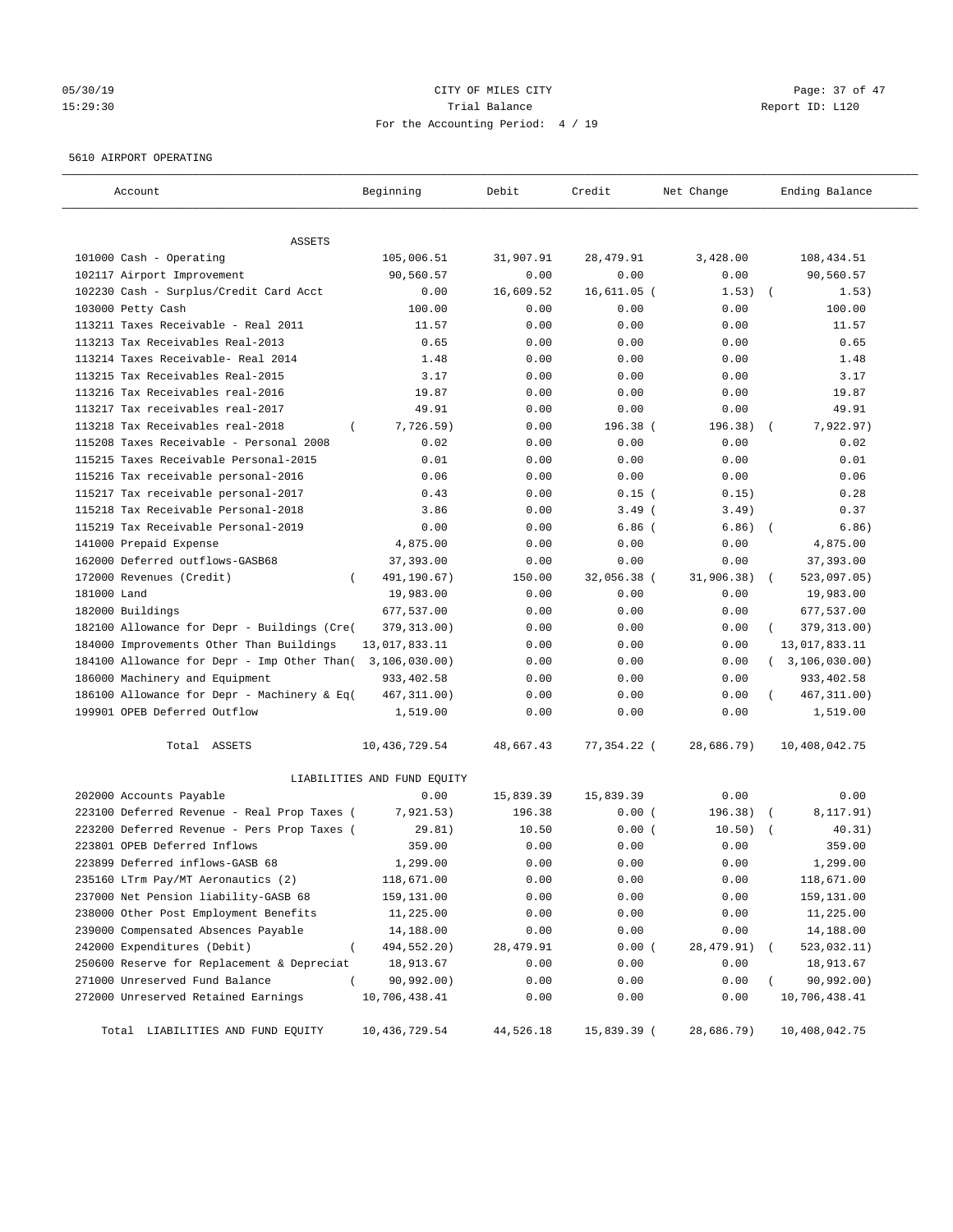## 05/30/19 Page: 38 of 47 15:29:30 Report ID: L120 For the Accounting Period: 4 / 19

#### 6040 PUBLIC WORKS

| Account                              |          | Beginning                   | Debit     | Credit       | Net Change    | Ending Balance |
|--------------------------------------|----------|-----------------------------|-----------|--------------|---------------|----------------|
|                                      |          |                             |           |              |               |                |
| ASSETS<br>101000 Cash - Operating    |          | 17,918.15                   | 4,000.00  | 14,458.67 (  | 10,458.67)    | 7,459.48       |
| 172000 Revenues (Credit)             |          | 142,634.80)                 | 0.00      | $4,000.00$ ( | $4,000.00)$ ( | 146,634.80)    |
|                                      |          |                             |           |              |               |                |
| Total ASSETS                         | $\left($ | 124,716.65)                 | 4,000.00  | 18,458.67 (  | $14,458.67$ ( | 139, 175. 32)  |
|                                      |          | LIABILITIES AND FUND EQUITY |           |              |               |                |
| 202000 Accounts Payable              |          | 0.00                        | 1,189.46  | 1,189.46     | 0.00          | 0.00           |
| 239000 Compensated Absences Payable  |          | 11,990.00                   | 0.00      | 0.00         | 0.00          | 11,990.00      |
| 242000 Expenditures (Debit)          |          | 129,984.67)                 | 14,458.67 | 0.00(        | 14,458.67)    | 144, 443. 34)  |
| 271000 Unreserved Fund Balance       |          | 103,457.43)                 | 0.00      | 0.00         | 0.00          | 103, 457.43)   |
| 272000 Unreserved Retained Earnings  |          | 96,735.45                   | 0.00      | 0.00         | 0.00          | 96,735.45      |
| LIABILITIES AND FUND EQUITY<br>Total |          | 124,716.65)                 | 15,648.13 | 1,189.46 (   | 14,458.67) (  | 139, 175. 32)  |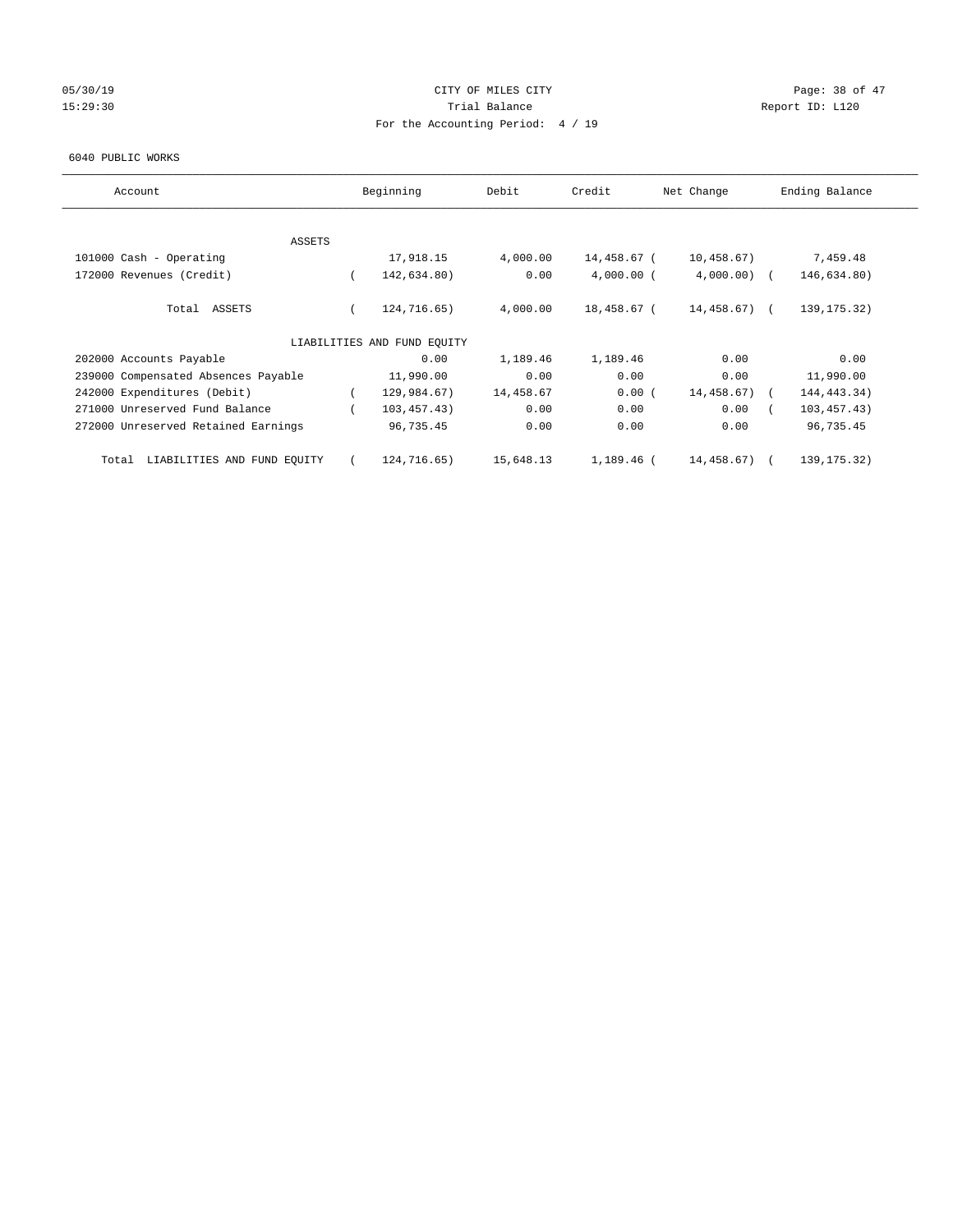## 05/30/19 Page: 39 of 47 15:29:30 Report ID: L120 For the Accounting Period: 4 / 19

## 7370 TBID

| Account                              | Beginning                   | Debit             | Credit    | Net Change | Ending Balance |
|--------------------------------------|-----------------------------|-------------------|-----------|------------|----------------|
|                                      |                             |                   |           |            |                |
|                                      | ASSETS                      |                   |           |            |                |
| 101000 Cash - Operating              |                             | 0.00<br>12,276.00 | 12,276.00 | 0.00       | 0.00           |
| Total ASSETS                         |                             | 0.00<br>12,276.00 | 12,276.00 | 0.00       | 0.00           |
|                                      |                             |                   |           |            |                |
|                                      | LIABILITIES AND FUND EQUITY |                   |           |            |                |
| 202000 Accounts Payable              |                             | 0.00<br>12,276.00 | 12,276.00 | 0.00       | 0.00           |
| 212500 Due to Others                 |                             | 0.00<br>12,276.00 | 12,276.00 | 0.00       | 0.00           |
|                                      |                             |                   |           |            |                |
| LIABILITIES AND FUND EQUITY<br>Total |                             | 24,552.00<br>0.00 | 24,552.00 | 0.00       | 0.00           |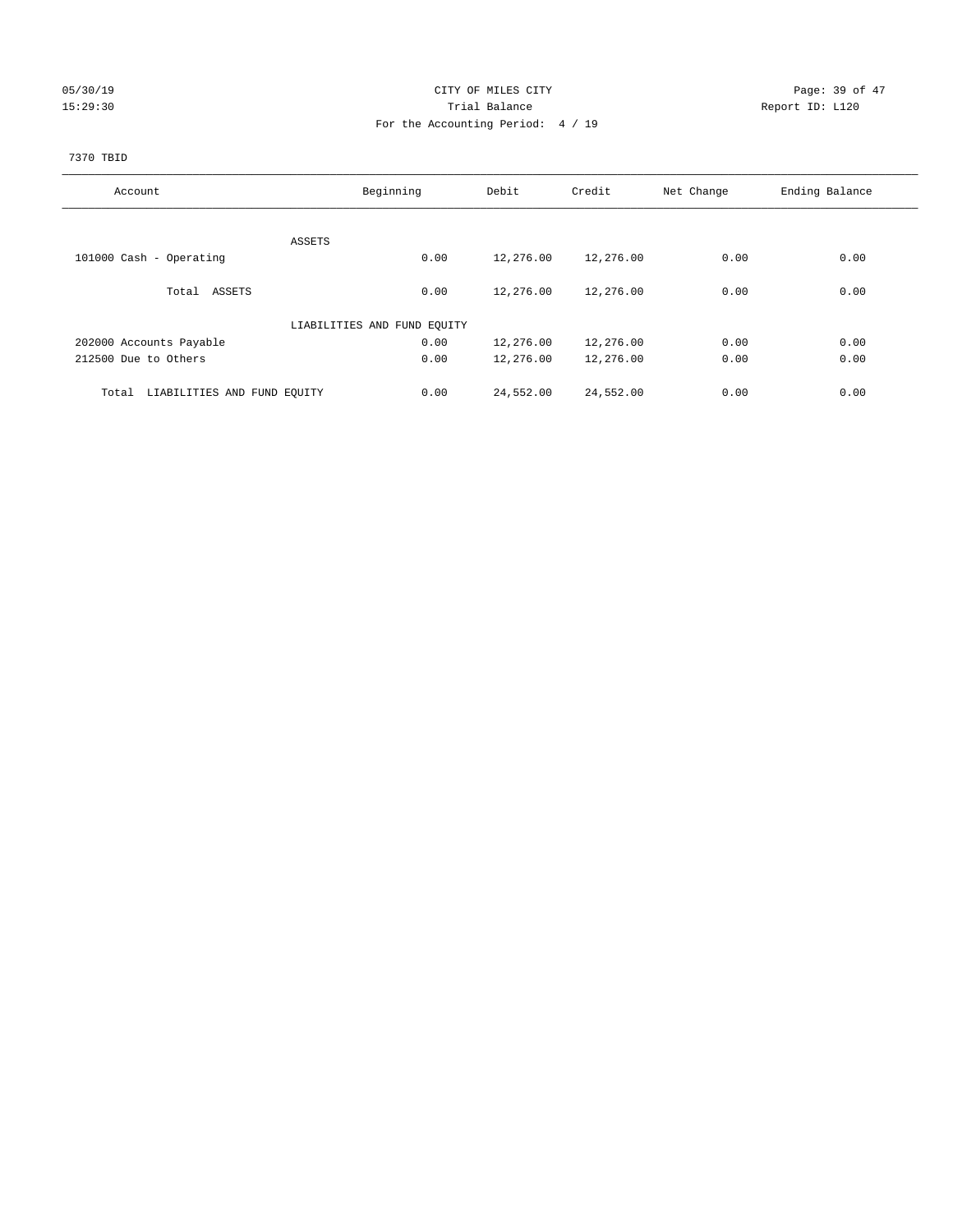# 05/30/19 Page: 40 of 47 15:29:30 Trial Balance Report ID: L120 For the Accounting Period: 4 / 19

7467 Law Enforcement Academy Surcharge

| Account                                   | Beginning                   | Debit  | Credit | Net Change | Ending Balance |
|-------------------------------------------|-----------------------------|--------|--------|------------|----------------|
| ASSETS                                    |                             |        |        |            |                |
| 101000 Cash - Operating                   | 0.00                        | 407.50 | 0.00   | 407.50     | 407.50         |
| Total ASSETS                              | 0.00                        | 407.50 | 0.00   | 407.50     | 407.50         |
|                                           | LIABILITIES AND FUND EQUITY |        |        |            |                |
| 212200 Due to Federal, Soc Sec & Medicare | 0.00                        | 0.00   | 407.50 | 407.50     | 407.50         |
| LIABILITIES AND FUND EQUITY<br>Total      | 0.00                        | 0.00   | 407.50 | 407.50     | 407.50         |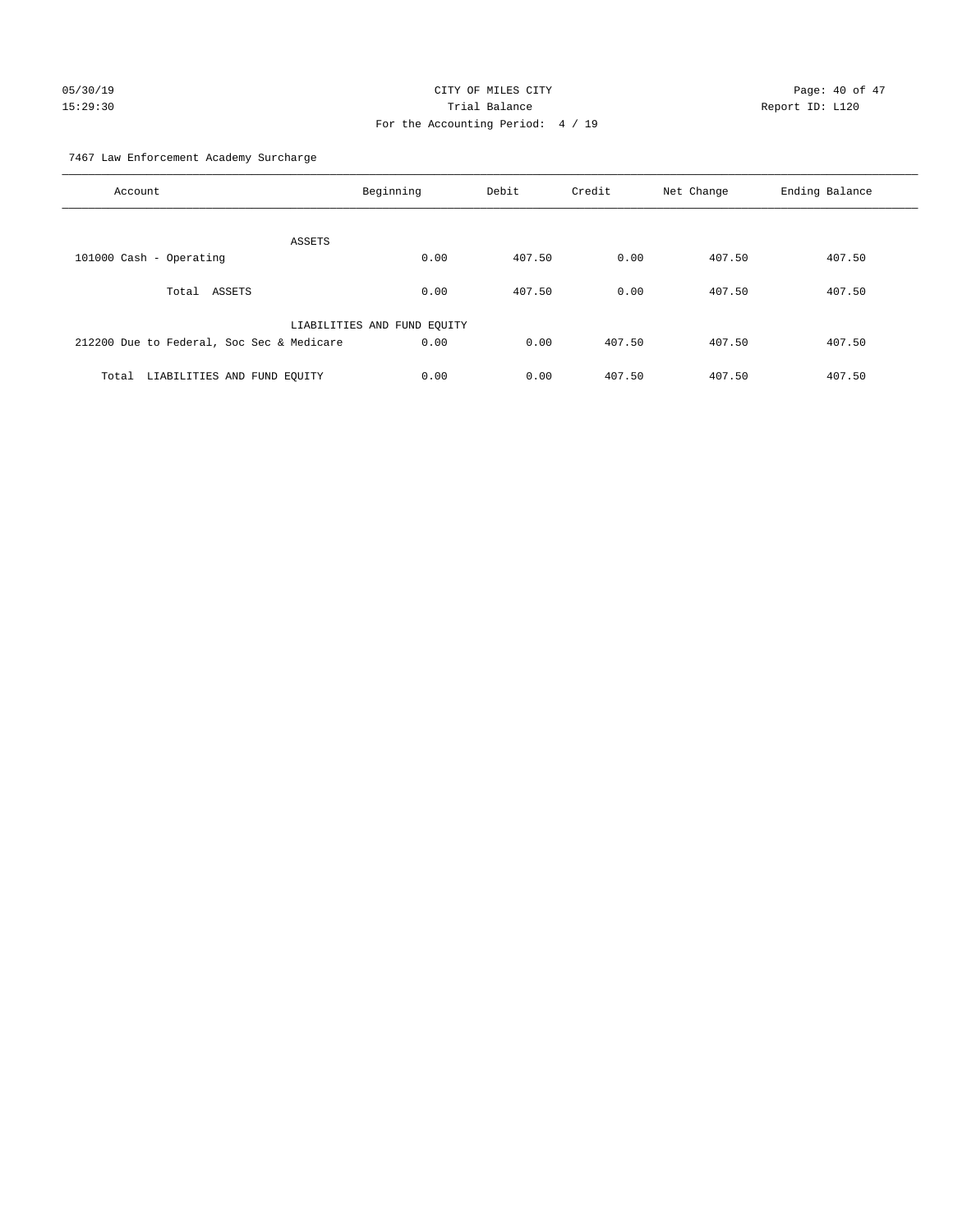#### 7471 CIVIL LEGAL ASSIST/VICTIM DOM VIOLENCE PROG

| Account                              | Beginning                   | Debit  | Credit | Net Change | Ending Balance |
|--------------------------------------|-----------------------------|--------|--------|------------|----------------|
| ASSETS                               |                             |        |        |            |                |
| 101000 Cash - Operating              | 0.00                        | 765.50 | 0.00   | 765.50     | 765.50         |
| Total ASSETS                         | 0.00                        | 765.50 | 0.00   | 765.50     | 765.50         |
|                                      | LIABILITIES AND FUND EQUITY |        |        |            |                |
| 212500 Due to Others                 | 0.00                        | 0.00   | 765.50 | 765.50     | 765.50         |
| LIABILITIES AND FUND EOUITY<br>Total | 0.00                        | 0.00   | 765.50 | 765.50     | 765.50         |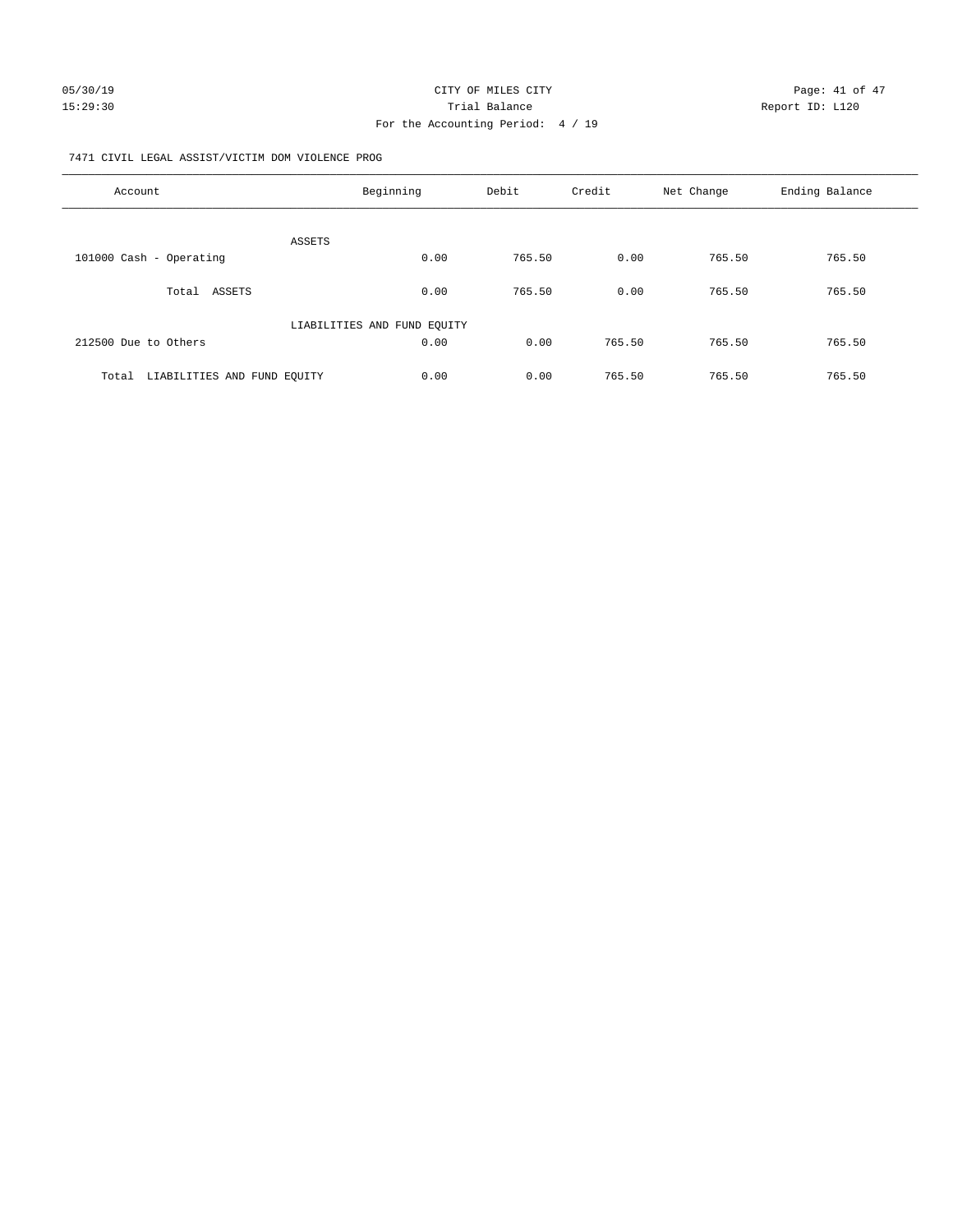## 05/30/19 Page: 42 of 47 15:29:30 Report ID: L120 For the Accounting Period: 4 / 19

7910 PAYROLL FUND

| Account                                   | Beginning                   | Debit      | Credit       | Net Change   | Ending Balance |
|-------------------------------------------|-----------------------------|------------|--------------|--------------|----------------|
|                                           |                             |            |              |              |                |
| ASSETS                                    |                             |            |              |              |                |
| 101000 Cash - Operating                   | 132,060.48                  | 490,566.90 | 529,038.54 ( | 38,471.64)   | 93,588.84      |
|                                           |                             |            |              |              |                |
| Total ASSETS                              | 132,060.48                  | 490,566.90 | 529,038.54 ( | 38,471.64)   | 93,588.84      |
|                                           |                             |            |              |              |                |
|                                           | LIABILITIES AND FUND EQUITY |            |              |              |                |
| 201000 Warrants Payable                   | 132,060.48                  | 139,211.47 | 83,887.16 (  | 55, 324. 31) | 76,736.17      |
| 212200 Due to Federal, Soc Sec & Medicare | 0.00                        | 63,691.32  | 63,691.32    | 0.00         | 0.00           |
| 212202 Due to State Unemployment          | 0.00                        | 0.00       | 1,236.61     | 1,236.61     | 1,236.61       |
| 212203 Due to Worker's Compensation       | 0.00                        | 0.00       | 15,612.06    | 15,612.06    | 15,612.06      |
| 212204 Due to State Income Tax            | 0.00                        | 15,495.00  | 15,495.00    | 0.00         | 0.00           |
| 212205 Due to MPORS-GABA                  | 0.00                        | 14,059.40  | 14,059.40    | 0.00         | 0.00           |
| 212207 Due to AFLAC, AFLAC PRETAX         | 0.00                        | 563.84     | 563.84       | 0.00         | 0.00           |
| 212208 Due to Health Ins, Dental, Vision  | 0.00                        | 65,834.85  | 65,838.85    | 4.00         | 4.00           |
| 212209 Due to PERS Retirement             | 0.00                        | 33,941.79  | 33,941.79    | 0.00         | 0.00           |
| 212210 Due to FURS-GABA Retirement        | 0.00                        | 14,998.16  | 14,998.16    | 0.00         | 0.00           |
| Total LIABILITIES AND FUND EQUITY         | 132,060.48                  | 347,795.83 | 309,324.19 ( | 38, 471.64)  | 93,588.84      |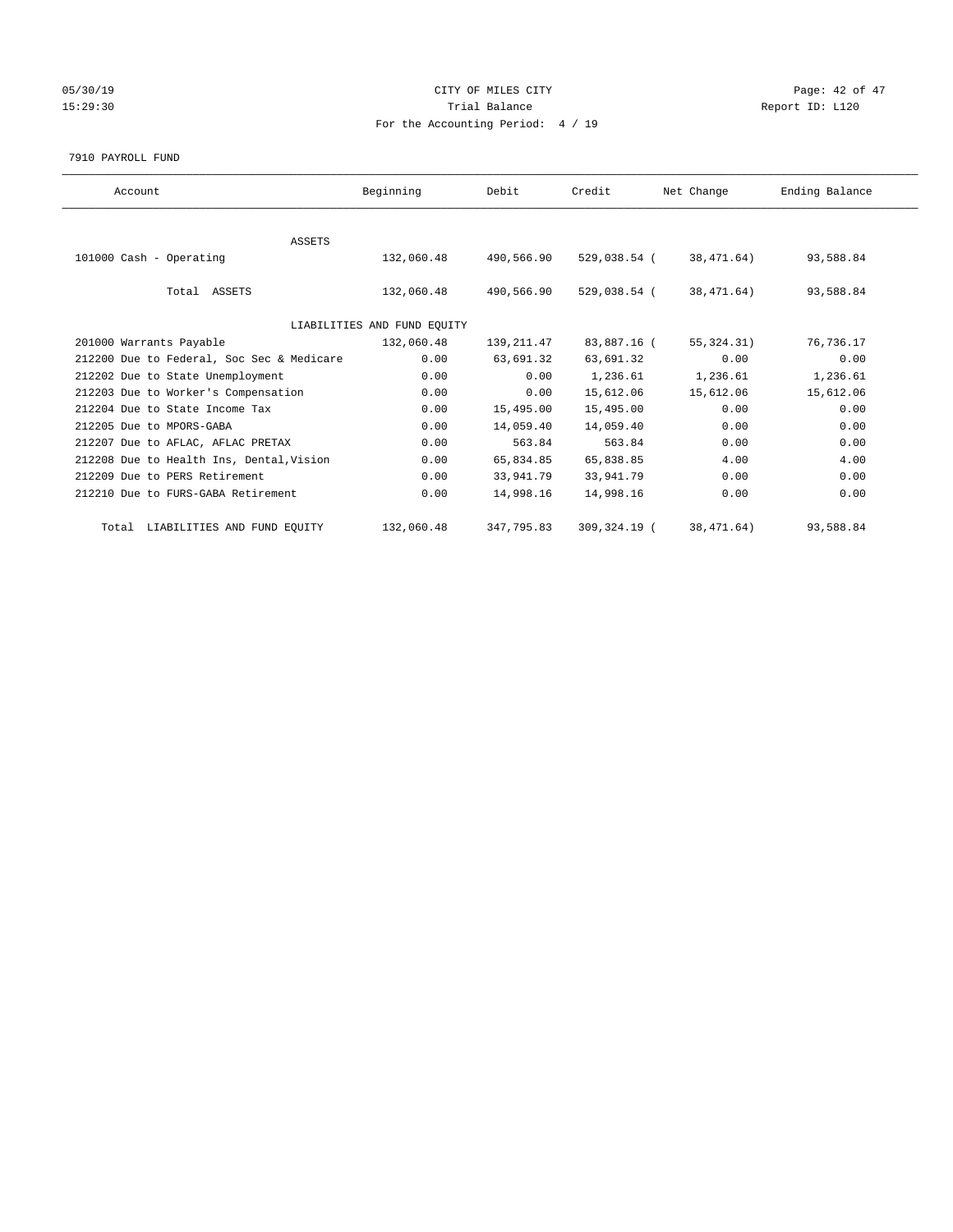| 05/30/19 |  |
|----------|--|
| 15:29:30 |  |

## CITY OF MILES CITY Page: 43 of 47<br>Trial Balance Report ID: L120 15:29:30 Report ID: L120 For the Accounting Period: 4 / 19

#### 7930 CLAIMS FUND

| Account                              | Beginning                   | Debit      | Credit     | Net Change | Ending Balance |
|--------------------------------------|-----------------------------|------------|------------|------------|----------------|
|                                      |                             |            |            |            |                |
|                                      | ASSETS                      |            |            |            |                |
| 101000 Cash - Operating              | 168,297.62                  | 525,648.71 | 436,619.72 | 89,028.99  | 257,326.61     |
| ASSETS<br>Total                      | 168,297.62                  | 525,648.71 | 436,619.72 | 89,028.99  | 257,326.61     |
|                                      | LIABILITIES AND FUND EQUITY |            |            |            |                |
| 201000 Warrants Payable              | 168,297.62                  | 436,619.72 | 525,648.71 | 89,028.99  | 257,326.61     |
| LIABILITIES AND FUND EQUITY<br>Total | 168,297.62                  | 436,619.72 | 525,648.71 | 89,028.99  | 257,326.61     |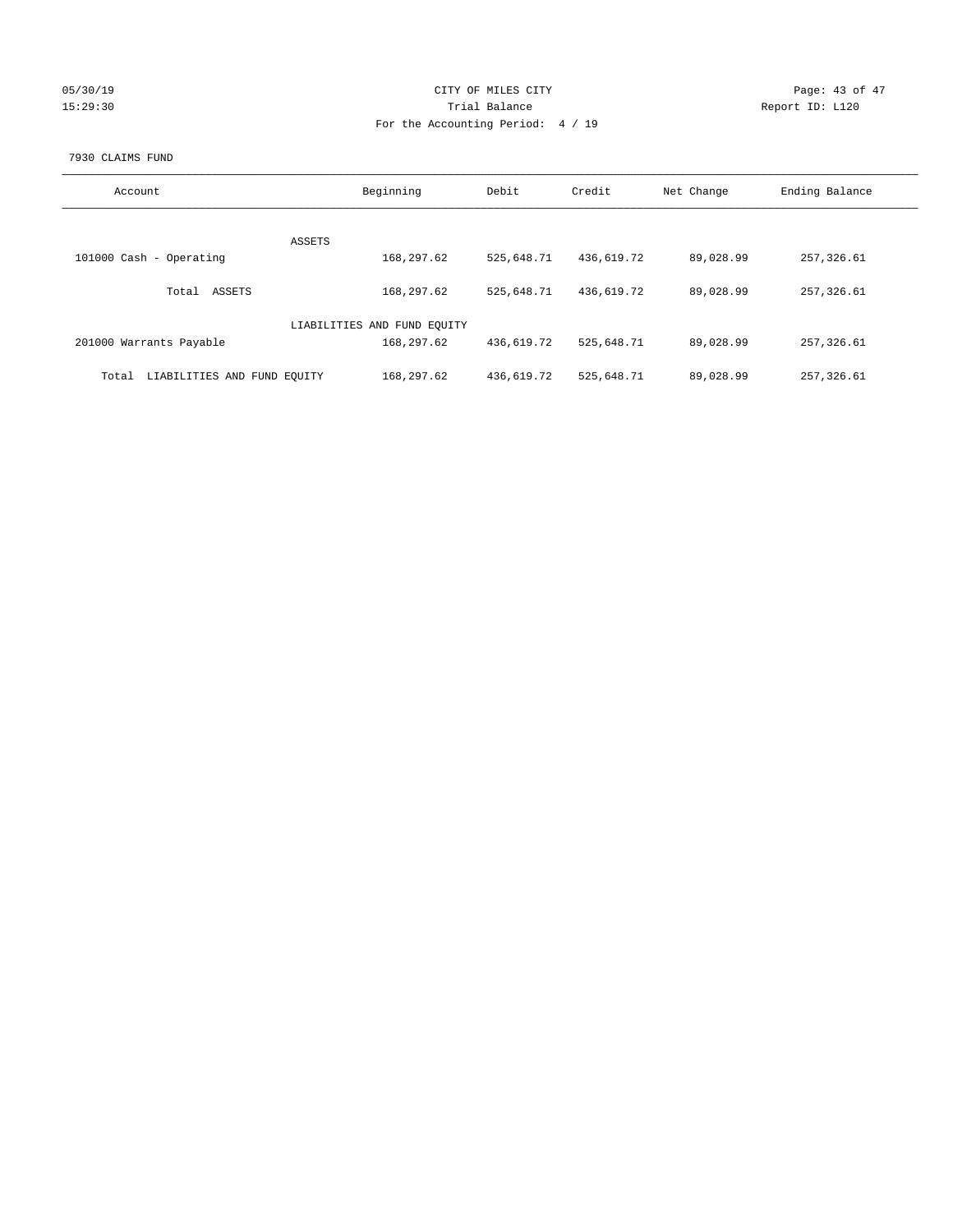# 05/30/19 Page: 44 of 47 15:29:30 Trial Balance Report ID: L120 For the Accounting Period: 4 / 19

7980 CUSTER CO WATER & SEWER DISTRICT

| Account                                 | Beginning                   | Debit     | Credit        | Net Change | Ending Balance |
|-----------------------------------------|-----------------------------|-----------|---------------|------------|----------------|
|                                         |                             |           |               |            |                |
| ASSETS                                  |                             |           |               |            |                |
| 101000 Cash - Operating                 | 0.00                        | 14,907.48 | 14,907.48     | 0.00       | 0.00           |
| 122000 Accounts Receivable              | 16,829.21                   | 14,296.68 | 14,907.48 (   | 610.80)    | 16,218.41      |
| Total ASSETS                            | 16,829.21                   | 29,204.16 | 29,814.96 (   | 610.80)    | 16,218.41      |
|                                         | LIABILITIES AND FUND EQUITY |           |               |            |                |
| 202000 Accounts Payable                 | 0.00                        | 14,907.48 | 14,907.48     | 0.00       | 0.00           |
| 211020 Due to Custer Water & Sewer Dist | 16,829.21                   | 14,907.48 | 14,296.68 (   | 610.80)    | 16,218.41      |
| LIABILITIES AND FUND EOUITY<br>Total    | 16,829.21                   | 29,814.96 | $29.204.16$ ( | 610.80)    | 16,218.41      |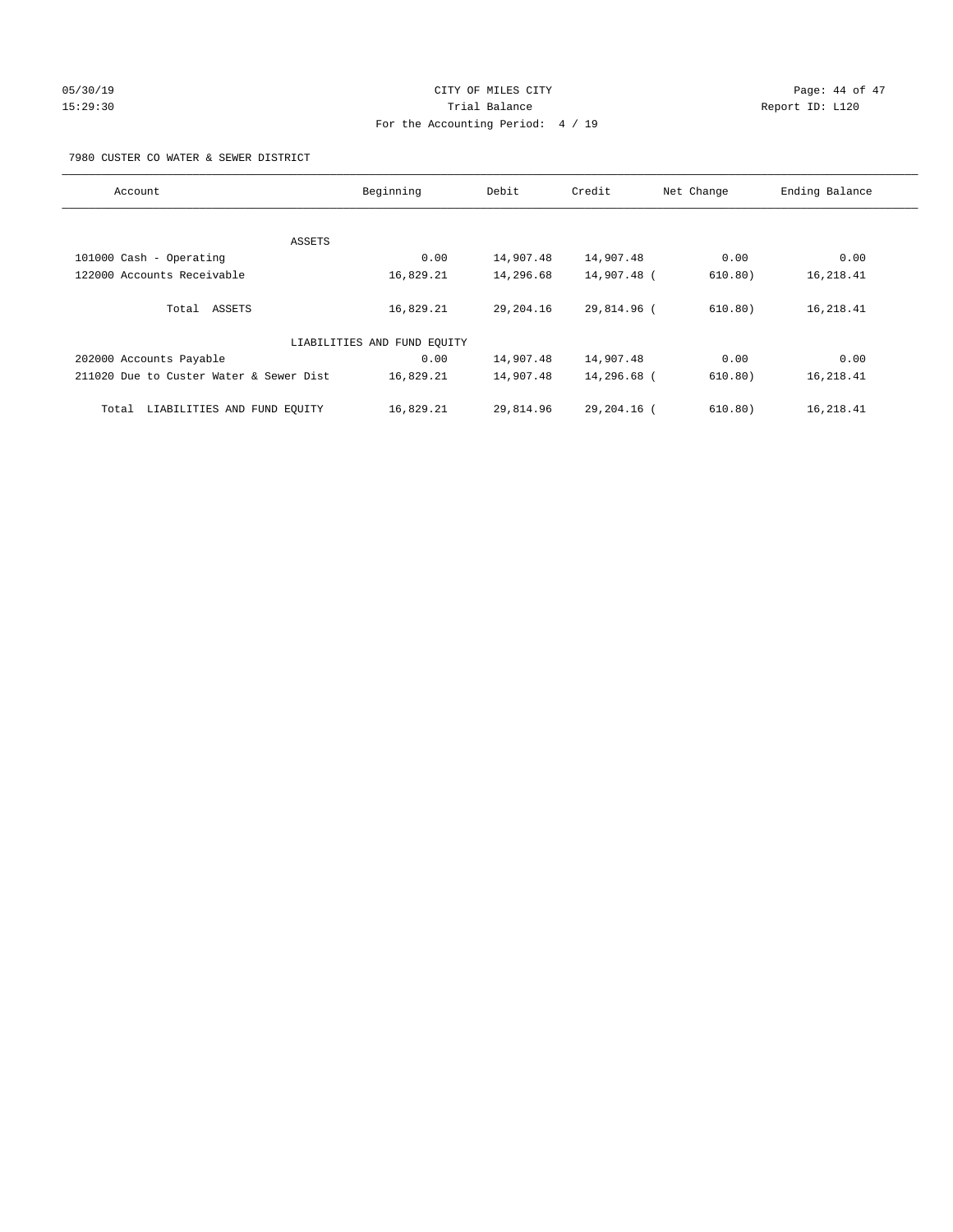## 05/30/19 Page: 45 of 47 15:29:30 Trial Balance Report ID: L120 For the Accounting Period: 4 / 19

7981 Interest Clearing

| Account                              | Beginning                   | Debit     | Credit    | Net Change | Ending Balance |
|--------------------------------------|-----------------------------|-----------|-----------|------------|----------------|
|                                      | <b>ASSETS</b>               |           |           |            |                |
| 101000 Cash - Operating              | 0.00                        | 26,035.40 | 0.00      | 26,035.40  | 26,035.40      |
| ASSETS<br>Total                      | 0.00                        | 26,035.40 | 0.00      | 26,035.40  | 26,035.40      |
|                                      | LIABILITIES AND FUND EQUITY |           |           |            |                |
| 212500 Due to Others                 | 0.00                        | 0.00      | 26,035.40 | 26,035.40  | 26,035.40      |
| LIABILITIES AND FUND EQUITY<br>Total | 0.00                        | 0.00      | 26,035.40 | 26,035.40  | 26,035.40      |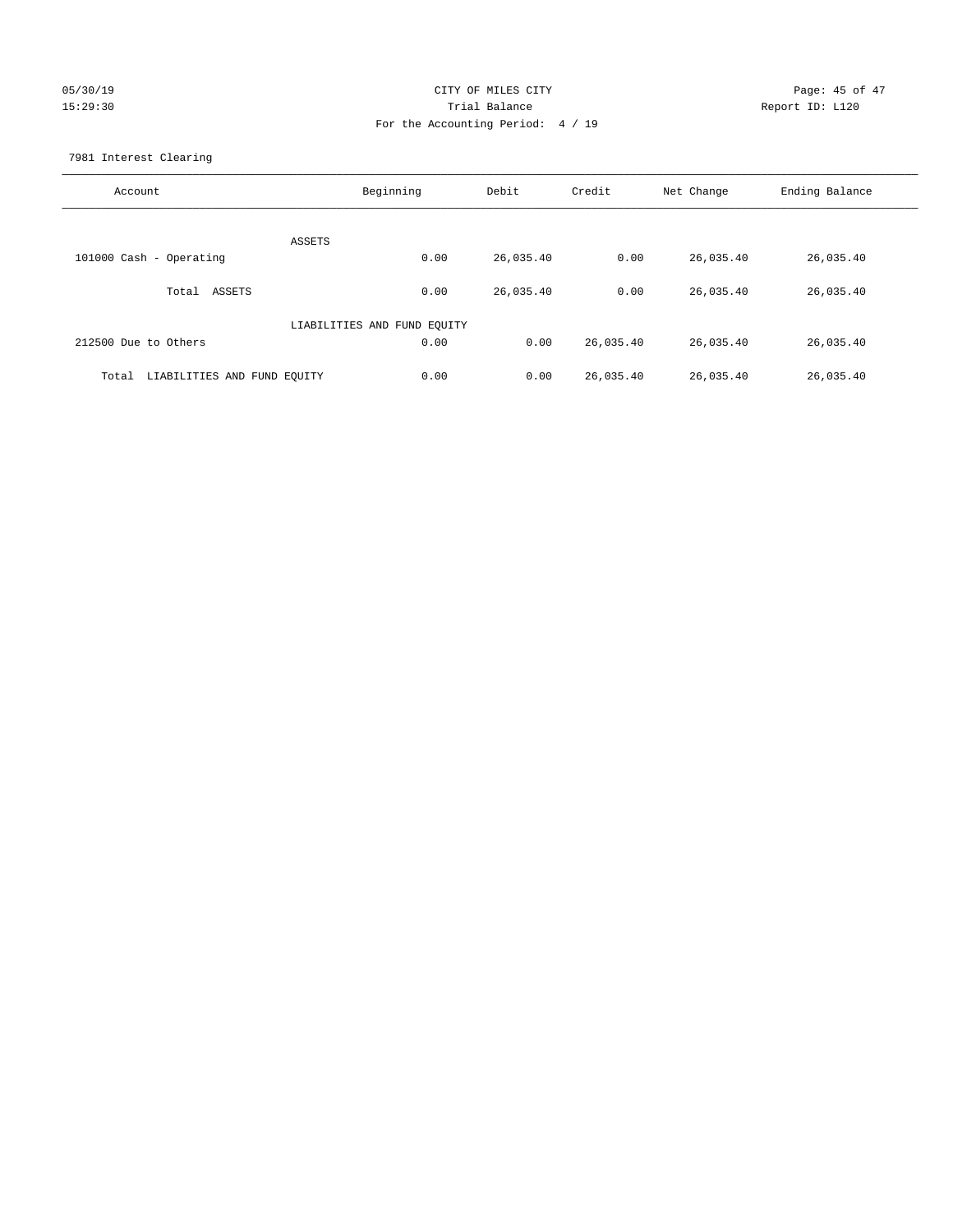# 05/30/19 Page: 46 of 47 15:29:30 Report ID: L120 For the Accounting Period: 4 / 19

## 9000 GENERAL FIXED ASSETS GROUP OF ACCOUNTS FUND

| Account                                                    | Beginning                   | Debit | Credit | Net Change | Ending Balance  |
|------------------------------------------------------------|-----------------------------|-------|--------|------------|-----------------|
| ASSETS                                                     |                             |       |        |            |                 |
| 181000 Land                                                | 526,599.00                  | 0.00  | 0.00   | 0.00       | 526,599.00      |
| 182000 Buildings                                           | 1,986,836.00                | 0.00  | 0.00   | 0.00       | 1,986,836.00    |
| 182100 Allowance for Depr - Buildings (Cre(                | 684,991.00)                 | 0.00  | 0.00   | 0.00       | 684,991.00)     |
| 186000 Machinery and Equipment                             | 3,038,732.00                | 0.00  | 0.00   | 0.00       | 3,038,732.00    |
| 186100 Allowance for Depr - Machinery & Eq(                | 1,463,750.00)               | 0.00  | 0.00   | 0.00       | 1,463,750.00)   |
| 187000 Infrastructure                                      | 33,670,108.00               | 0.00  | 0.00   | 0.00       | 33,670,108.00   |
| 187100 Allowance For Depreciation - Infras( 16,321,771.00) |                             | 0.00  | 0.00   | 0.00       | 16,321,771.00)  |
| Total ASSETS                                               | 20,751,763.00               | 0.00  | 0.00   | 0.00       | 20, 751, 763.00 |
|                                                            | LIABILITIES AND FUND EQUITY |       |        |            |                 |
| 280000 INVESTMENT IN GENERAL FIXED ASSETS                  | 20,751,763.00               | 0.00  | 0.00   | 0.00       | 20, 751, 763.00 |
| LIABILITIES AND FUND EQUITY<br>Total                       | 20,751,763.00               | 0.00  | 0.00   | 0.00       | 20, 751, 763.00 |